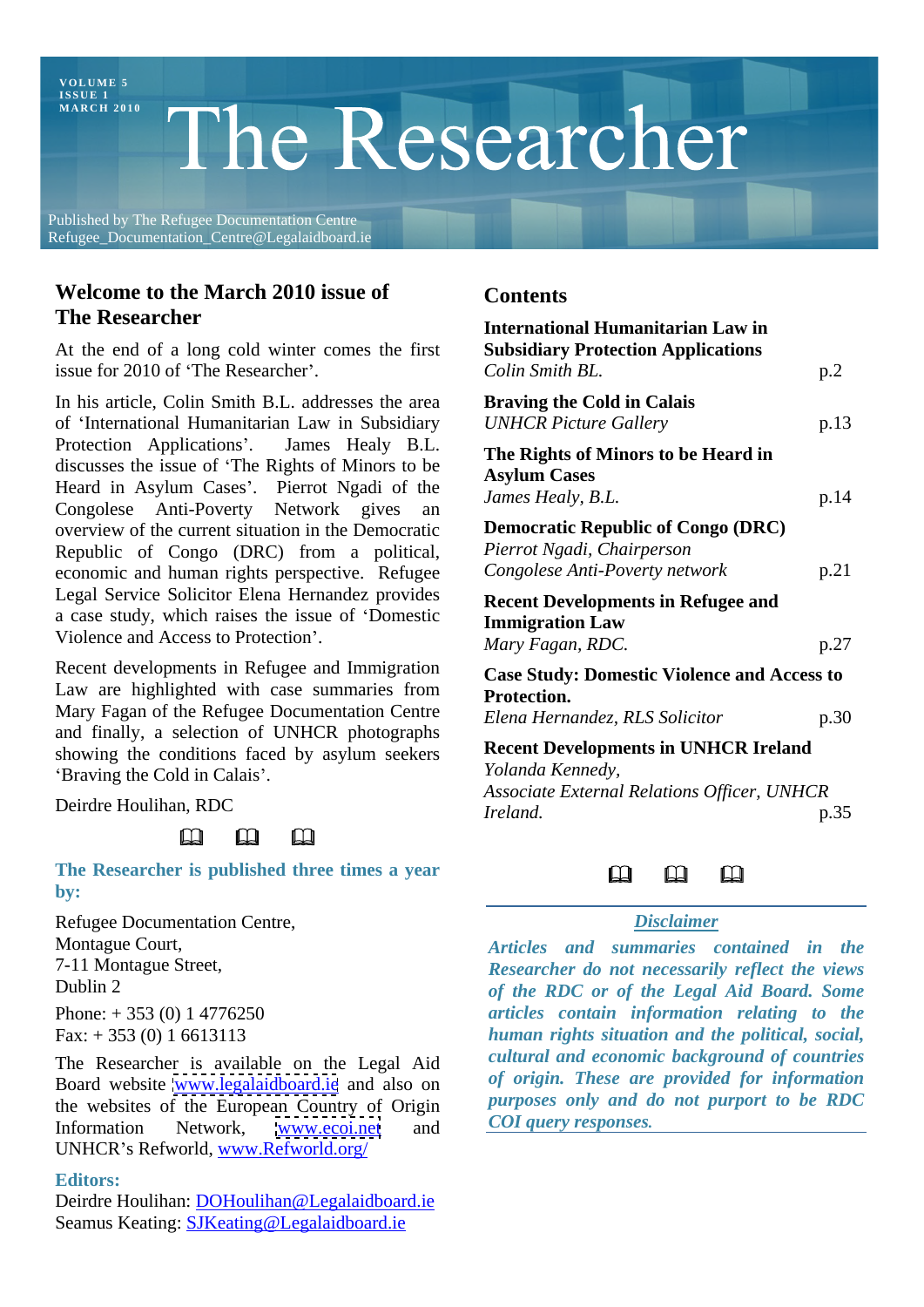

Individuals who have fled their country of origin as a result of armed conflict may be entitled to protection in Ireland even if they are not entitled to refugee status. Such persons may apply for a form of 'subsidiary protection' available pursuant to the European Communities (Eligibility for Protection) Regulations 2006 ('Regulations'), which transposes Council Directive 2004/83/EC ('Qualification Directive') into Irish law.<sup>1</sup>. A grant of subsidiary protection carries with it and the say that definitions and interpretations drawn entitlement to certain minimum rights and benefits. The Regulations make the grant of subsidiary protection dependent on a finding by the Minister for Justice, Equality and Law Reform ('Minister') that the applicant faces a real  $\frac{1}{3}$  Geneva Convention for the Amelioration of the Condition risk of 'serious harm' if he or she is returned to her country of origin or country of habitual

For the purposes of the Regulations and the Qualification Directive, 'serious harm' includes, by virtue of Article 15(c) of the Directive and Regulation 2 of the Regulations, a 'serious and individual threat to a civilian's life or person by reason of indiscriminate violence in situations of international or internal armed conflict.<sup> $2$ </sup> Thus, in order to ground an application for subsidiary protection in respect of a person fleeing armed conflict, that individual's legal representative needs to demonstrate (a) the existence of an armed conflict, either international or internal, in

**International Humanitarian Law in** the applicant's country of origin or country of **Subsidiary Protection Applications Example 1** former habitual residence; (b) that the applicant is a civilian in the context of the armed conflict in question and (c) that there exists a serious and individual threat to the applicant's life or person by reason of indiscriminate violence.

*COLIN SMITH BL\** to the treaties forming the bedrock of **1.** Introduction<br> **1.** Individuals who have fled their country of origin Protocols – and to the jurisprudence of  $\mathbf{A}$  to say that definitions and interpretations drawn This article argues that, in seeking to satisfy these requirements, practitioners may look for guidance international humanitarian  $law -$  the four Geneva Conventions of 1949 and their Additional international criminal tribunals which have been established in recent years to punish violations of these rules.<sup>3</sup> Member States evidently drew inspiration from these treaties in drafting the Qualifications Directive. Terms such as 'civilian.' 'indiscriminate violence' and 'international or internal armed conflict' are clearly borrowed from international humanitarian law.<sup>4</sup> This is not from international humanitarian law and international criminal law should be decisive in determinations of applications for subsidiary protection status. Rather, practitioners and

need international protection and the content of the yet published in UNTS (Third Additional Protocol). protection granted [2004] OJ L304/12 ('Qualification  $4H$  Storey, 'EU Refugee Qualification Directive: A Brave

 $2$  Qualification Directive, art 15(c) and Regulations, reg 2.

residence. 1950) 75 UNTS 31 (First Geneva Convention); Geneva and relating to the Protection of Victims of Non-<br>
\* LLB, MLitt (Dub), Barrister-at-Law.<br>
<sup>1</sup> European Communities (Eligibility for Protection) entered into force 7 December 1978) 1125 UNTS 609 Regulations 2006 SI 518/2006 ( Regulations ) and Council (Second Additional Protocol); Protocol Additional to the Directive 2004/83/EC on minimum standards for the Geneva Conventions of 12 August 1949, and relating to the qualification and status of third country nationals or Adoption of an Additional Distinctive Emblem (adopted 8 stateless persons as refugees or as persons who otherwise December 2005, entered into force 14 January 2007) Not <sup>3</sup> Geneva Convention for the Amelioration of the Condition of the Wounded and Sick in Armed Forces in the Field (adopted 12 August 1949, entered into force 21 October Convention for the Amelioration of the Condition of the Wounded, Sick and Shipwrecked Members of Armed Forces at Sea (adopted 12 August 1949, entered into force 21 October 1950) 75 UNTS 85 (Second Geneva Convention); Geneva Convention relative to the Treatment of Prisoners of War (adopted 12 August 1949, entered into force 21 October 1950) 75 UNTS 135 (Third Geneva Convention); Geneva Convention Relative to the Protection of Civilian Persons in Time of War (adopted 12 August 1949, entered into force 21 October 1950) 75 UNTS 287 (Fourth Geneva Convention); Protocol Additional to the Geneva Conventions of 12 August 1949, and relating to the Protection of Victims of International Armed Conflicts (adopted 8 June 1977, entered into force 7 December 1978) 1125 UNTS 3 (First Additional Protocol); Protocol Additional to the Geneva Conventions of 12 August 1949, and relating to the Protection of Victims of Non-International Armed Conflicts (adopted 8 June 1977, entered into force 7 December 1978) 1125 UNTS 609

Directive').<br>
<sup>2</sup> Quelification Directive ert 15(a) and Begulations reg. 2<br>
<sup>2</sup> Quelification Directive ert 15(a) and Begulations reg. 2 yet published in UNTS (Third Additional Protocol).<br><sup>4</sup> H Storey, 'EU Refugee Qualification Directive: A Brave Law 1 at 35.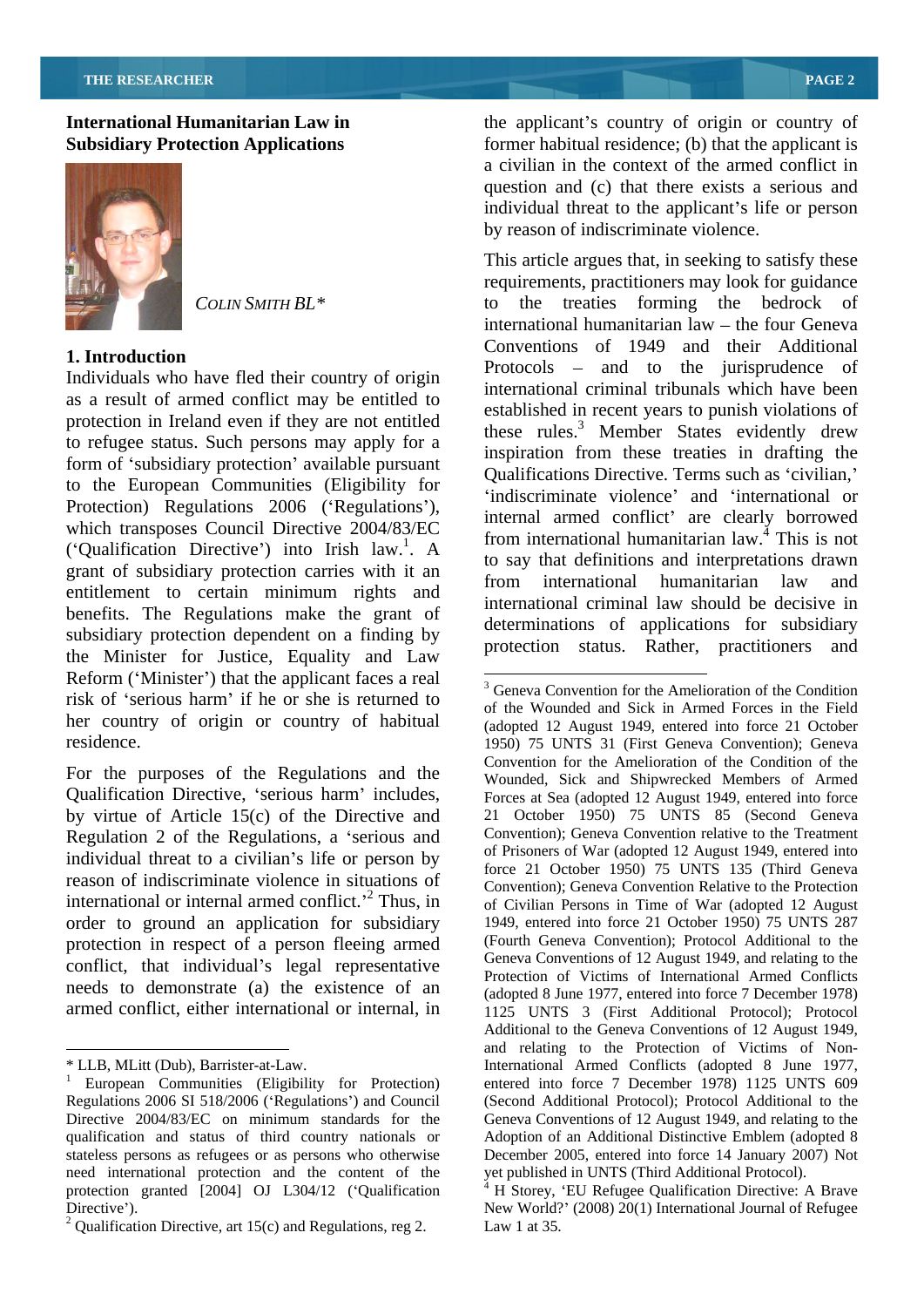officials involved in the status determination Inhuman and Degrading Treatment.<sup>7</sup> However, process should attempt to render decisions in the scheme protects the beneficiary against harmony with the treaties, customary rules and deportation only; it confers no legal status, no general principles of law which form part of international humanitarian law and should interpret this law with reference to the judicial decisions of international courts, including the

law forms part of an international legal system in against deportation, but that they be granted which rules ought to be, insofar as possible, rights to residence permits, family unification, interpreted in harmony with each other. In this employment, education, social welfare, health way, it is hoped that consistency and coherence between Irish law, Community law and services.<sup>8</sup> The Qualification Directive required international law can be maintained within an integrated legal system. This article seeks to provide an introduction to international eleventh hour: the Regulations were promulgated humanitarian law so that that lawyers and by the Minister on 9 October 2006 in exercise of officials involved in the determination of powers conferred on him by section 3 of the subsidiary protection applications in Ireland may European Communities Act, 1972, and came into be equipped to act in a manner that reflects their force the next day.<sup>10</sup> important place within the international legal

## **2. The Qualification Directive and the Irish**

The concept of subsidiary protection in EU law arose from a recognition on the part of Member States that asylum seekers could fall outside the protective regime of the Geneva Convention on the Status of Refugees 1951 and still be in need of international protection.<sup>5</sup> The various Member States addressed the inadequacy of the refugee definition in their own particular ways. In Ireland the Immigration Act 1999 established an *ad hoc* scheme that gives asylum seekers who have been denied refugee status, and in respect of whom a deportation order has been made, the right to make representations to the Minister for leave to remain in the State on humanitarian grounds.<sup>6</sup> This scheme was required to ensure the State's compliance with its international law obligations,<br>in neutralism the European Convention on Hymner. in particular, the European Convention on Human Rights ('ECHR') and the United Nations Convention against Torture and Other Cruel,

rights, no benefits.

various international criminal tribunals.<br>
protection can be identified and protected. It This is especially so given that European asylum requires not simply that such persons be protected The Qualification Directive, by contrast, requires that Member States establish frameworks by which asylum seekers eligible for subsidiary care, accommodation, and access to integration that its transposition take place before 10 October 2006.<sup>9</sup> Transposition in Ireland occurred at the force the next day. $10$ 

system.<br>
a person eligible for subsidiary protection as: Article 2(e) of the Qualification Directive defines

**Regulations**<br>
who does not qualify as a refugee but in [A] third country national or a stateless person respect of whom substantial grounds have been shown for believing that the person concerned, if returned to his or her country of origin or, in the case of a stateless person, to his or her country of former habitual residence, would face a real risk of suffering serious harm as defined in Article 15, and to whom Article 17(1) and (2) do not apply, and is unable, or owing to such risk, unwilling to avail himself or herself of the protection of that country.<sup>11</sup>

 $6$  Immigration Act 1999, s 3(3)(b). The factors to which the Journal of Refugee Law 1, at 6-7. Minister must have regard in making his decision in  $\frac{9}{2}$  Qualification Directive, art 43.<br>relation to the applicant's representations are set out in s  $\frac{10}{2}$  Regulations, preamble. relation to the applicant's representations are set out in s  $3(6)(a)-(k)$ . <sup>11</sup> Qualification Directive, art 2(e).

<sup>&</sup>lt;sup>7</sup> European Convention on Human Rights and Fundamental Freedoms (adopted 4 November 1950, entered into force 3 September 1953) 213 UNTS 222 (ECHR); Convention against Torture and Other Cruel, Inhuman and Degrading Treatment (adopted 10 December 1984, entered into force 26 June 1987) 1465 UNTS 85. <sup>8</sup> Qualification Directive, chapter VII and Regulations, regs

<sup>16-19.</sup> See also H Storey, 'EU Refugee Qualification<br>
Soughtfraction Directive regital 5<br>
Directive: A Braye New World?' (2008) 20(1) International Qualification Directive, recital 5.<br>  $\frac{6}{5}$  Universition Act 1000,  $\frac{2}{3}$ (A). The fectors to which the Lournal of Befugee Law 1, at 6.7 Journal of Refugee Law 1, at 6-7.<br><sup>9</sup> Qualification Directive, art  $43$ 

<sup>&</sup>lt;sup>9</sup> Qualification Directive, art 43.<br><sup>10</sup> Regulations, preamble.<br><sup>11</sup> Qualification Directive, art 2(e).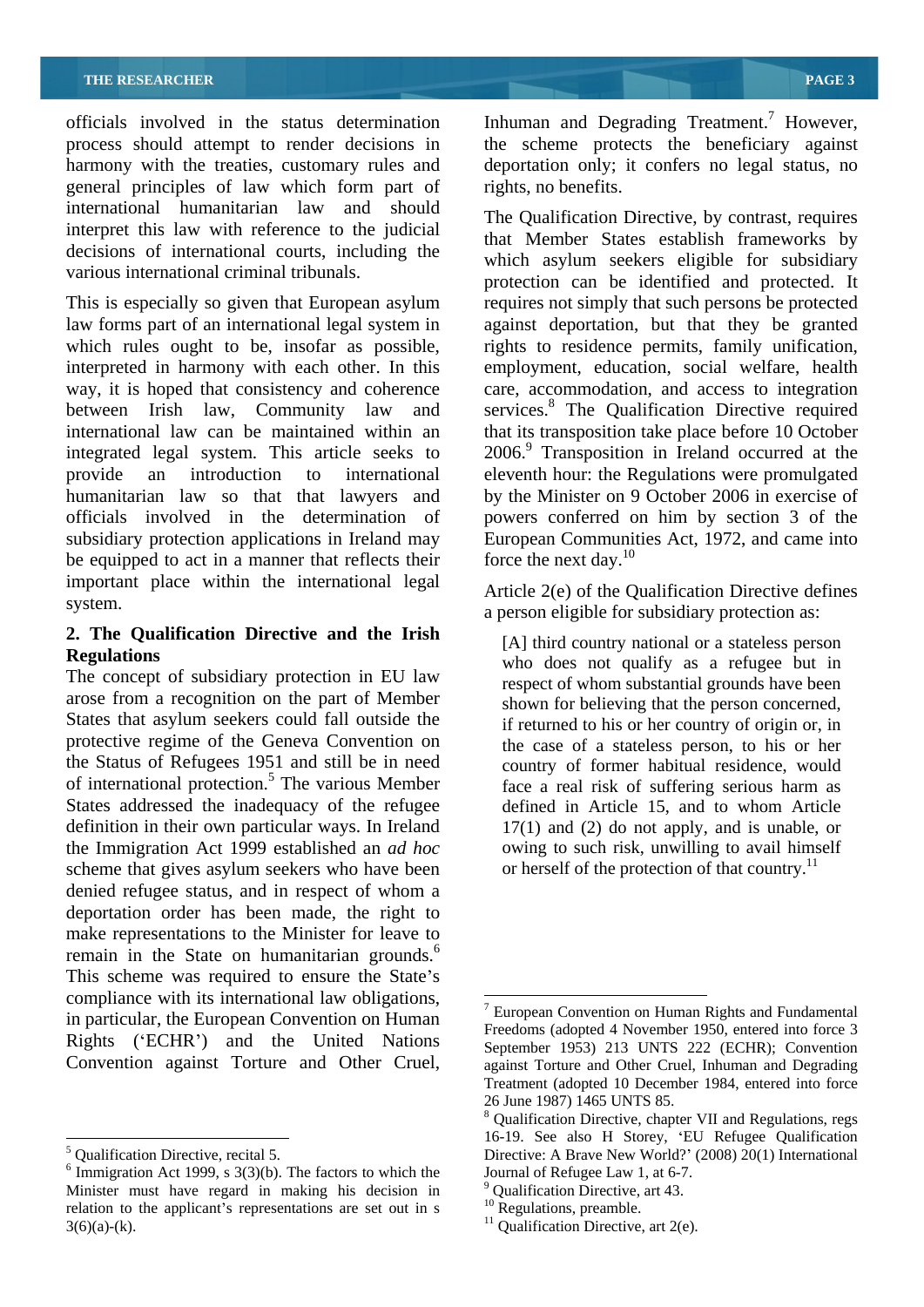An identical definition appears in the States to control the entry, residence and Regulations.<sup>12</sup> Article 15 of the Qualifications<br>Directive and Regulation 2(1) of the Regulations Directive and Regulation 2(1) of the Regulations may engage a Contracting State's responsibility define 'serious harm' as:  $\qquad \qquad$  under Article 3 where substantial grounds have

- (a) death penalty or execution; or
- (b) torture or inhuman and degrading treatment or punishment of an applicant
- (c) serious and individual threat to a civilian's life or person by reason of indiscriminate violence in situations of international or internal armed conflict. $^{13}$

because they simply repeat obligations which considering whether to make deportation orders, already exist in European human rights law. and so deportation of individuals falling within Protocol 6 to the ECHR commits Contracting the ambit of Article 15(a) and (b) is already Parties to the abolition of the death penalty in prohibited.<sup>19</sup> peacetime within their own borders, and the judgments of the European Court of Human Rights ( ECtHR ) in the cases of *Ocalan v. Turkey* and *Bader and Others v. Sweden* suggest that capital punishment has come to be regarded as an unacceptable form of punishment which is inconsistent with Article 2 of the ECHR.<sup>14</sup> As such, deportation of an alien who is likely to be subjected to the death penalty probably constitutes an impermissible violation of that individual's right to life under the Convention (especially if this is imposed in peacetime or as  $17$  See for instance Soering v. the United Kingdom, the outcome of an unfair trial).<sup>15</sup> Furthermore, the Application No. 14038/88, 7 July 1989, and *Chahal v. the* ECtHR held in *Soering v. United Kingdom* that a decision to extradite an individual to the United States where he would be exposed to the 'death row phenomenon' - a very long time on death Kingdom, Application No 25904/07, 6 August 2008, para row with the ever present and mounting anguish 109. of awaiting execution  $-$  would, if implemented, give rise to a breach of Article 3 of the ECHR.<sup>16</sup>

Article 15(b) of the Qualification Directive expresses an obligation already imposed on Member States by Article 3 of the ECHR. While the ECtHR recognises the right of Contracting

in the country of origin; or<br>
case, Article 3 implies a duty not to deport the<br>
case, Article 3 implies a duty not to deport the Article 15(a) and (b) are easily interpreted Convention rights of failed asylum seekers when expulsion of aliens, expulsion of an individual been shown for believing that the person concerned, if deported, would face a real risk of being subjected to torture or inhuman and degrading treatment or punishment.<sup>17</sup> In such a person to the country where they are at risk of proscribed ill-treatment.<sup>18</sup> Section  $3$  of the European Convention on Human Rights Act, 2003 already obliges the Minister to respect the prohibited.<sup>19</sup>

> Interpretation of Article 15(c) proved more difficult because of an internal contradiction. The Article provides that threats to a civilians' life or person must be 'serious and individual' in order to qualify as serious harm. At the same time, however, it acknowledges that such threats may arise by reason of indiscriminate violence . The natural meaning of the term 'indiscriminate violence' is violence which is not individualised

<sup>&</sup>lt;sup>12</sup> Regulations, reg 2(1) <sup>13</sup> Qualification Directive, art 15(a)-(c) and Regulations, reg

July 1989, para 111. Court, 14 October 2008, *per* Birmingham J, at p 41.

<sup>17</sup> See for instance *Soering v. the United Kingdom*, Application No. 14038/88, <sup>7</sup> July 1989, and *Chahal v. the United Kingdom*, Application No. 22414/93, 15 November

<sup>&</sup>lt;sup>18</sup> *Saadi v. Italy* (Grand Chamber), Application No. 37201/06, 28 February 2008, para 125; *NA v. United* 109.

<sup>2(1).</sup> at the instigation of, or with the consent or acquiescence of at Protocol No. 6 to the ECHR (adopted 28 April 1983, a public official.' This section came into force on 1 August, entered into force 1 March 1985) 1496 UNTS 263; *Ocalan*  2006, pursuant to S.I. No. 390 of 2006. The obligation *v. Turkey* (Grand Chamber), Application No. 46221/99, 12 arising under section 3 of the European Convention on May 2005, paras 163-169; *Bader and Others v. Sweden*, Human Rights Act, 2003, and Article 3 of the Convention<br>Application No. 13284/04, 8 November 2005, paras 41-49. contains no requirement of an official sanction. See<br><sup>1</sup> <sup>19</sup> European Convention on Human Rights Act 2003, s 3. This obligation is wider that that arising under section 4 of the Criminal Justice (UN Convention against Torture) Act, 2000. Section 1of that Act defines torture as 'an act or omission by which severe pain or suffering, whether physical or mental, is intentionally inflicted on a person' for specified purposes, but excluding 'any such act that arises solely from, or is inherent in or incidental to, lawful sanctions.' This definition was amended by section 186 of the Criminal Justice Act, 2006, such that 'torture' is now limited to such acts or omissions that are 'done or made, or at the instigation of, or with the consent or acquiescence of a public official.' This section came into force on 1 August, Human Rights Act, 2003, and Article 3 of the Convention contains no requirement of an official sanction. See *Gavrylyuk and Bensaada v. Ministerfor Justice, Equality and Law Reform*, [2008] IEHC 321, Unreported, High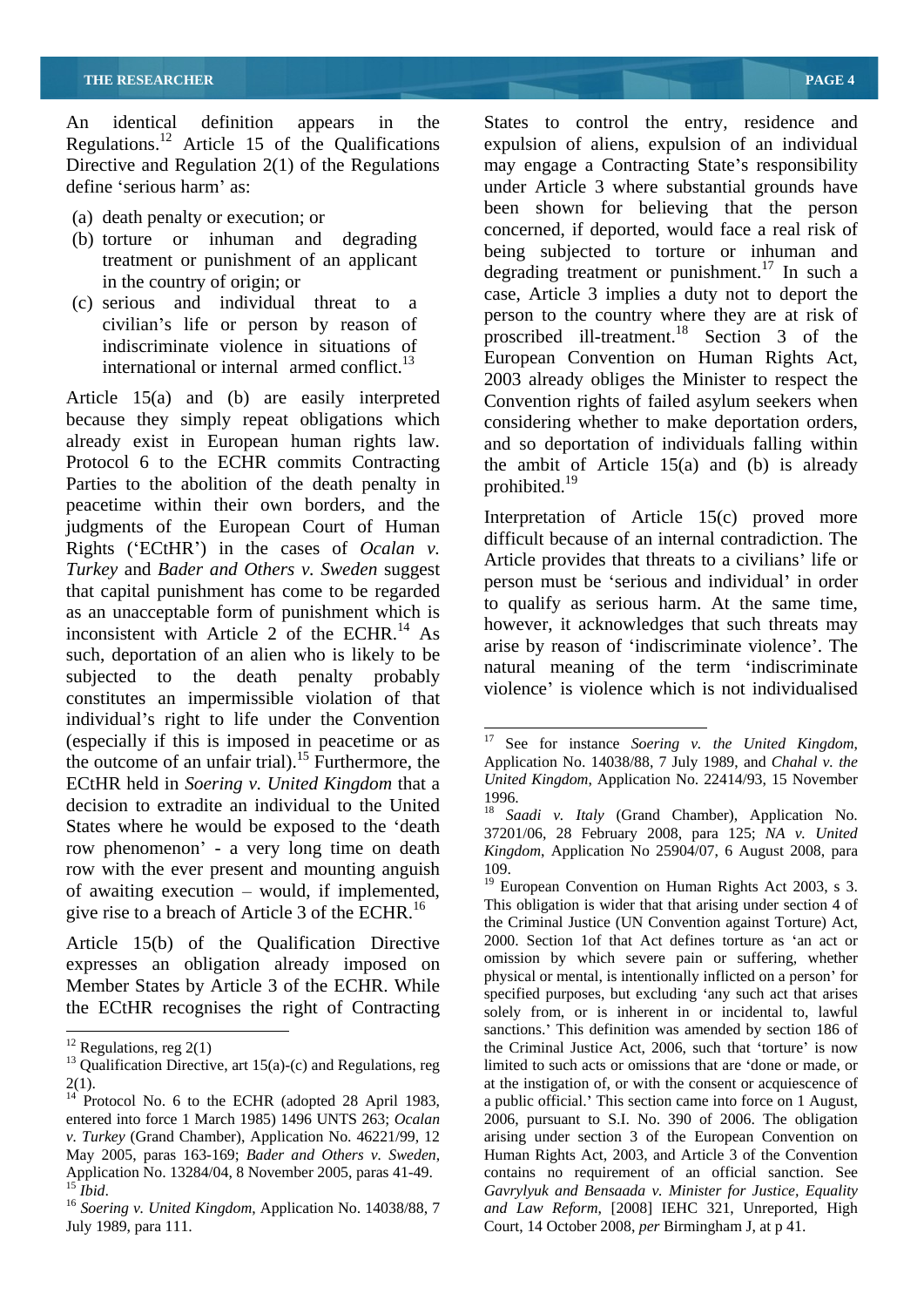but general; violence to which an entire be established where the degree of indiscriminate population (or section thereof) may be subject. $^{20}$ Interpretation of Article 15(c) is further place – assessed by the competent national complicated by Recital 26 of the Qualifications authorities before which an application for Directive, which states that '[r]isks to which a population of a country or a section of the a Member State to which a decision refusing such population is generally exposed do normally not an application is referred – reaches such a high create in themselves an individual threat which level that substantial grounds are shown for would qualify as serious harm.<sup> $21$ </sup> This recital reflects the jurisprudence of the ECtHR. In cases country or, as the case may be, to the relevant such as *Vilvarajah and Others v. United* region, would, solely on account of his presence *Kingdom*, *NA v. United Kingdom* and *FH v. Sweden* the Court required that applicants must (except in exceptional circumstances) In the course of its judgment, the ECJ noted that demonstrate that they would, if deported, face a real and substantive risk of treatment proscribed by Article 3 of the ECHR and that this must not be because of general violence but because of special distinguishing features relating to their personal circumstances. $22$  Debate therefore centred on whether Article 15(c) of the Directive should be interpreted as providing protection exclusively in situations where Article 3 ECHR (as interpreted by the ECtHR) applied, or whether in fact it offered additional or different protection.

When these issues arose in the case of two Iraqis claiming asylum in the Netherlands, they were referred by the Judicial Division of Council of State to the European Court of Justice ('ECJ') for a preliminary ruling pursuant to Articles 68 and  $234$  EC.<sup>23</sup> The ECJ considered the wording of Article 15(c) in the light of the Recital 19 and the  $\frac{\text{lney}}{\text{law}}$ . ECtHR case law and concluded that 'the existence of a serious and individual threat to the life or person of an applicant for subsidiary protection is not subject to the condition that that applicant adduce evidence that he is specifically targeted by reason of factors particular to his personal circumstances' and that 'the existence of such a threat can exceptionally be considered to

violence characterising the armed conflict taking subsidiary protection is made, or by the courts of believing that a civilian, returned to the relevant on the territory of that country or region, face a real risk of being subject to that threat.<sup> $24$ </sup>

the more the applicant is able to show that he is specifically affected by reason of factors particular to his personal circumstances, the lower the level of indiscriminate violence required for him to be eligible for subsidiary protection.<sup>25</sup> The converse is also true: the higher the level of indiscriminate violence, the less the onus on the applicant to show that he is specifically affected by the reason of his personal circumstances.

While the judgment of the ECJ in *Elgafaji* addressed the internal contradiction in Article 15(c) of the Qualification Directive, it did not address the meaning of such terms as 'armed conflict,' 'indiscriminate violence' and 'civilian.' For guidance as to the meaning of these words, we should look to the body of law from which they were derived: international humanitarian law.

<sup>&</sup>lt;sup>20</sup> H Battjes, European Parliament Briefing Paper, August 2006, para 3.3.2.<br><sup>21</sup> Qualification Directive, recital 26.<br><sup>22</sup> *Vilvarajah and Others v. United Kingdom*, Application

No.s 13163/87, 13164/87, 13165/87, 13447/87 and 13448/87, 30 October 1991, para 108; *NA v. United Kingdom*, Application No. 25904/07, 6 August 2008, paras 115; *FH v. Sweden*, Application No. 32621/06, 20 January

Council of State of the Netherlands, 12 October 2007. See  $^{25}$  M Elgafaji, N Elgafaji v. Staatssecretaris van Justitie, Case Note in (2007)19(4) J Intl Refugee L 765.

<sup>2009,</sup> paras 89-90.<br><sup>23</sup> *M Elgafaji, N Elgafaji v. Staatssecretaris van Justitie,* <sup>24</sup> *M Elgafaji, N Elgafaji v. Staatssecretaris van Justitie*, Decision 200702174/1 of the Judicial Division of the Case C-465/07, 17 Febr <sup>24</sup> *M Elgafaji, N Elgafaji v. Staatssecretaris van Justitie,*<br>Case C-465/07, 17 February 2009, para 43.<br><sup>25</sup> *M Elgafaji, N Elgafaji v. Staatssecretaris van Justitie,*<br>Case C-465/07, 17 February 2009, para 39.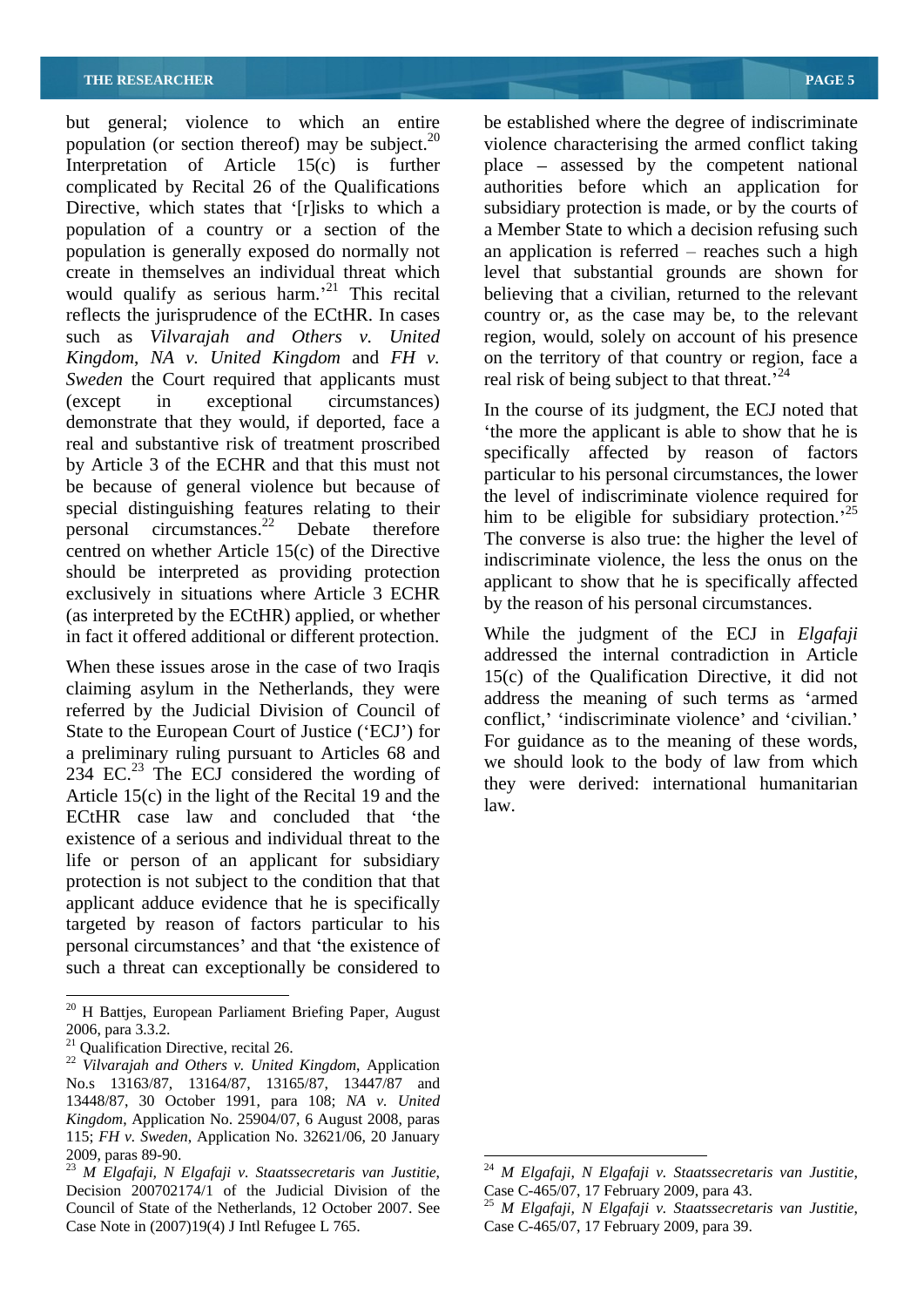# **3. The Definition of Armed Conflict in**

applying for subsidiary protection must defined as 'grave breaches' by the Geneva demonstrate the existence of an armed conflict, Conventions themselves; others are criminal by either international or internal, in their applicant's virtue of their recognition as such by customary country of origin or country of former habitual law. All must be suppressed and punished by residence. The concept of armed conflict is central to the body of rules known as the conduct of hostilities. The modern foundation has developed, with international criminal of this *corpus* of law is to be found in the Hague tribunals created by the community of States to Conventions of 1899 and 1907 (which fixed the rights and duties of belligerents in their conduct of operations and limited the choice of methods and means of injuring the enemy in international as genocide and crimes against humanity.<sup>27</sup> armed conflicts) and in the Geneva Conventions Before criminal responsibility for war crimes can of 1949 and their Additional Protocols of 1977 be imposed by an international criminal tribunal, and 2005 (which protect the victims of war and the Prosecution must show, *inter alia*, the aims to provide safeguards for disabled armed forces personnel and persons not taking part in the hostilities).<sup>26</sup> These treaties draw on centuries of international practice and custom and are the the conflict in question.<sup>28</sup> The Tribunals have most widely ratified and accepted instruments in therefore developed a list of indicative factors the entire canon of international law. which are used to determine the existence of

International lawyers often describe international humanitarian law as *lex specialis* because its applicability is limited to situations of armed conflict and occupation. Armed conflicts can be divided into two categories (though the line between the two categories is not always easily drawn): international armed conflicts take place between States, while internal armed conflicts take place within States. Internal armed conflicts are, for historical and political reasons, subject to  $\frac{27}{27}$  Building on the foundations laid after the Second World a less detailed regime of regulation than are War by the International Military Tribunal at Nuremberg, international armed conflicts. International armed conflicts are regulated by the Hague and Geneva Conventions, by the First and Third Additional Protocols to the Geneva Conventions, and by rules of international customary law. Internal armed conflicts are subject to regulation only by Common Article 3 of the Geneva Conventions and, where the State in question has ratified it, by the Second Additional Protocol. Certain rules of international customary law may also be Congo, Uganda, the Central African Republic and Sudan s applicable. Darfur region - have already been referred to the ICC, and

**International Humanitarian Law and** occur in both international and internal armed **International Criminal Law** conflicts. Many such violations of are condemned As noted above, a victim of armed conflict by international law as 'war crimes.' Some are international humanitarian law' which regulates body of law known as 'international criminal law' Breaches of international humanitarian law can States and other belligerent actors. Because of failures by many States to take such actions, a and punish violations of international humanitarian law as well the most heinous violations of international human rights law such existence of an armed conflict at the time the alleged crime was committed and that there existed a nexus between that alleged crime and armed conflict. These factors ought to be of use to practitioners in Ireland preparing submissions with a view to establishing the existence of an armed conflict in the context of applications for subsidiary protection, and should be of assistance to the Minister in evaluating and determining such applications.

 <sup>26</sup> International Court of Justice Advisory Opinion, *Legality*  814 at 877, para 75. *Haradinaj* (IT-04-84-T), 3 April 2008, para 36.

the International Criminal Tribunal for the Former Yugoslavia ('ICTY') in The Hague has tried 116 individuals for crimes committed during the Balkan wars, and trials continue at the International Criminal Tribunal for Rwanda ('ICTR') in Arusha, Tanzania, of individuals accused of involvement in the Rwandan genocide. 110 States are now parties to the Rome Statute of the International Criminal Court ('ICC'), 1998, which establishes a permanent tribunal in The Hague with jurisdiction over the most serious international crimes. Situations in four countries  $-$  the Democratic Republic of proceedings are underway in eight cases. 28 <sup>W</sup> Schabas, *An Introduction to the International*

*of the Threat or Use of Nuclear Weapons* (1996) 35 ILM See also ICTY Trial Chamber Judgment, *Prosecutor v. Criminal Court* (CUP Cambridge 2007) (3  $^{rd}$  edn) 117-119.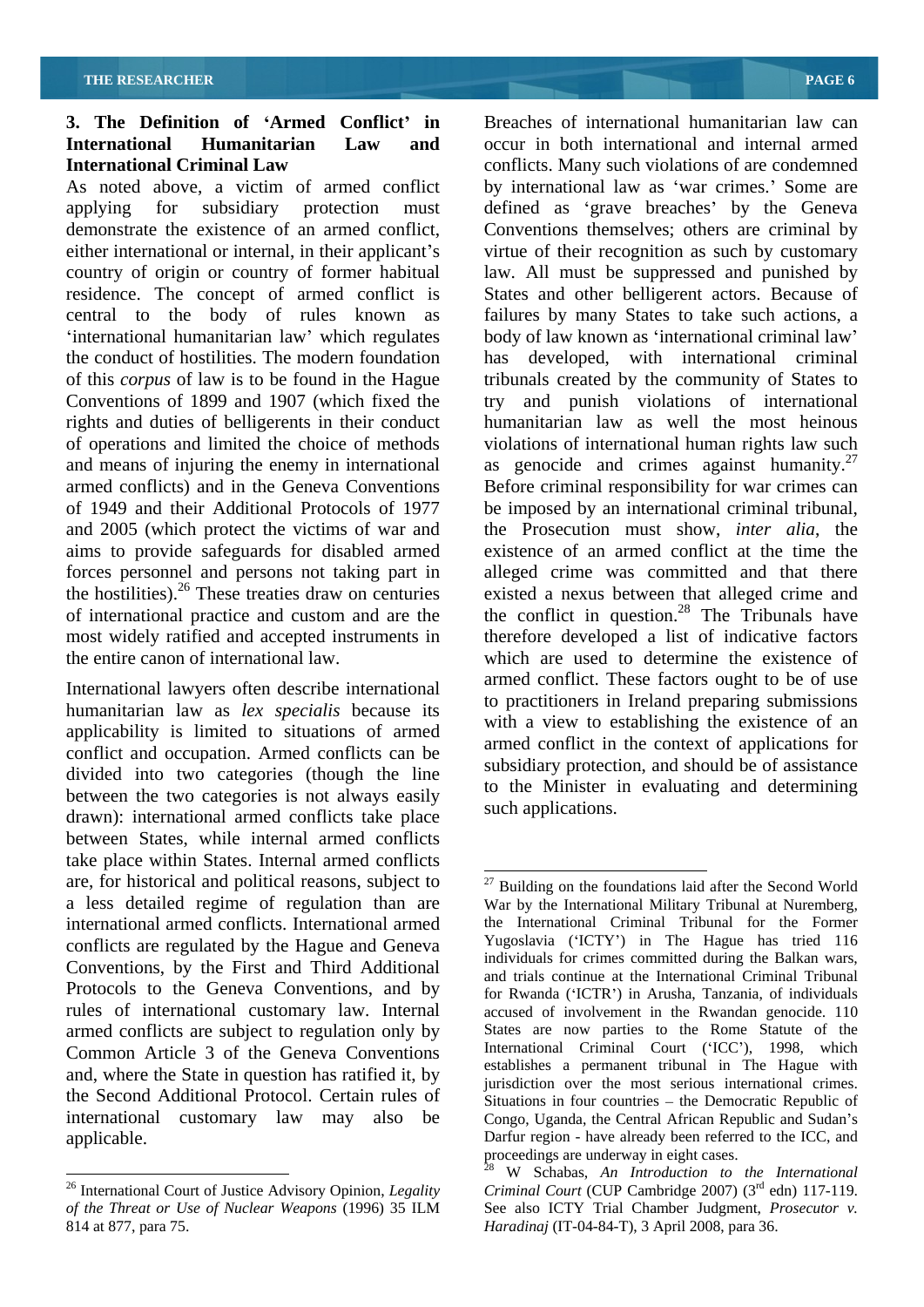The test for the existence of an armed conflict violence and other acts of a similar nature.<sup>31</sup> In was first set out in a seminal decision of the *Prosecutor v Rutaganda*, a Trial Chamber of the Appeal Chamber of the ICTY in case of ICTR trying a leader of the Hutu militia in *Prosecutor v. Tadic*, wherein the Chamber held Rwanda noted that 'it is clear that mere acts of that: banditry, internal disturbances and tensions, and

[A]n armed conflict exists where there is governmental authorities and organized armed groups or between such groups within

This test makes assessing the existence of an international armed conflict a relatively simple task: where one State uses armed force against another an international armed conflict is initiated and international humanitarian law comes into force between them.<sup>30</sup> There is no requirement of a declaration of war by one State against another and neither is there a requirement that the States involved subjectively believe that an armed conflict is in existence. Thus, it is no longer possible for a State to avoid its international obligations by claiming that a particular military operation is outside the scope of international humanitarian law because formalities have not been complied with or because it does not recognise the existence of an armed conflict.

armed conflict in a given State: firstly, there must exist a situation of 'protracted armed violence'

As regards the requirement of 'protracted armed violence,' the Second Additional Protocol of 1977 (relating to the protection of victims of internal armed conflicts) makes clear that internal armed conflicts must be distinguished from situations of internal disturbances and tensions, such as riots, isolated and sporadic acts of

resort to armed force between States or<br>this principle was given in *Prosecutor* v Musema, protracted armed violence between this principle was given in rosecutor v musemu, un-organized and short-lived insurrections are to be ruled out<sup> $32$ </sup>. A more elaborate exposition of this principle was given in *Prosecutor <sup>v</sup> Musema*, wherein an ICTR Trial Chamber held that:

a State.<sup>29</sup> **by** isolated or sporadic acts of violence, do not Internal disturbances and tensions, characterized ... constitute armed conflicts in a legal sense, even if the government is forced to resort to police forces or even armed units for the purpose of restoring law and order.<sup>33</sup>

The situation in relation to internal armed conflict between May and December 1992. The Trial is more complex. The ICTY in *Tadic* set down a Chamber looked at incidences of fighting and two-fold test for the existence of an internal shelling, the movements of tanks and artillery, the and, secondly, the parties involved in the violence by the United Nations ('UN') Security Council must be 'organized'. before concluding that the required intensity of The ICTY Appeal Chamber in the *Tadic* decision on the Tribunal's jurisdiction interpreted 'protracted armed violence' to mean 'the intensity of the conflict. When Dusko Tadic was tried for war crimes he committed as a guard in the Bosnian Serb concentration camp at Omarska, the Trial Chamber hearing the case was the first to apply the test for protracted armed violence. Because war crimes charges require a *nexus* to an armed conflict, the Chamber had to determine whether an armed conflict existed in Bosnia- Herzegovina between the Government of Bosnia- Herzegovina in Sarajevo and Bosnian Serb forces destruction of buildings, the looting of villages, the number of casualties and the stance adopted violence had indeed been reached and that an internal armed progress had been in progress during the indictment period.<sup>34</sup>

<sup>&</sup>lt;sup>29</sup> ICTY Appeal Chamber Decision on the Defence Motion for Interlocutory Appeal on Jurisdiction, *Prosecutor v*  $Tadić (IT-94-1)$  2 October 1995, para 10.

<sup>&</sup>lt;sup>30</sup> Pursuant to Article 1(4) of the First Additional Protocol,  $\frac{32}{2}$  ICTR Trial Chamber Judgment, *Prosecutor v Rutaganda*, a state of international armed conflict may exist between a (ICTR-96-3), 6 December 1999, p a state of international armed conflict may exist between a State and a national liberation movement representing a  $33$  ICTR Trial Chamber Judgment, *Prosecutor v Musema*, State *in statu crescendi*, but this exception should not (ICTR-96-13), 27 January 2000, para 248.<br>distract from the fact that international armed conflict is <sup>34</sup> ICTY Trial Chamber Judgment, *Prosecu* State *in statu crescendi*, but this exception should not (ICTR-96-13), 27 January 2000, para 248.<br>distract from the fact that international armed conflict is <sup>34</sup> ICTY Trial Chamber Judgment, *Prosecutor v. Tadic*, (IT-State-oriented. 94-1), 7 May 1997, paras 140-146, 560-568.

 <sup>31</sup> Second Additional Protocol, art 1(2). <sup>32</sup> ICTR Trial Chamber Judgment, *Prosecutor <sup>v</sup> Rutaganda,*

<sup>(</sup>ICTR-96-3), 6 December 1999, para 92. <sup>33</sup> ICTR Trial Chamber Judgment, *Prosecutor <sup>v</sup> Musema,*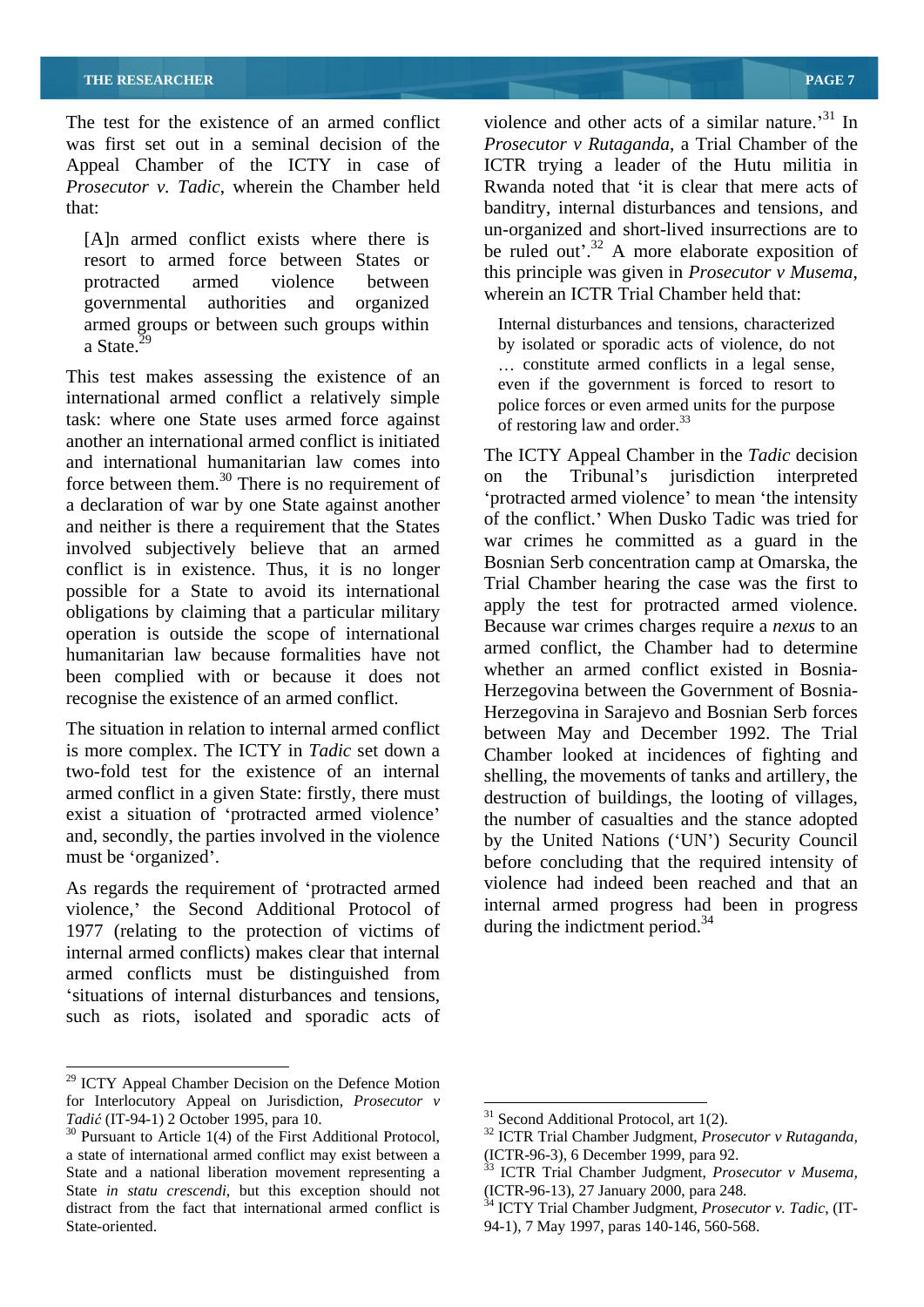Similarly, in *Prosecutor v. Delalic et al*., an summarized the indicative factors used by the ICTY Trial Chamber pointed to military Trial Chambers to assess the intensity of various operations against villages in the vicinity of the Celebici Camp  $-$  where Serb prisoners were detained by Bosnian and Croat forces in appalling individual confrontations; the type of conditions  $-$  by the various ethnic factions as evidence of the existence of an armed conflict in the Konjic municipality and in Bosnia-Herzegovina as a whole between its declaration of independence in March 1992 and the conclusion of the Dayton Peace Agreement in November 1995.<sup>35</sup> The Trial Chamber also noted that the fighting had attracted the attention of the UN Security Council, which acted under Chapter VII of the UN Charter.36 In *Prosecutor v. Slobodan Milosevic*, the judges trying the case of the former Yugoslav President determined the existence of an armed conflict in Kosovo during the indictment period of January to March 1999 by reference to the intense fighting between Kosovo Liberation Army ('KLA') guerrillas and the Serbian police between 1996 and the end of 1998 and the series of massive Serbian offensives organisation. The Chamber found that the against Kosovo Albanian villages between Republic of Bosnia-Herzegovina was an August 1998 and March 1999 involving Serbian armed forces including special military and

In a series of subsequent war crimes cases the ICTY examined the specific circumstances to determine whether in fact an internal armed conflict existed during the indictment period in the area where the crimes were alleged to have been committed.<sup>38</sup> In its judgment in the case of *Prosecutor v. Haradinaj* an ICTY Trial Chamber

of Acquittal, *Prosecutor v. Slobodan Milosevic*, (IT-02-54-

ICTY Trial Chamber Judgment, *Prosecutor v. Halilovic*, hierarchy, disciplinary rules and a corps of (IT-01-48), 16 November 2005, paras 6, 8, 24, 160-173; ICTY Trial Chamber Judgment, *Prosecutor v. Limaj et al.*,  $\frac{1}{39}$  ICTY Trial Chamber Judgment, *Prosecutor v. Haradinaj* (IT-03-66), 30 November 2005, paras 83-84, 93, 135-173; ICTY Trial Chamber Judgment, *Prosecutor v. Hadzihasanovic at al*., (IT-01-47), 15 March 2006 paras 7, 14, 20-25; ICTY Trial Chamber Judgment, *Prosecutor v.* Martic, (IT-95-11), 12 June 2007, paras 41, 343-347; ICTY <sup>41</sup> ICTY Trial Chamber Decision on Motion for Judgment 13/1) 27 September 2007, paras 39-40, 407-408, 419-422.

conflicts. These include:

[T]he number, duration and intensity of individual confrontations; the weapons and other military equipment used; the number and calibre of munitions fired; the number of persons and type of forces partaking in the fighting; the number of casualties; the extent of material destruction; and the number of civilians fleeing combat zones. The involvement of the UN Security Council may also be a reflection of the intensity of the conflict.<sup>39</sup>

paramilitary groups.37 become a State *de iure* on 22 May 1992. The second part of the test for the existence of an internal armed conflict is that the groups involved in the fighting possess the minimum level of organisation. In the *Tadic* case the Trial Chamber had to assess whether the Government of Bosnia- Herzegovina and the Bosnian Serb forces arrayed against them had the requisite level of Republic of Bosnia-Herzegovina was an organised political entity with institutions dedicated to the public defence and that it had Examining the organisational structure of the Bosnian Serb Republika Srpska, the Chamber noted that it effectively controlled a significant part of Bosnia-Herzegovina from its 'capital' at Pale and that its forces, which had formerly comprised part of the Yugoslav National Army  $('JNA')$ , were subject to effective military discipline. The Chamber concluded that both entities were sufficiently organised.<sup>40</sup>

182-192,<br><sup>36</sup> ICTY Trial Chamber Judgment, *Prosecutor v. Delalic et* an 'organised armed group' during the indictment *al.*, (IT-96-21) 16 November 1998, para 190. **37** ICTY Trial Chamber Decision on Motion for Judgment **period**, and noted that the KLA possessed an T), 16 June 2004, paras 14-40. <sup>38</sup> ICTY Appeal Chamber Judgment, *Prosecutor v. Kordic and Cerkez*, (IT-95-14), 17 December 2004, paras 334-341; Trial Chamber interpreted the existence of a KLA In the *Slobodan Milosevic* case, the Trial Chamber examined whether the KLA qualified as an 'organised armed group' during the indictment period, and noted that the KLA possessed an official joint command structure, headquarters, designated zones of operation and logistical capabilities.41 In *Prosecutor v. Limaj et al.* the hierarchy, disciplinary rules and a corps of

entities were sufficiently organised.<sup>40</sup><br><sup>35</sup> ICTY Trial Chamber Judgment, *Prosecutor v. Delalic et al*., (IT-96-21) 16 November 1998, paras 129-130, 133-134,

 <sup>39</sup> ICTY Trial Chamber Judgment, *Prosecutor v. Haradinaj*

<sup>&</sup>lt;sup>40</sup> ICTY Trial Chamber Judgment, *Prosecutor v. Tadic*, (IT-

Trial Chamber Judgment, *Prosecutor v. Mrksic*, (IT-95- of Acquittal, *Prosecutor v. Slobodan Milosevic*, (IT-02-54- 94-1), 7 May 1997, paras 562-568.<br><sup>41</sup> ICTY Trial Chamber Decision on Motion for Judgment T), 16 June 2004, paras 14, 22-25 and 40.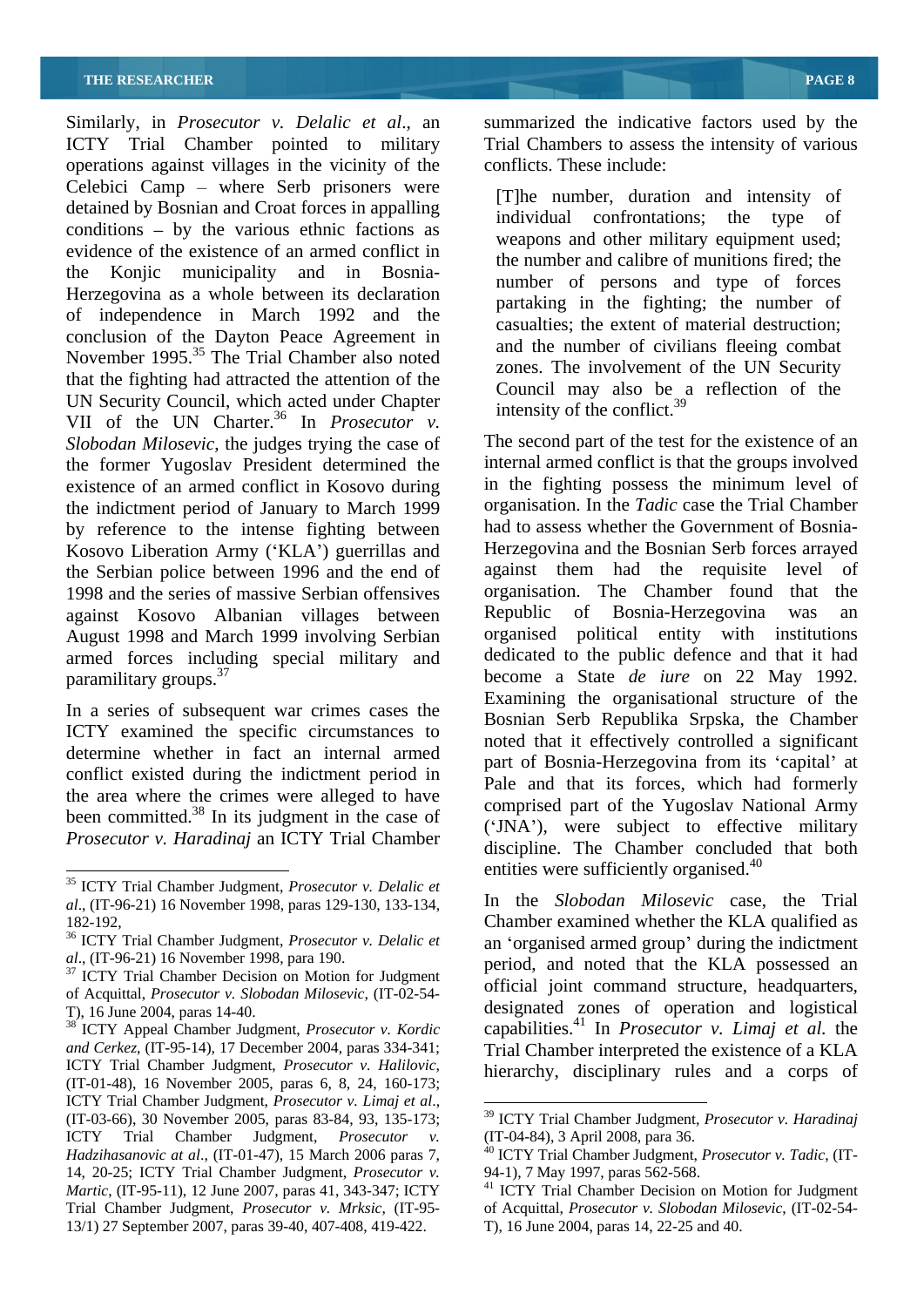military police as evidence of the growing capacity of the warring factions to conclude formality and effectiveness of organisational cease-fire agreements.<sup>47</sup> structures and of the progress towards ensuring discipline and coordination within the armed account in *Prosecutor v. Haradinaj*.43 In all three cases, the Trial Chambers held that these factors suggested a level or organisation in the KLA which could secure compliance with applicable international humanitarian law. In *Prosecutor v. Mrksic et al.*, the Trial Chamber had to determine<br>Indicators of protracted armed violence include whether the opposing Serbian and Croatian forces satisfied the 'organisation' requirement. The Chamber examined the composition of both armed forces - noting their numbers, their location, their level of training, their arms and their hierarchical structures - before concluding that both satisfied the 'organised armed groups' criterion  $44$ 

armed conflict has found broad acceptance and ICC.<sup>45</sup> In deciding whether to issue a warrant of arrest for President Omar Al Bashir of Sudan on Khartoum and the Sudan Liberation such as cease-fires and peace accords. Movement/Army, the Justice and Equality Movement and other armed groups.<sup>46</sup> The Chamber reached this conclusion based on evidence submitted by the Prosecutor of sustained military operations in the region, rebel control and administration of Sudanese territory and the

cease-fire agreements.<sup>47</sup>

group.<sup>42</sup> The same considerations were taken into the avidance of the recort to armed violence criterion.<sup>44</sup> and the displaced persons and the attitude of the UN.<br>Factors indicative of the requisite level of The *Tadic* test for the existence of an internal organisation in the context of armed groups has been codified by the Rome Statute of the a disciplinary system, the existence of an arrest for President Omar Al Bashir of Sudan on administration of territory, the ability of the group charges of crimes against humanity and war to gain access to men and materiel, the level of crimes, Pre-Trial Chamber I of the ICC training of combatants, the group's ability to plan, concluded that there were reasonable grounds to coordinate and execute aggressive and defensive believe that an armed conflict existed in the operations, the ability of the group to speak with Darfur region from March 2003 to at least mid- one voice and the capacity of the group to July 2004 between the Sudanese government in negotiate, conclude and adhere to agreements Based on the foregoing, the existence of an international armed conflict can be demonstrated by evidence of the resort to armed violence between States. The existence of an internal armed conflict will be established where there is evidence of protracted armed violence between governmental authorities and organised armed groups or between such groups within a State.<br>Indicators of protracted armed violence include the number, duration and intensity of military confrontations, the type of military equipment used by the belligerents, the number and size of weapons fired, the number and type of combatants taking part in the fighting, the number of casualties, the level of destruction, the displaced persons and the attitude of the UN. include the existence of a command structure and operational headquarters, the group's control and

to say, the absence of evidence of the existence of<br><sup>42</sup> ICTY Trial Chamber Judgment, *Prosecutor v. Limaj et* an international or internal armed conflict within *al*., (IT-03-66), 30 November 2005, paras 129, 171-173. <sup>43</sup> ICTY Trial Chamber Judgment, *Prosecutor v. Haradinaj* (IT-04-84), 3 April 2008, paras 63-89. **44** ICTY Trial Chamber Judgment, *Prosecutor v. Mrksic*, subsidiary protection under Article 15(c), though (IT-95-13/1) 27 September 2007, paras 409-418. 45 Rome Statute of the Int Information in relation to the existence of such factors is generally available from news sources as well as from international organisations such as the UN and the International Committee of the Red Cross, and should be included in any application for subsidiary protection made under Article 15(c) to demonstrate the existence of an armed conflict in the applicant's country of origin or country of former habitual residence. Needless to say, the absence of evidence of the existence of an international or internal armed conflict within the meaning of those terms in international humanitarian law will weaken an application for subsidiary protection under Article 15(c), though it need not be decisive.

<sup>(</sup>adopted 17 July 1998, entered into force 1 July 2002) 2187

Ahmad Al Bashir, *Prosecutor v. Al Bashir*, (ICC-02/05-<br>01/09-3), 4 March 2009, para 70. (ICC-02/05-01/09-3), 4 March 2009, paras 55-70

UNTS 3, art 8(2)(f).<br><sup>46</sup> ICC Pre-Trial Chamber Decision on the Prosecutor's <sup>47</sup> ICC Pre-Trial Chamber Decision on the Prosecutor's Application for a Warrant of Arrest against Omar Hassan Application for a Warrant of Arrest against Omar Hassan <sup>47</sup> ICC Pre-Trial Chamber Decision on the Prosecutor's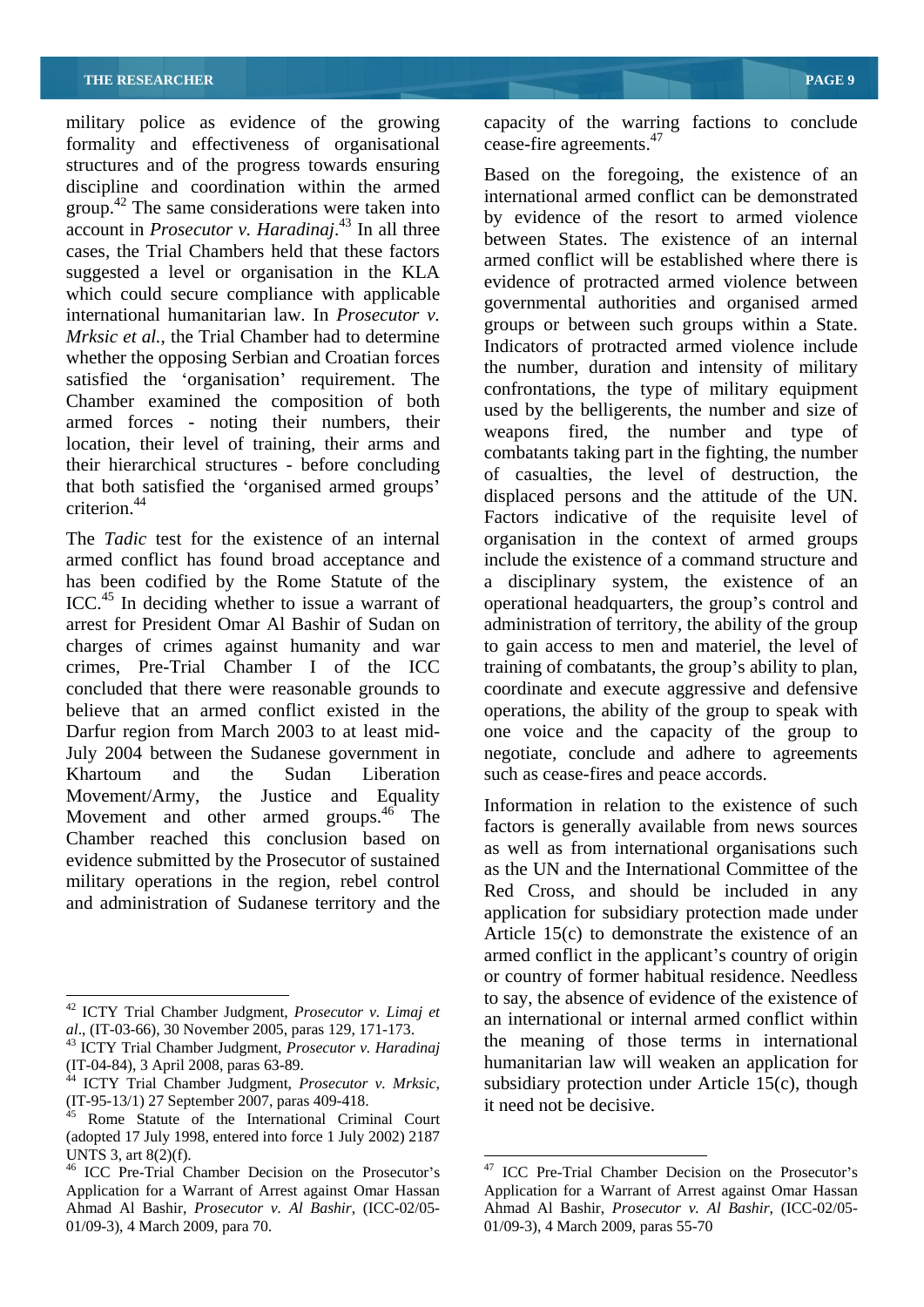The use of the terms 'civilian' and 'indiscriminate objective: or principles in international humanitarian law: the principle of distinction. This basic rule was codified by Article 48 of the First Additional Protocol, applicable in situations of international civilians or civilian objects without

Article 50 of the First Additional Protocol defines the term 'civilian' for the purposes of international humanitarian law as a residual category comprising all those individuals who have not attained combatant status by incorporating themselves into the armed forces of the belligerents and by complying with certain requirements such as, *inter alia*, wearing a 'fixed determined. distinctive sign,' carrying their arms 'openly', operating under 'responsible command' and 5. The British Approach respecting in their operations the 'laws and customs of war. <sup>49</sup> Thus, everyone who is not a combatant is, *ipso facto*, a civilian. Indeed, the term should also be understood to include former tribunals in defining terms used in Article 15(c) combatants who have renounced military has not been uncontroversial in the United activities and have demonstrably returned to civilian life.50 Much of the jurisprudence of the Asylum and

international humanitarian law. These attacks are defined by Article 51(4) of the First Additional Protocol as For instance, in the case of *HH and others* the

(a) those which are not directed at a specific military objective;<br>
<sup>51</sup> Article 51 of the First Additional Protocol even provides

- **4. Indiscriminate Violence' and the 'Civilian'** (b) those which employ a method or means of combat **in International Humanitarian Law which cannot be directed at a specific military** objective; or
- violence' in the Qualifications Directive and the (c) those which employ a method or means of combat Regulations recall one of the most fundamental the effects of which cannot be limited as required by armed conflict: this Protocol; and consequently, in each such case, are of a nature to strike military objectives and civilians or civilian objects without distinction.

In order to ensure respect for and protection Thus, the term 'civilian' for the purposes of the of the civilian population and civilian objects, Qualifications Directive and the Regulations is the Parties to the conflict shall at all times properly understood as including any person not distinguish between the civilian population actively taking part in hostilities, and and combatants and between civilian objects indiscriminate violence' should be taken to refer and military objectives and accordingly shall to violence which fails to distinguish between direct their operations only against military combatant and civilian; between military objectives.<sup>48</sup> objectives and civilian objects.<sup>51</sup> Practitioners actively taking part in hostilities, and seeking to show that an applicant for subsidiary protection status falls within the rubric of Article 15(c) may wish to refer to these provisions in the context of country of origin information to buttress their argument that the applicant is entitled to succeed, and they may likewise be used by the Minister and his or her officials to determine whether the application is wellfounded.

## **5. The British Approach**

The proposition that recourse may be had to international humanitarian law and to the jurisprudence of the international criminal Kingdom.

Indiscriminate attacks are prohibited by Immigration Tribunal (AIT) expressly recognises value of reference to international humanitarian law and international criminal law.

<sup>49</sup> First Additional Protocol, art 50. The criteria for combatant status are set out in Article 4 of the Third Geneva Convention and Article 43 of the First Additional (b) an attack which may be expected to cause

Protocol. 50 UNHCR Statement on Subsidiary Protection Under the Indiscriminate Violence, January 2008, p 7.

<sup>&</sup>lt;sup>51</sup> Article 51 of the First Additional Protocol even provides examples of attacks which are to be considered indiscriminate:

The means which treats as a single military objective a number<br>
<sup>48</sup> First Additional Protocol, art 48.<br>
of clearly separated and distinct military objectives located (a) an attack by bombardment by any methods or means which treats as a single military objective a number in a city, town, village or other area containing a similar concentration of civilians or civilian objects; and

EC Qualification Directive for People Threatened by excessive in relation to the concrete and direct military incidental loss of civilian life, injury to civilians, damage to civilian objects, or a combination thereof, which would be advantage anticipated.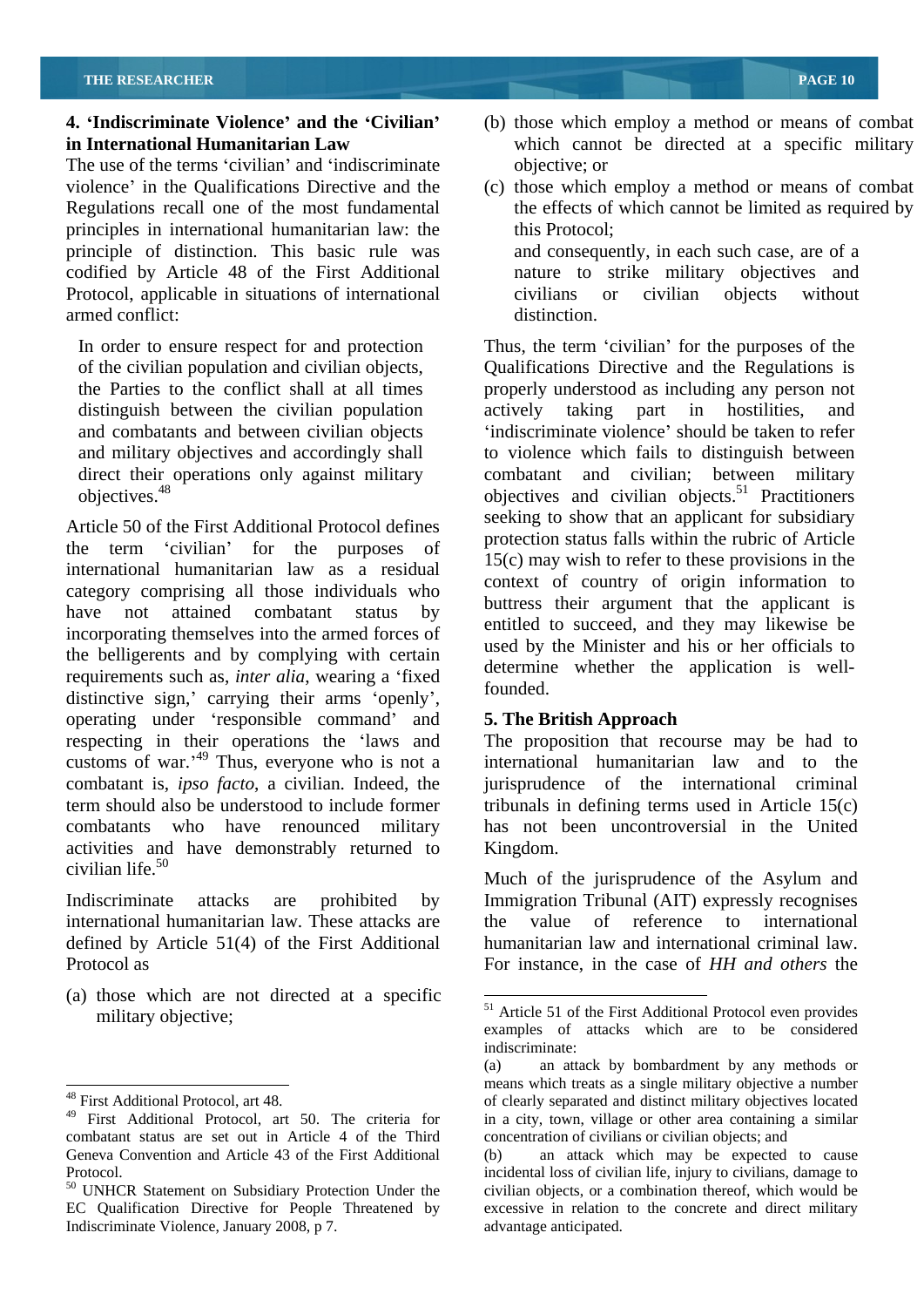AIT was called upon to determine applications armed conflict was in existence not simply in for subsidiary protection pursuant to the Mogadishu but throughout central and Southern paragraph 339C of the Immigration Rules (which Somalia.<sup>55</sup> provision gives effect to the Qualifications Directive in British law) made by Somalis fleeing armed violence in Mogadishu. In doing so it recognised that the reference to international or internal armed conflict in Article 15(c) of the Qualifications Directive 'appears to touch upon concepts relevant to international humanitarian law or the law or armed conflict.<sup>52</sup>. For guidance as to the meaning of the terms 'armed conflict,' 'civilian' and 'indiscriminate violence,' the Tribunal looked to, *inter alia*, the Geneva Conventions of 1949 and their Protocols, the authoritative *Commentary* to the Conventions by the eminent Swiss jurist Jean Pictet, the *Manual of the Law of Armed Conflict* produced by the United Kingdom's Ministry of Defence, the writings of various academics and the  $\frac{1}{2}$  high.<sup>57</sup> The Court even rejected the definition of jurisprudence of the international criminal tribunals.<sup>53</sup> In deciding whether there has in fact existed an armed conflict in Somalia such as to ground the Applicants' application for subsidiary protection, the Tribunal assessed whether the violence between the Transitional Federal Government and various Somali militias was sufficiently protracted and whether the various armed groups possessed the requisite level of armed faction contains a contract of the level organisation to satisfy the test for the existence of the level<br>an armed conflict set down by the ICTY in Tadic Elgafaii.<sup>58</sup> an armed conflict set down by the ICTY in *Tadic*.<br>The Tribunal then considered the military in rejecting the relevance of international capacity of the warring factions, the number of combatants involved in the fighting, the types of weapons used by the belligerents, the casualty figures and the attitude to the violence adopted by the United Nations before concluding that 'on the evidence before it, Mogadishu is in a state of<br>internal armed conflict.<sup>54</sup><br>[2008] IIKAIT 00091 paras 128-149 See also the case of

The approach of the AIT in *HH* was followed in the case of *AM & AM,* when, in evaluating the applications from subsidiary protection of two Somali nationals, the Tribunal observed that conflict existed in Iraq in August 2007. evidence from the ground suggested that the requirements of protracted violence and  $D$  (*UNHCR intervener*), AH v. secretary of state for the Hon<br>Department (*UNHCR intervener*) [2009] EWCA Civ 620. organization were satisfied and that an internal

Somalia.<sup>55</sup>

. For guidance humanitarian law should not be allowed to By contrast, in *QD and AH v. Secretary of State for the Home Department,* the Court of Appeal held that the terms derived from international humanitarian law present in Article 15(c) should be given an autonomous meaning appropriate to the object and purpose of the Directive*.*<sup>56</sup> The Court cautioned that reference to international introduce an unarticulated gloss of a fundamental kind into a Directive which goes far wider in its purposes that states of armed conflict,' and even went so far as to hold that undue faithfulness to international humanitarian law had led the AIT to construe "indiscriminate violence" and "life or person" too narrowly, to construe "individual" too broadly, and to set the threshold of risk too armed conflict derived from international humanitarian law, and held that:

[T]he phrase 'situations of international or internal armed conflict' in art  $15(c)$  has an autonomous meaning broad enough to capture any situation of indiscriminate violence, whether caused by one or more armed factions or by a state, which reaches described by the ECJ in *Elgafaji*.58

In rejecting the relevance of international humanitarian law the Court of Appeal failed to appreciate its own role in the international legal system and missed an opportunity to move asylum law in a direction more in tune with the

<sup>[2008]</sup> UKAIT 00022, para 335-341.

internal armed conflict.<sup>54</sup><br>[2008] UKAIT 00091, paras 128-149. See also the case of 55 *AM & AM (armed conflict: risk categories) Somalia CG Lukman Hameed Mohammed v. Secretary of State for the Home Department*, AA/14710/2006, 13 September 2007, (unreported), in which the Tribunal considered international humanitarian law in determining whether an internal armed

<sup>&</sup>lt;sup>56</sup> QD v. Secretary of State for the Home Department *(UNHCR intervener), AH v. Secretary of State for the Home*  <sup>57</sup> *OD v. Secretary of State for the Home Department* 

 <sup>52</sup> *HH (Mogadishu: armed conflict: risk) Somalia CG* [2008] UKAIT *00022*, para 255. <sup>53</sup> *HH (Mogadishu: armed conflict: risk) Somalia CG (UNHCR intervener), AH v. Secretary of State for the Home Department (UNHCR intervener)* [2009] EWCA Civ 620,

<sup>[2008]</sup> UKAIT 00022, paras 312-334. <sup>54</sup> *HH (Mogadishu: armed conflict: risk) Somalia CG* para 18. <sup>58</sup> *QD v. Secretary of State for the Home Department (UNHCR intervener), AH v. Secretary of State for the Home Department (UNHCR intervener)* [2009] EWCA Civ 620, para 35.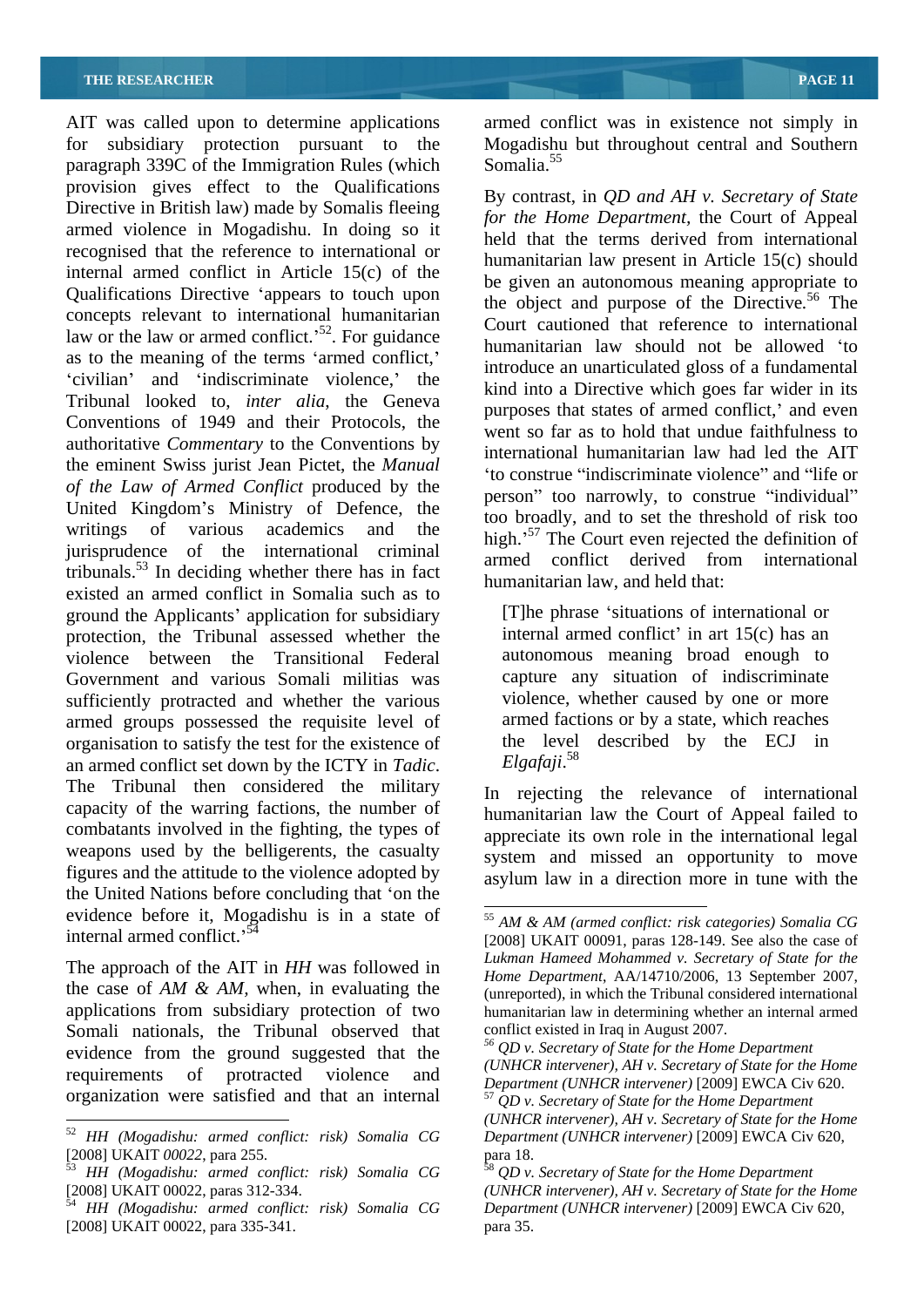reality of modern conflict. The Court should have acknowledged the relevance of international humanitarian law discourse. The main objective humanitarian law and should have interpreted and of the Qualification Directive is 'on the one hand, developed it to meet the needs of persons to ensure that Member States apply common

Over the past fifteen years, international criminal law has contributed greatly to the development of international humanitarian law. There is no<br>reason why international asylum law should not<br>Member States.<sup>,61</sup> For this objective to be reason why international asylum law should not have a comparable influence. If, as the Court of Appeal submits, the definition of armed conflict in international humanitarian law as set out in the jurisprudence of the international criminal tribunals is not fit for purpose, then it is for asylum determination bodies to address the issue Accordingly, the approach adopted by the Court and to move international humanitarian law in of Appeal in *QD and AH* ought not to be adopted what it considers to be a more positive direction. in this jurisdiction. Rather, Irish practitioners Simply to ignore international humanitarian law should endeavour to interpret Article 15(c) of the as a source of guidance is to endanger Qualification Directive in harmony with international law's unitary system. The international law, as interpreted by the

Community law plays an important part in this system, a part recognised by the ECJ in *Van Gend en Loos* and in the Irish constitutional order by the Third Amendment to the Constitution (and all Legal practitioners preparing applications for subsequent amendments dealing with Ireland's subsidiary protection on behalf of persons who relationship with the entities that would become have fled their countries of origin as a result of the EU).<sup>59</sup> Fragmentation of international law  $$ the advent of a myriad of self-contained systems in which practitioners and academics are isolated international criminal law in addressing issues from each other – constitutes a serious threat to such as the existence of an armed conflict, the the unity of the discipline. For this reason the nature of theviolence and the civilian status of eminent jurists of the UN International Law the applicant with reference to available country Commission have warned that fragmentation of international law should, insofar as possible, be involved in determining such applications may avoided. They insist that no body of international rules can be allowed to become a self-contained deciding whether such applications are well regime. $60$  The concepts of 'armed conflict,' of 'indiscriminate violence,' of 'civilians' as they exist in European asylum law ought not to be have an important place within the international 'autonomous' from the meaning given to these

displaced by violence. criteria for the identification of persons genuinely terms within the mainstream of the international in need of international protection, and, on the other hand, to ensure that a minimum level of benefits is available for these persons in all achieved it is essential that coherence and consistency be maintained within the European asylum system and that the 'common criteria' applied be in consonant with the rules comprising the legal system on the global level.

> Qualification Directive in harmony with international law, as interpreted by the international criminal tribunals and the courts of other Member States.

## **6. Conclusion**

*Loos*); Constitution of Ireland, 1937, art 29. harmonise the protective intention of asylum law<br><sup>60</sup> International Law Commission Report 'Fragmentation of with international humanitarian law affords an armed conflict should feel confident in drawing guidance from international humanitarian law and of origin information. Similarly, officials find recourse to these bodies of law instructive in founded. In my opinion, it is imperative that Irish lawyers, officials and judges recognise that they legal system, and that European asylum law and the concept of subsidiary protection allows them engage with an important corpus of international rules governing the use of force. An approach to subsidiary protection which seeks to harmonise the protective intention of asylum law with international humanitarian law affords an opportunity to influence both bodies of rules for the better while maintaining the integrity of the international legal system.

 <sup>59</sup> *NV Algemene Transport en Expeditie Onderneming van Gend & Loos v. Nederlandse Administratie der Belastingen*, Case 26/62, [1963] ECR 1 (*Van Gend en*

International Law: Difficulties Arising from the Diversification and Expansion of International Law' 1 May-9 June and 3 July-11 August 2006. On the relationship between international humanitarian law and asylum law, see S Jaquemet, The Cross-Fertilization of International Humanitarian Law and International Refugee Law' (2001) Humanitarian Law and International Refugee Law' (2001)<br>83 Intl Rev of the Red Cross 651.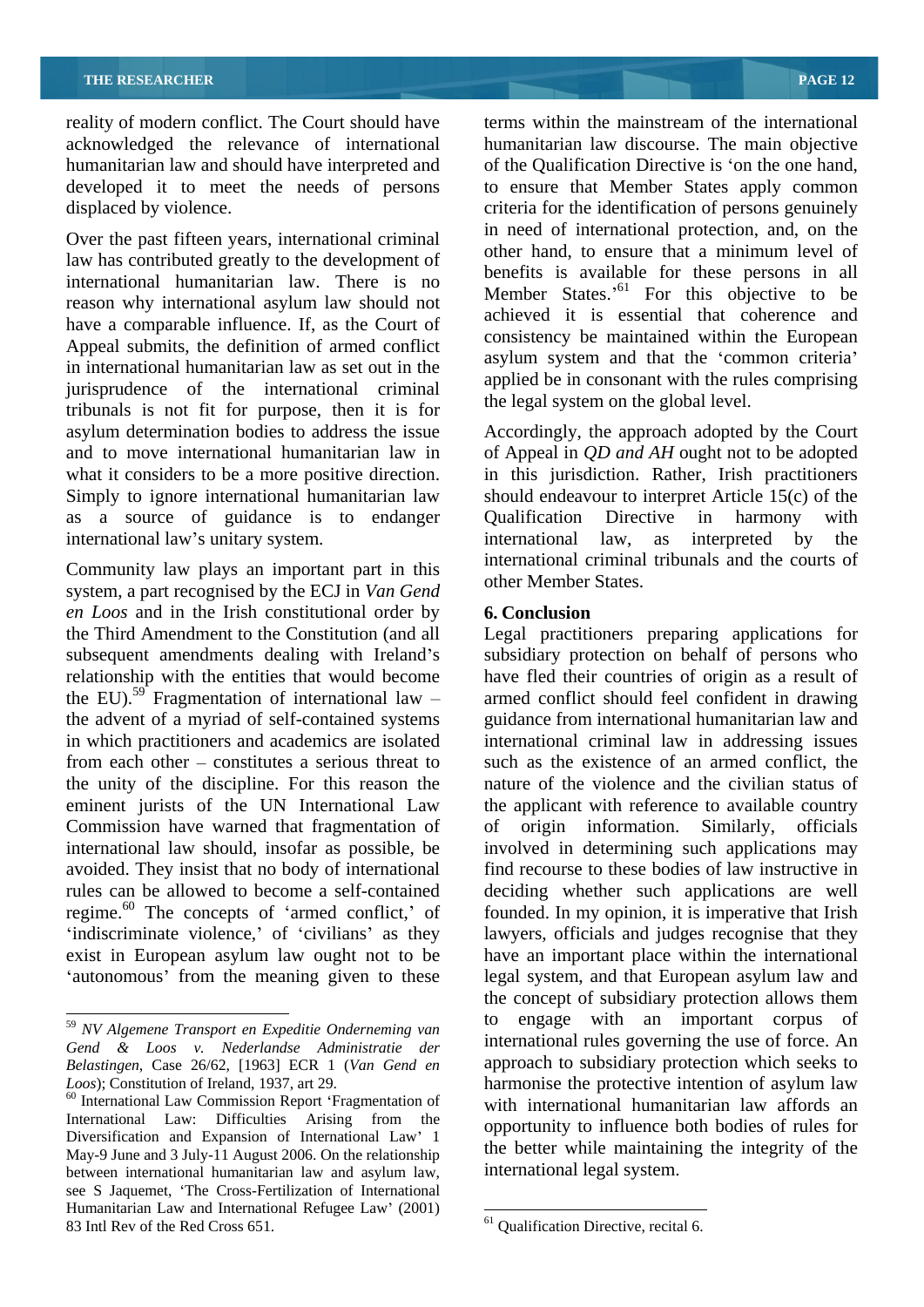## **Braving the Cold in Calais**

*Many boys and young men from places like Afghanistan, Eritrea, Iran, Iraq, Somalia and the Sudan end up in the northern French port of Calais after a long and dangerous journey. Some have fled their countries to escape persecution, conflict or forced recruitment, others are looking for a better life. Calais has become a transit point where people smugglers have established networks to take these men to other European*





**Khaled and his friends gather in a field near the City Hall in Calais. He has been hanging around in the city for several months, hoping to cross the English Channel to the United** 



**Men and boys walk along the road that leads to the Channel Tunnel, which links France and England by rail. They will return to their makeshift settlements in a nearby wood. https://educational/inferrection**<br> **example: o** UNHCR/H.Caux<br> **example: o** UNHCR/H.Caux **© UNHCR/H.Caux**



*countries.* **who yearn to cross the sea to England. Seen from Calais, the White Cliffs of Dover appear tantalizingly close to the men and boys © UNHCR/H.Caux**



**Young men from Afghanistan and Iraq Since the destruction of The Jungle, some of examine the clothes they received from the former inhabitants and recent arrivals in charities in Calais. © UNHCR/H.Caux Calais have built new shelters, but most of these are also destroyed during nightly police raids. © UNHCR/H.Caux**



**Kingdom. © UNHCR/H.Caux In the bitter cold, a fire helps to keep up spirits at an encampment near Calais. © UNHCR/H.Caux**



**An Afghan teenager meets up with friends in a field in Calais before searching for a place to sleep. © UNHCR/H.Caux**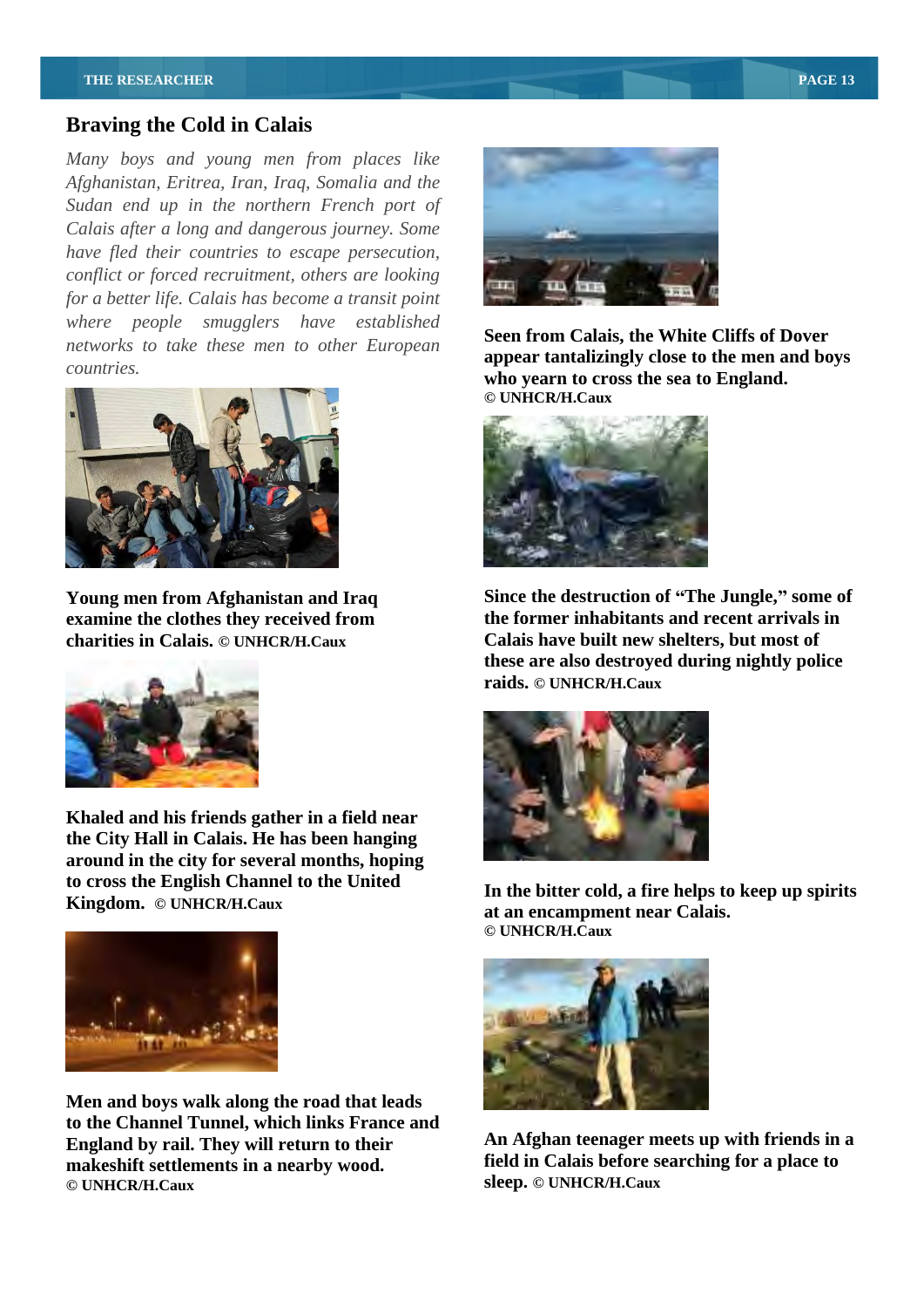

## *James Healy, B.L.*

The question of whether Minor Applicant's have The subsequent notification from the Office of the right to be seen and heard in asylum the Refugee Applications Commissioner only applications, both at First Instance and later on invites the parent or next friend to attend the Appeal, before the Refugee Appeals Tribunal, has Section 11 Interview to the exclusion of the been a question of some debate. An children and this was averted to by Finnegan J. in unaccompanied Minor applicant has the right to the Supreme Court in his judgment in the case of appear before the Refugee Applications **A.N. & Others v-Minister for Justice &** Commissioner and give a Section 11 Interview **Another**, dated 18<sup>th</sup> October, 2007, where he whereas an accompanied minor, with one or both stated in the course of his judgment that the letter of his or her parents does not appear to have such to the next friend to attend the interview right. If one of the minor's parents signs a form presented to him or her by the Refugee Applications Commissioner, states that he or she wishes the minor's claim to form part of the parents claim then despite the fact that the minor<br>the interview" may have suffered personal persecution in their right, that may not have been witnessed by either parent, and allied to the fact that the Minor may be of an age and maturity where his or her **PERRY INTERNATION CONSISTS TO BE HEARED** As decay option of a minor of a minor of a minor of a minor of a minor of a minor of a minor of a minor of a minor of a minor of a minor of a minor of a minor of a minor of a mino

Paragraph 215 of the UNHCR Handbook states that where a minor is no longer a child but an adolescent, it will be easier to determine refugee status as in the case of an adult, although this again will depend upon the actual degree of the the absence of indications to the contrary  $-$  a person of 16 or over may be regarded as persecution. Minors under 16 years of age may normally be assumed not to be sufficiently own, but these may not have the same should however, be stressed that these are only must normally be determined in light of his

**THE RIGHTS OF MINORS TO BE HEARD** As already referred to above, a parent of a minor, **IN ASYLUM CASES** which is usually the mother, is presented with a form by the Refugee Applications Commissioner to ascertain whether the parent wishes to have the minor's claim included as part of their own claim. They usually do, without their informed consent and at a time when the parent usually has no legal advise, as such a form is usually presented to them when he or she are making their own application for asylum.

contained the following:-

Unfortunately there are no facilities for children in the Department so arrangements should be made to have them looked after while you attend the interview

evidence is admissible, the child's case will not on to state that "The minors, save as above, be determined in its own right. considered at the interview and the report of the Finnegan J. went on to state that "because of this the children did not attend the interview and only the next friend attended." The learned Judge went interview which was prepared "contains no mention of the minors other than the threat to kill them and on its face relates only to the next friend" before he went on to hold that:-

adolescent's maturity. It can be assumed that  $-$  in am satisfied that on an application by a parent of sufficiently mature to have a well founded fear of having regard to the minor. If the application mature. They may have a will and fear of their minor is entitled to apply for refugee status based significance as in the case of an adult. Paragraph E.C.H.R. Handbook does not envisage the 216 of the Handbook goes on to state that "It parent's application as being also an application guidelines and that a minor's mental maturity parent's application the status of the minor should Taking guidance from the E.C.H.R. Handbook I a minor child the Minister under the non-statutory regime could deal with that application without succeeds the minor should be given refugee status. If the application is unsuccessful then the on his own circumstances and reasons. The on behalf of the minor nor that on failure of the be determined without regard to his individual circumstances or reasons. Thus the Minister was in error in treating the next friend application as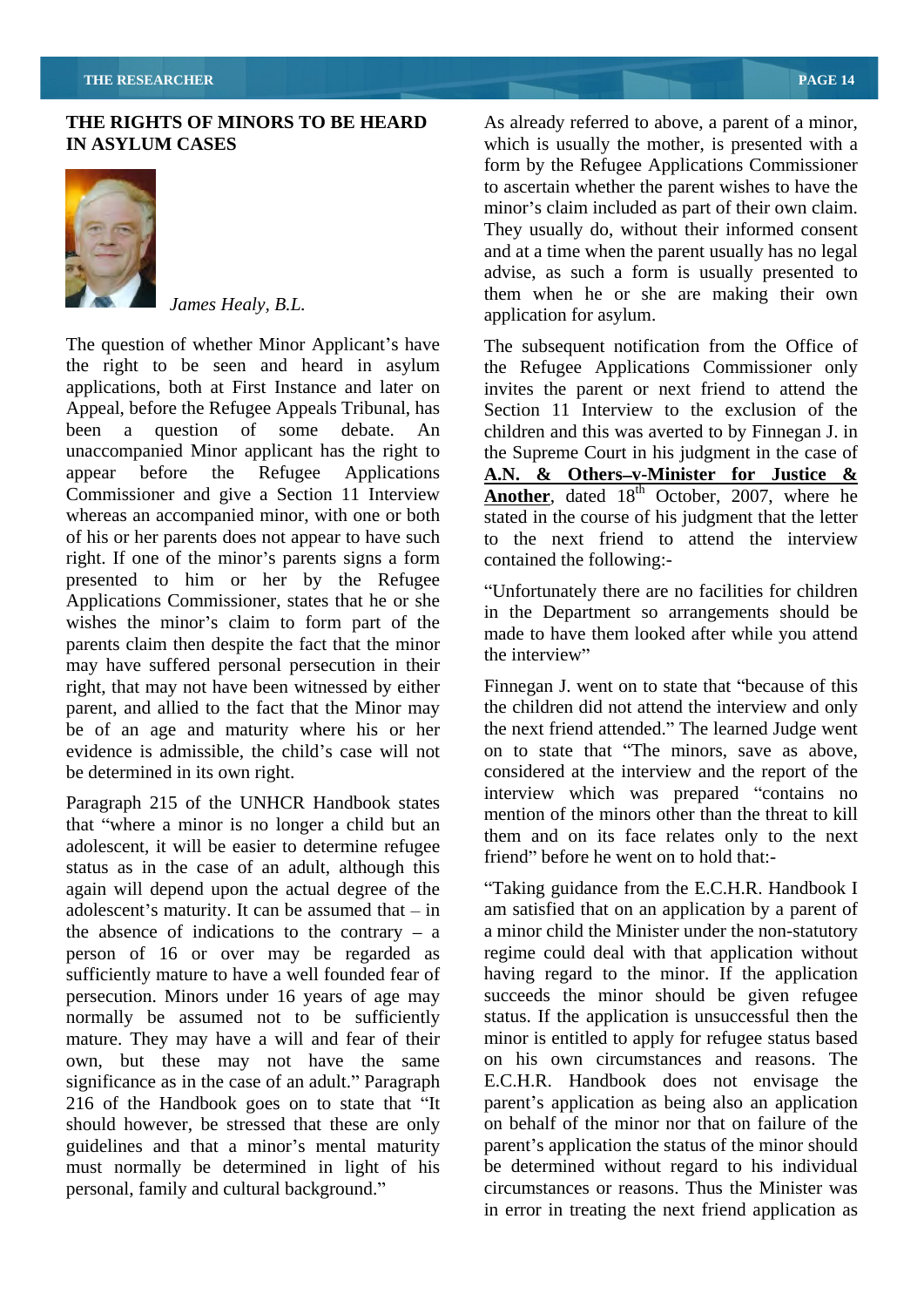being one on behalf of the minors also. The next purpose of the proceedings. This application is family unity, would benefit them. In the present case there was no application by or on behalf of the minors. Accordingly on the central issue on the application for judicial review there had been no application by or on behalf of the minors and the Immigration Act 1999 section 3(2)(f) did not apply to them: the basis upon which the Minister maturity" purported to make deportation orders in relation to the minors did not exist. I would answer the

The second question certified to Finnegan J. in the Supreme Court in respect of this case, which as stated by him did not arise for consideration, related to, whether in considering an application for asylum made by or on behalf of an accompanied minor the Minister is obliged to consider the application of an accompanied minor in his or her own right separately and distinctly from that of the accompanying parent and whether for that purpose the Minister is obliged

- (a) Ascertain the views of the minor and more particularly the fears of the minor related to the application for a declaration of refugee
- (b)Ascertain the capacity of the minor to express
- (c) Interview the minor unless such interview would cause unnecessary hardship and trauma

Convention, for the return of the child forthwith to the EU Member State of his habitual residence. The Respondent to the proceedings was the

case that the application is brought for the purpose of seeking from the Court an Order that Conventions on the Rights of the Child, ratifiedthe child be interviewed and assessed for the

friend's application was not an application by the based upon the obligation imposed on the Court minors but if successful, applying the principle of by Article 11(2) of Council Regulation (EC) 2201/2003 which provides:-

> When applying Articles 12 and 13 of the 1980 Hague Convention, it shall be ensured that the child is given the opportunity to be heard during the proceedings unless this appears inappropriate having regard to his or her age or degree of maturity" and the set of the set of the set of the set of the set of the set of the set of the set of the set of the set of the set of the set of the set of the set of the set of the set of the set of the set of the set of

first point certified in the negative. that, being the provision of an EC Regulation, the to:-<br>application, it is inappropriate. It is, correctly, common case between the parties obligation imposed thereby is binding upon the Court in hearing these proceedings and the Court has jurisdiction to make the type of Order sought pursuant to Article 11(2) if it is warranted on the facts of the application. The disputes in this application relate to the criteria according to which, or manner in which, the Court should determine whether it is "inappropriate having regard to his or her age or degree of maturity" to give a child an opportunity to be heard during the proceedings and whether, on the facts of this

status.<br>
to, nor the Child Abduction and Enforcement of his or her views directly and<br>
rights of the child to be heard in proceedings. on the minor.<br>the child "if it finds that the child objects to being Although there does not appear to be any returned and has attained an age and degree of reference in the UNHCH Handbook or decided maturity at which it is appropriate to take account case law in the above respect on hearing a child of its views". Neither the Act of 1991 nor the in asylum applications, this matter was Rules of the Superior Courts make any express considered by Finlay Geoghegan J. in a child provision as to how the Court is to assess any abduction case of **M.N.** -v- R.N. (High Court - alleged objections to the return made by the child,  $3<sup>rd</sup>$  December, 2008) where the father of the child or how it should determine whether the child has sought an order, pursuant to the Hague attained a degree of maturity where it is In the course of her judgment the learned Judge stated that "Neither the Hague Convention, which children up to the age of 16 years are subjected Custody Orders Act, 1991, refer expressly to the However, Article 13 of the Convention gives the Court a discretion to refuse to order the return of or how it should determine whether the child has appropriate to take account of its views.

mother of the child.<br>
Respondent submitted that Article 11(2) of that Finlay Geoghegan stated in the opening Regulation should be construed in such away as paragraph of her judgment that it is the common to give effect to the right of the child to be heard, Since the coming into force of Council Regulation (EC) No 2201/2003 Counsel for the as recognised in Article 12 of the United Nations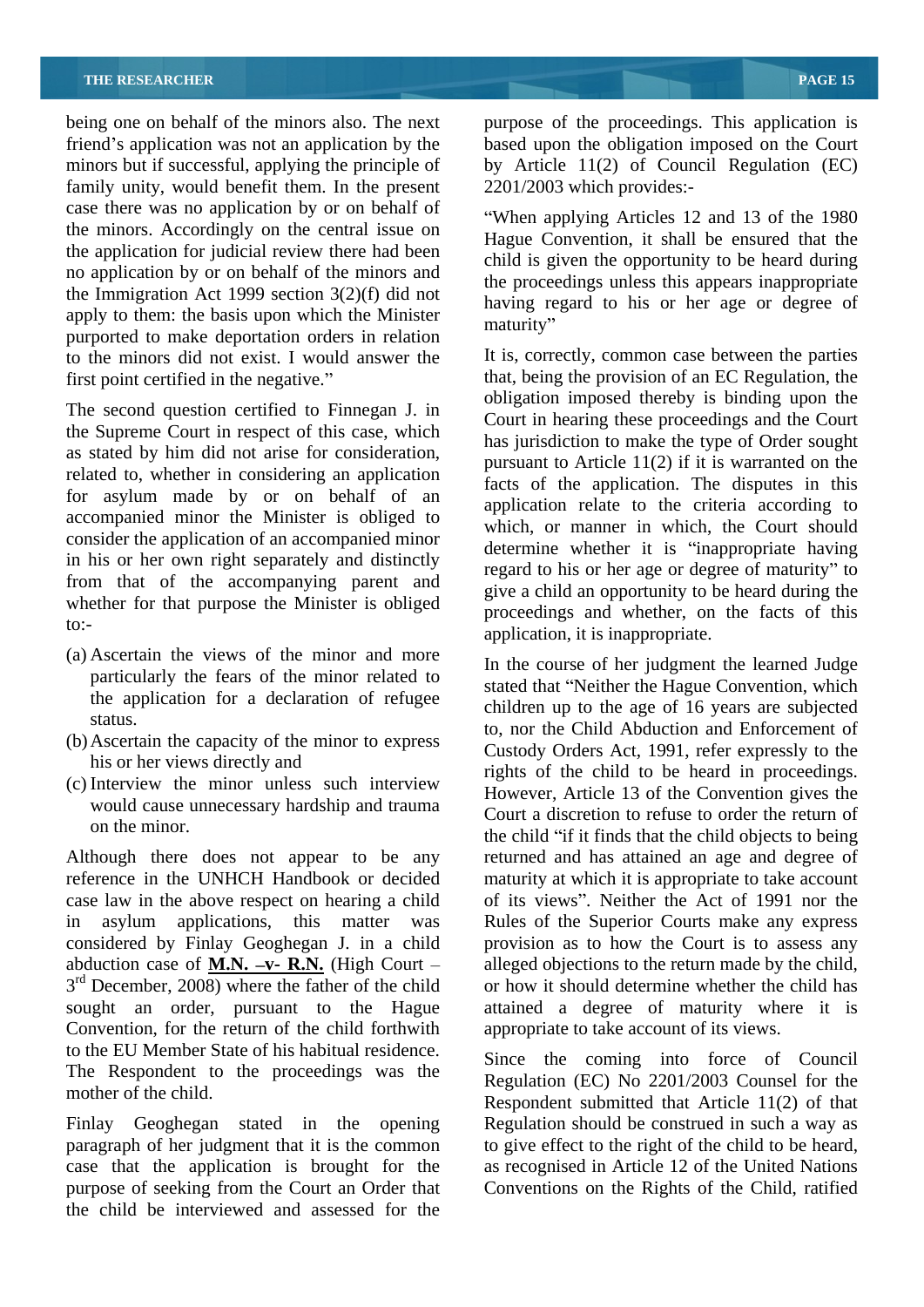by Ireland on  $28<sup>th</sup>$  September, 1992. This

(1) State Parties shall assure to the child who is capable of forming his or her own views the right to express those views freely in all matters affecting the child, the views of the child being given due weight in accordance with the age and

the child, either directly, or through a consistent with the procedural rules of national following conclusions, some of which

The Judge went on to state that the recitals to Regulation 2201/2003 do not expressly refer to make those mat Article 12 of the United Nations Convention of the Rights of the Child. However, in relation to 1. A mandatory positive obligation is placed on

"The hearing of the child plays an important role  $\frac{W_1}{W_2}$  in the explication of this Resultion eltheral this in the application of this Regulation, although this instrument is not intended to modify national procedures applicable" and further at paragraph

This Regulation recognises the fundamental rights and observes the principles of the Charter of Fundamental Rights of the European Union. In particular, it seeks to ensure respect for the fundamental rights of the child as set out in Article 24 of the Charter of Fundamental Rights

Article 24 of the Charter of Fundamental Rights

(1) Children have the right to such protection and care as is necessary. They may express their views freely. Such views shall be taken into accordance with their age and maturity

(2) In all actions relating to children, whether taken by public authorities or private institutions, the child's best interests must be the primary

(3) Every child shall have the right to maintain on a regular basis a personal relationship and direct contact with both his or her parents, unless that is

<sup>th</sup> September, 1992. This Finlay Geoghegan J. in holding that on the facts provides:- of this application, that the child in question, who maturity of the child" and the contract of the contract of the contract of the contract of the contract of the contract of the contract of the contract of the contract of the contract of the contract of the contract of the (2) For this purpose, the child shall in particular and common sense in relation to anyone who has be provided the opportunity to be heard in any contact with normal six year olds, know that they judicial and administrative proceedings affecting are capable or forming their own views about representative or appropriate body, in a manner ordinary everyday life, based her decision on the law". Conclusions she stated were not in dispute was six years of age, appeared from the evidence of the parents, to be of a maturity at least consistent with his chronological age, that she did not find that *prima facie* he is a child not capable of forming his own views, that it appears unavoidable that a Judge making such a decision must rely on his or her own general experience matters of direct relevance to them in their following conclusions, some of which between the parties, but merit restatement to make those matters, which were in dispute, comprehensible:-

- hearing the child, they state at paragraph 19: a Court by Article 11(2) to provide a child  $\text{I.133}:$ <br>33:of the European Union" by the reasons stated with an opportunity to be heard, subject only the exception where "this appears" inappropriate having regard to his or her age or degree of maturity", see  $\mathbf{R}$  -v-  $\mathbf{R}$  (2007) views expressed by Thorpe LJ., Smith L.J and Munby J. in the Court of Appeal in England and Wales in **Re F (a Child)** (2007). E.W.C.A Civ. 468. The starting point is that a child should be heard. The Court is only relieved of the obligation where it is established that it would be inappropriate for the reasons stated.
- of the European Union provides:- Article 11(2) applies, the issue as to whether consideration on matters which concern them in 2. In Hague Convention proceedings to which or not the Court should give a child an opportunity to be heard is a separate and distinct issue from an issue which may arise subsequently in the proceedings, as to the appropriate weight, if any, to be given by the Court to the views expressed by the child in determining any substantive issue in the application for the return of the child.
- consideration 3. Barroness Hale of Richmond in **Re D** (2006) contrary to their interests."<br>the principle is in my view of universal U.K.H.L. 51 having referred to Article 11(2) stated, albeit obiter, at paragraph 58 of her speech that "Although strictly this only applies to cases within the European Union, application and consistent with our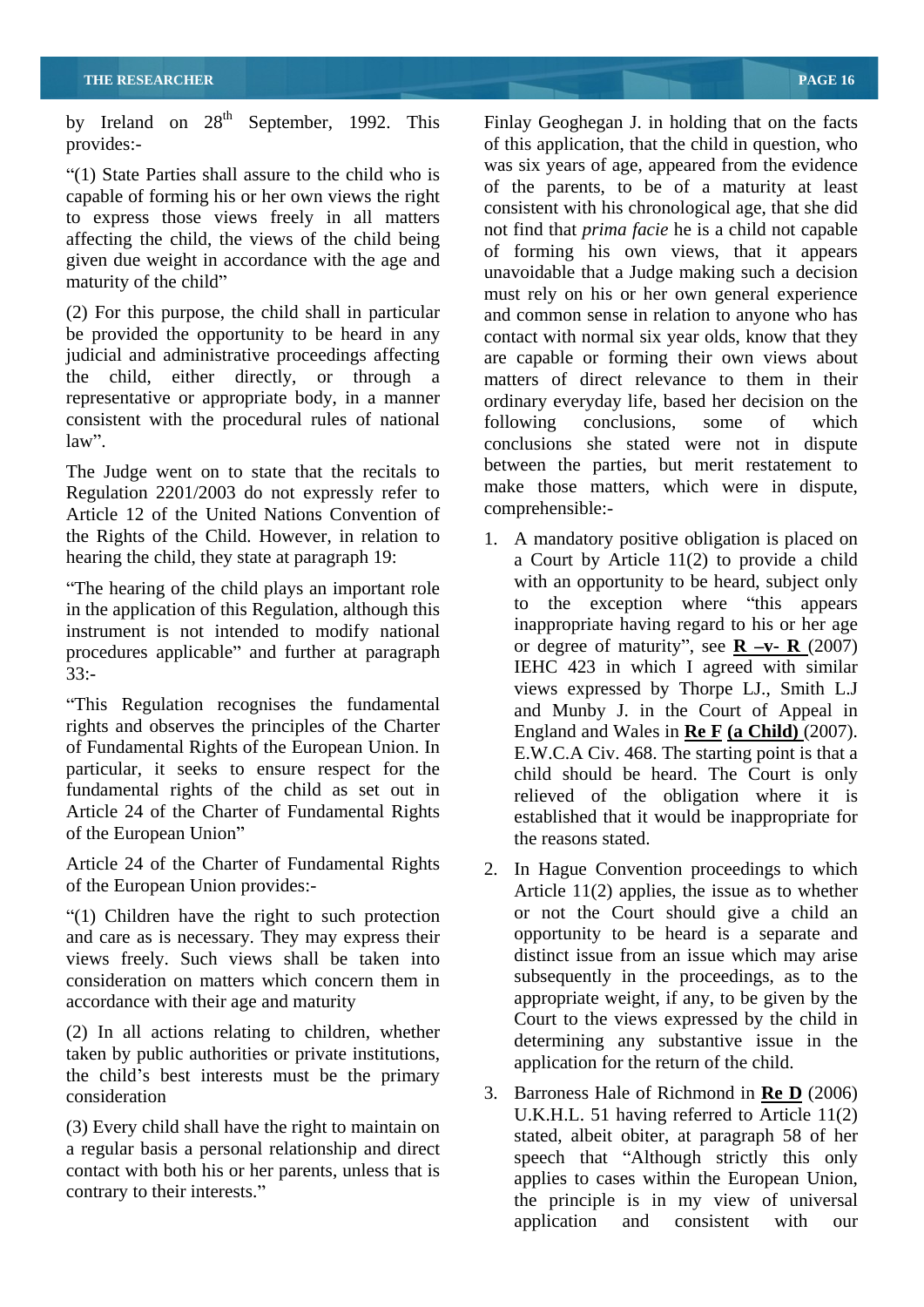international obligations under Article 12 of been acceded to by many, if not all of the EU the United Nations Convention of the Rights Member States and it appears to me probable, of the Child. It applies, not only when a having regard to the wording of Article 24 of defence under Article 13 has been raised, but the EU Charter of Fundamental Rights and also in any case in which a Court is being asked to apply Article 12 and direct the Rights of the Child, that they intended to summary return of the child  $-$  in effect in guarantee a similar, if not the same right to every Hague Convention case. It erects a children. I am reinforced in that view by the presumption that the child will be heard view formed by Baroness Hale in the passage unless this appears inappropriate. Hearing the child, as already stated, not to be confused by Article 11(2) is consistent with the United with giving effect to his views". Kingdom's obligations under Article 12 of

- 4. Insofar as I have stated that hearing the child child. is not to be confused with determining what
- 5. In this application, I am only determining whether or not the child should be given an opportunity to be heard. The fact that, on this application, I determine that the child should be heard, does not determine the weight, if any, which may be attached to those views by application for the return of the child.
- 6. How should the Court determine the age or degree of maturity at which it is appropriate to give the child an opportunity to be heard? It appears to me to be permissible to have regard to Article 12 of the UN Convention of the Rights of the Child and that it is of assistance in answering the question that I have put, for the following reasons. Recital 33 of Regulation 2201/2003 refers expressly to the Regulation seeking to ensure respect for the fundamental rights of the child as set out in Article 24 of the EU Charter of Fundamental Rights. Article 11(2) should be construed so as to give effect to the rights of Article 24. This appears to be the right of all children to "express their views freely" and then to have those views taken into account "in accordance with their age and maturity". The right to "express views freely" is the right also referred to in Article 12 of the UN Convention of the Rights of the Child. The UN Convention of the Rights of the Child has

Article 12 of the UN Convention on the

referred to above, that the obligation imposed

the UN Convention of the Rights of the

- weight should be attached to any views 7. Article 12 of the UN Convention on the expressed, I believe that I am saying the same Rights of the Child, however, expressly as did Baroness Hale in the final sentence identifies the category of children to whom above. A determination as to whether or not the right is assured. It obliges States to assure to give effect to the child's views is a further to the child "who is capable of forming his or subset of determining the weight, if any, to be her own views" the right to express those attached to those views. views freely. Notwithstanding the absence of a judge determining the substantive  $\frac{1}{2}$  the sixteen space and this proposes are that Child. any similar category identification it appears to me to be probable that Article 24 is only intended to assure the right to "express their views" to a similar category of children. Such a right assumes that the child has a view which he is permitted to express. It is the child's own view which Article 24 grants him the right to express and this presupposes that the child is capable of forming his own views.
	- Applying Article  $11(2)$  so as to respect the rights granted to a child in Article 24 of the EU Charter of Fundamental Rights ( and having regard to the starting point of hearing the child as set out above) I have therefore concluded that the primary consideration of the Court in determining whether or not a child should be given the opportunity to be heard is whether the child on the evidence that appears *prima facie* to be an age or level of maturity at which he is probably capable of forming his own views. I say prima facie for the following reason.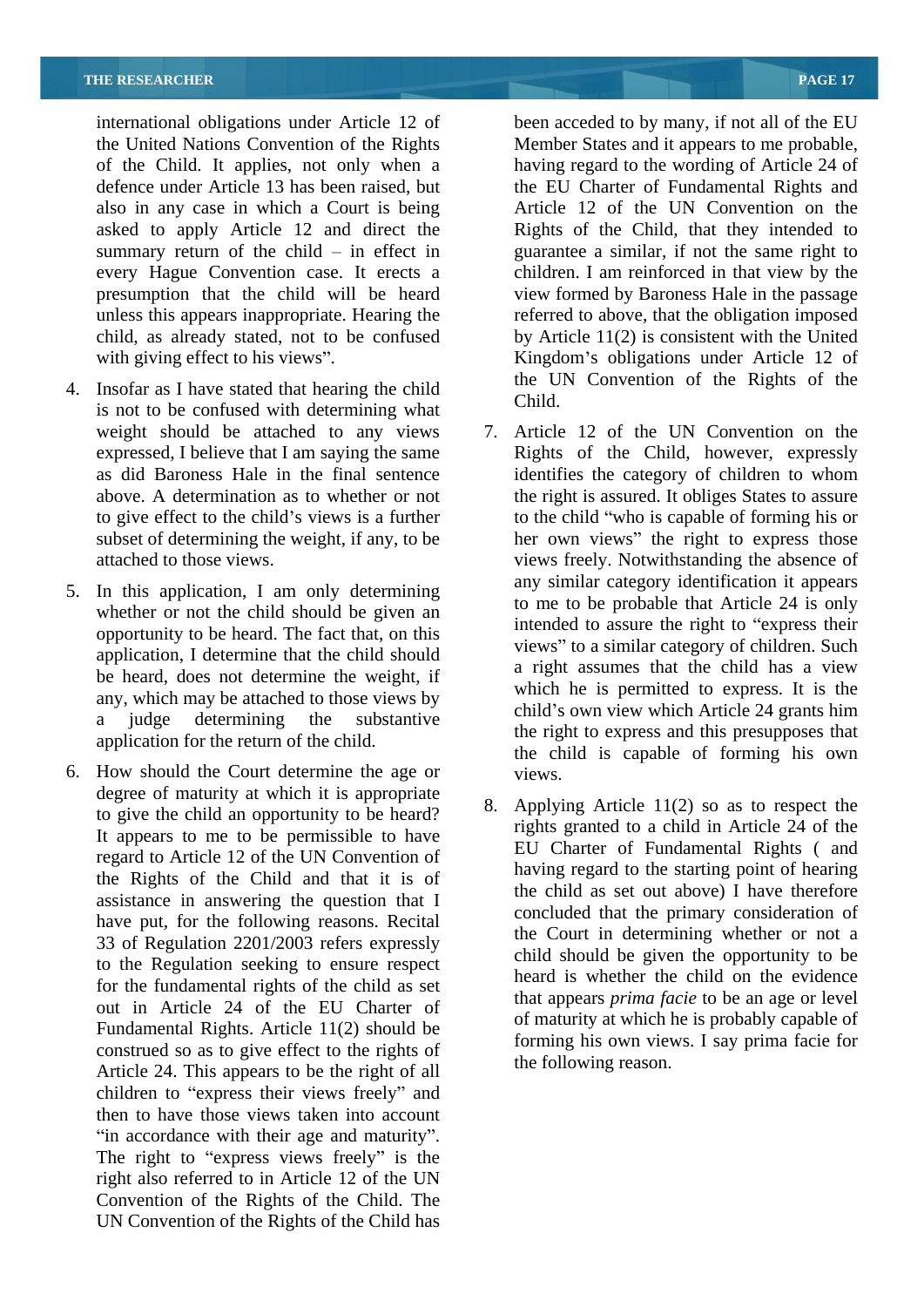- 9. In our procedural system, where there is no mechanism readily available to the Court to capable of forming their own views about obtain an independent professional matters of direct relevance to them in their assessment in a speedy or simple way, as to the probable level of maturity of a child and capability, or not, to form his own views without making the type of order now requested, it appears that the Court should form what only be a prima facie view of the capability of the child to form his own views having regard to the age of the child and the evidence adduced on Affidavit by the parties, while recognising that the latter may not be objective. If the Court were to seek a separate professional assessment of the maturity and capability of the child to form his own views before determining whether he should be heard, this would both lengthen proceedings and make them more costly if it then were decided that the child should be given an opportunity to be heard. The Order to be made on this application will both allow the child to be heard and the Court to obtain a professional assessment of the level of maturity of the child which will then assist the Court in deciding the distinct issue as to the weight, if any to the views expressed by  $\frac{m \text{ ac}}{\text{child}}$ . the child. This approach appears to be also<br>consistent with the construction of Article 11(2) according to which not hearing the child is an exception to the general
- 10. In accordance with Article 24(3) of the EU Charter of Fundamental Rights, the child's consideration in the judicial determination.
- 11. In general, the weight to be attached to the views expressed by a six year old, will be less
- evidence of the parents to be of a maturity at least consistent with his chronological age. Judge making such a decision must rely on his or her own general experience and common sense. Anyone who has had contact

with normal six year olds know that they are ordinary everyday life.

Although this judgment related to a Child Abduction case, the issues to be decided at that stage were not the Substantive issues but the issues in respect of the right of a child to be heard, to express their views freely if it appears appropriate, having regard to the child's age and maturity, the giving effect to those views and determining what weight should be attached to any views expressed by the child, in actions concerning them. It appears quite clear from the learned and reasoned judgment of Finlay Geoghegan J in this case, in relying on decided case law, the various EU Directives and Regulations and particularly Article 12 of the UN Convention of the Rights of the Child and Article 24 of EU Charter of Fundamental Rights, that a child who is capable of forming his or her own views and has a view or views to express, should be given an opportunity to express those views freely, and what weight should be attached to these views of the child should be determined in accordance with the age and maturity of the child.

consistent with the construction of Article This judgment should go in some way to obligation. in the case of **A.N. & Others v- Minister for** best interests must be the primary hobolf of the minors answering the second question that had been certified to the Supreme Court, as outlined above, **Justice & Others**, (supra) but which that Court stated did not arise by reason of deciding that there had been no application for asylum on behalf of the minors.

than that to be attached to the views of say a<br>the Office of the Refugee Applications fifteen year old.<br>
Commissioner's Office, is that one of the 12. On the facts of this application, the child is parent's, usually the mother, of the minor(s) and age six years and appears from the Affidavit at a time when they have no independent legal On those facts, I do not find that *prima facie* in her own application. If he or she does so he is a child not capable of forming is own consent, they are requested to sign a form to have views in the sense that I have outlined above. Such child or children included with their own It appears to me to be unavoidable that a application. This situation pertains if the child or In relation to Applicant's who have family members accompanying them when making application for asylum, the standard procedure at Office of the Refugee advise, is interviewed to ascertain whether he or she wishes to have her child or children included minor is under 18 years of age.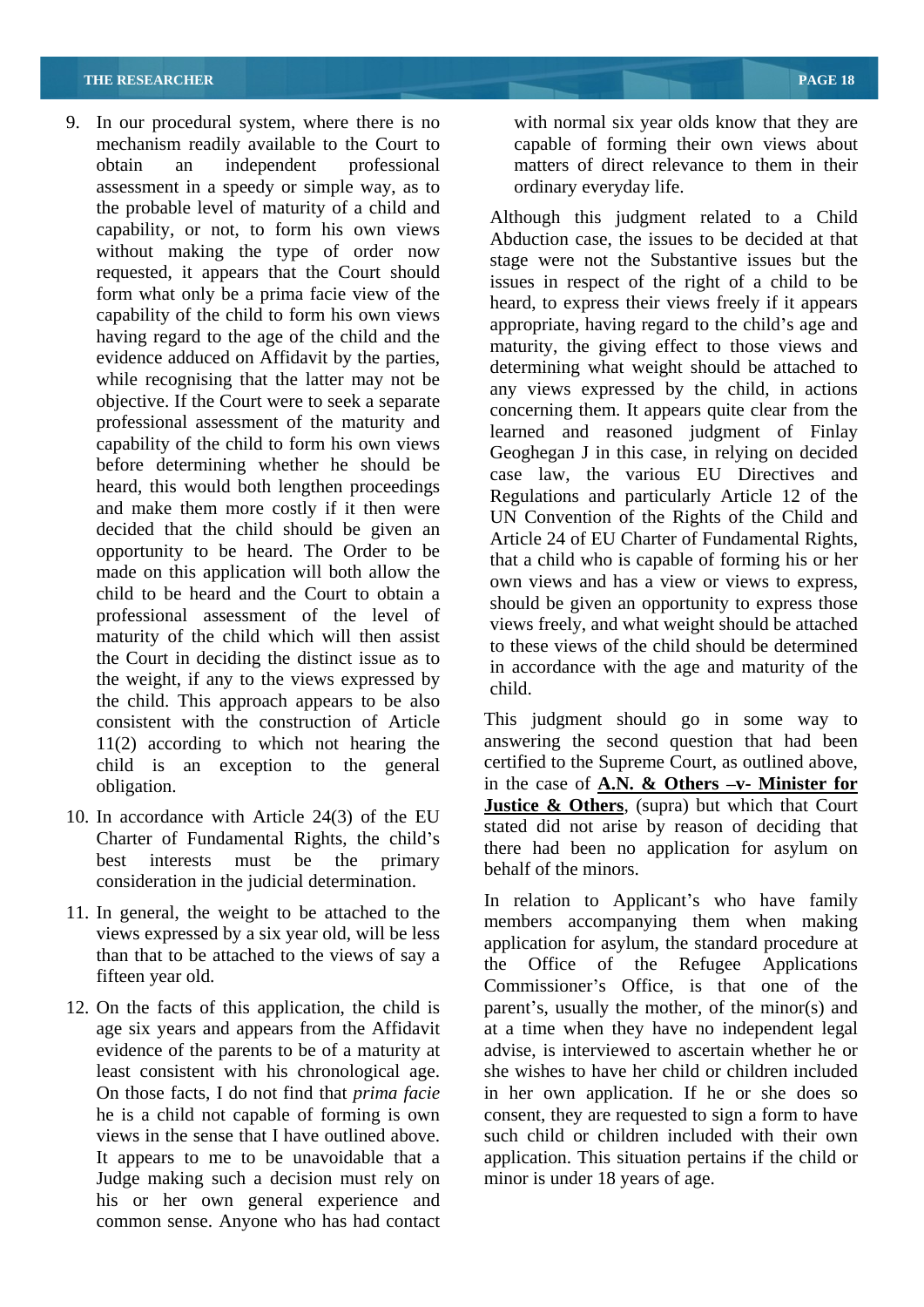The question arises from the judgment of Finlay Geoghegan whether minor applicant's who accompany their parent or parents should be given the opportunity by the Office of the expressing their own views in relation to having their application included with one of their parents, or whether they wish to make their own separate application. In this regard the consent form signed by the parent, does not mention whether the minor has consented to have their own application included with that of one of their parents, if the child is at an age and maturity to make such a decision. The question further arises of whether the parent of the child or minor can sign away the child or minor's right to a separate application for asylum without their child's consent. This issue is pertinent to children in their teens and particularly minors between the ages of 16 and 18 years with regard to whom paragraph 215 of the UNHCR Handbook state that "it can be assumed that  $-$  in the absence of indications to the contrary  $-$  a person of 16 or over may be  $\frac{60 \text{ ft}}{2}$  by the EU Directives. UNHCR Handbook regarded as sufficiently mature to have a well

If the parent of the child or minor consent to have interview is specifically addressed to the parent, family unity. with no invitation to the child or minor to attend. Albeit, they may be of an age and maturity to express their own views freely, state what had<br>the Office of the Refugee Applications happened to them in the Country of Origin, which in some instances may not have been witnessed by the parent giving the interview on their behalf and also to express their views of their well founded fear of future persecution if returned. As already set out above this situation was specifically alluded to by the Supreme Court, in the case of **A.N. & Others v- Minister for Justice & Others** (supra) when holding that there was no application for asylum for those reasons on behalf of the minors, when stating in the judgment that the letter to the next friend requesting her to attend for interview contained the following: Unfortunately there are no facilities for children in the Department, so arrangements should be made to have them looked after while you attend for interview" and

the judgment further stated that because of this the children did not attend at the interview.

Refugee Applications Commissioner of where the parent has signed consent to have the founded fear of persecution law, etc that specifically apply to child(ren), or the child or minor's application for asylum assessment and decision in relation to the family included with their own application, the letter as a whole, as envisaged by the Supreme Court from the Office of the Refugee Applications decision in **A.N & Others v- Minister for** Commissioner inviting the parent to attend for **Justice & Others** (supra) under the principle of The standard formula used by the Refugee Applications Commissioner, in applications child or minors application included with their own application is, that at the outset of the interview, the Authorised Officer of the Refugee Applications Commissioner informs the parent that "Any issues in respect of you child(ren) should be raised here to-day". Given that the child or minor has not been invited, does not attend the parents interview or has not been seen or heard, the more appropriate procedure, in this scribes view, would be for the interviewer having interviewed the parent in relation to his or her persecution, to then proceed to interview the parent in relation to the child(ren) or minors in relation to their own personal persecution and fears of return to their Country of Origin. Then in the Section 13 Report make a separate assessment of the child(ren) or minors persecution, applying the EU Directives, UNHCR Handbook provisions, Conventions, Charter of Rights, case minors, before going on to make an overall family unity.

> On appeal, to the Refugee Appeals Tribunal, a more or less similar procedure pertains to that at Office of the Refugee Commissioner, with the parent Applicant only invited to attend and the standard notification given to such parent There are no facilities for children at the Office of the Refugee Appeals Tribunal. You must make arrangements for someone to mind your children elsewhere while you are attending your appeal hearing". This results in the child or minor not attending the appeals hearing, not been seen or heard or given an opportunity to express their views or fears freely and afterwards no separate assessment made in respect of their claim in accordance with the special legislation applicable to children as outlined above and no application of the principle of family unity.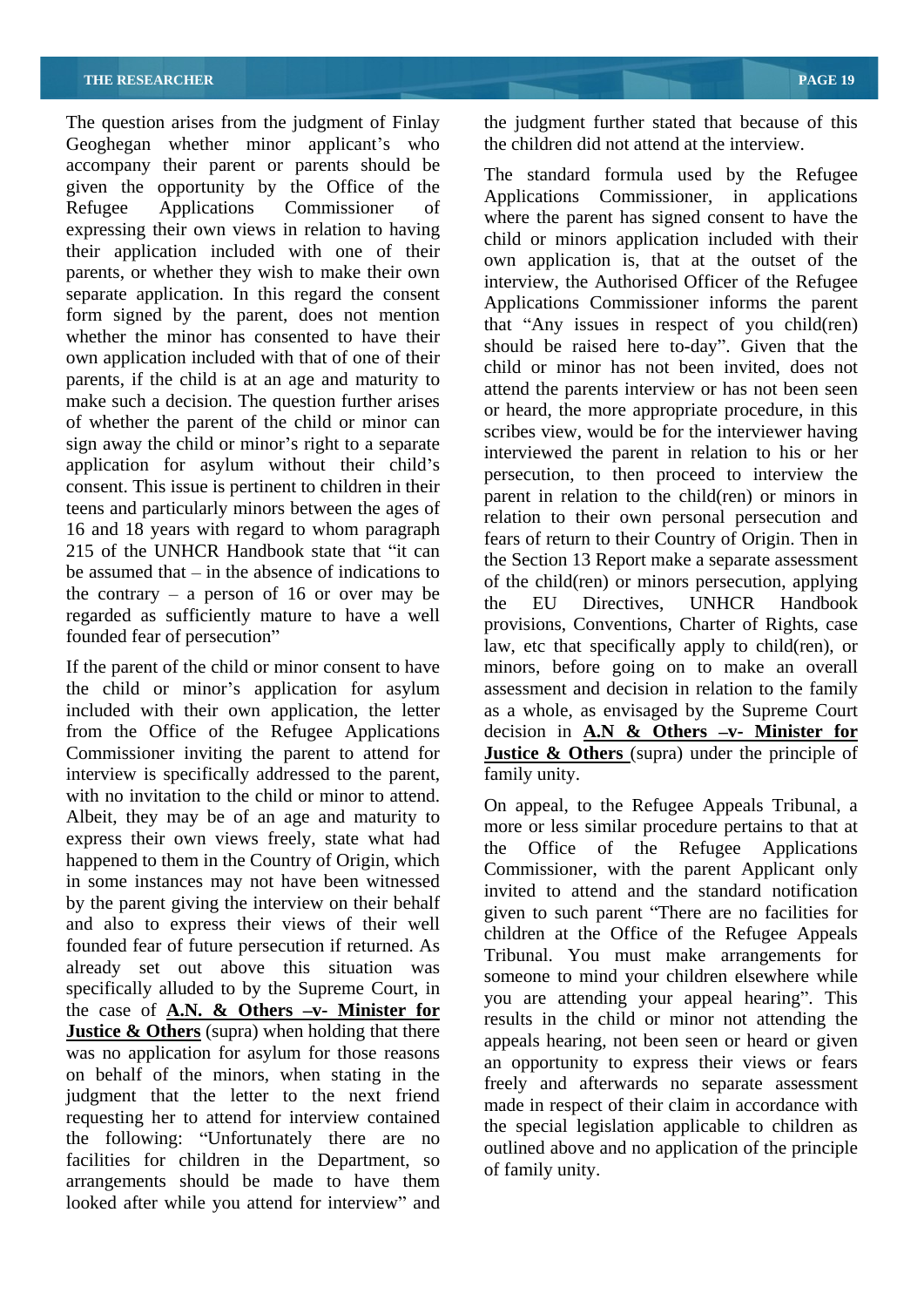ratified by Ireland since 28<sup>th</sup> September, 1992, it has not been signed into domestic law here, and Geoghegan J. in the  $M.N. -v$ -  $R.N.$  case (supra). standards for the qualification and status of third which states at Section 12 that "The 'best interest **Minor) and Ajibola v- Refugee Applications Commissioner & Others** (High Court 19

Article 12 (1) of Council Directive 2005/85/EC, States may determine in national legislation the cases in which a minor shall be given an opportunity of a personal interview". While no transposition of this Directive, by means of normal statutory instrument, under the European Communities Act, 1972 has taken place, it was accepted by Cooke J. in the above cases, that the view taken was that as the minimum standards for While it can be said that the proposals are not necessary if existing laws already provide for of this scribes knowledge, no national legislation prior or subsequent to the Directive has been introduced by this Member State to determine cases in which a minor shall be given an opportunity of a personal interview,

While the provisions of the 1989 EU Convention However, there may be light at the end of the of the Rights of the Child, (which incorporates tunnel, as the recently published 118 page report applying the Best Interests of the Child) has been by the Oireachtas Committee on Children's <sup>th</sup> September, 1992, it Rights has proposed new wording on Article 42 would appear to apply here only indirectly Referendum later this year. The substance of the through the application of Article 24 of the EU provisions begins with a new Article 42.1.2 Charter of Fundamental Rights, as held by Finlay whereby the State recognises the natural and However, the Preamble to Council Directive undertakes, as far as practical, to protect and 2004/83/EC, which relates to "minimum vindicate those rights. Article 42.1.3 will require party nationals or stateless persons as refugees" must be the first and paramount consideration in of the child' should be a primary consideration of require children's interests to be paramount, not Member States when implementing this just in judicial proceedings, but in the resolution directive" has been transposed into Irish of all disputes, including the determination of the Domestic law, by statutory instrument, in the broad issues of "care and upbringing". Article adoption of the European Communities 42.2. truly breaks new ground by proposing to (Eligibility for Protection) Regulations, 2006, as require the State to recognise and vindicate the confirmed by Cooke J. in the cases of **Dokie (A** ights of "all children as individuals", in clear holders, independent of adults. These rights January, 2010) and accordingly the provisions of include the right to care and protection, to this Section of the Directive should apply, in education and the right of the child's voice to be applying the Best Interests of the Child in asylum beard in any proceedings affecting the child, matters. The same is a set of the child in the child s age and maturity. of the  $1<sup>st</sup>$  December, 2005, states that "Member" here which will have the effect of ensuring that of the Constitution, which will be voted on in a imprescriptible rights of all children and that the welfare and best interests of the child areas of family law decision-making.This will recognition of the status of children as right-holders, independent of adults. These rights This will include the duty to listen to children here which will have the effect of ensuring that children are heard as well as seen, which will have a major impact on the processing of children or minor's application for asylum in this jurisdiction, if the proposals are put to the people, and passed at Referendum. Article 42.4 sets a new threshold based on proportionality in relation to the State and the Child.

procedures required by the Directive were already perfect, they go in some way to ally the criticisms catered for and put in place in the arrangements of the United Nations Committee on the Rights of and provisions of the 1996 Act, as it then stood, the Child, who have urged Ireland to undertake mechanical transposition of a Directive by meaningful constitutional reform in this regard, legislative action at national level is not always by ensuring a rights based approach to policies objectives sought to be achieved. However the new model for the treatment of children and a 1996 Act, as it then stood or Regulations made redrawing of the responsibilities of the State, and thereunder, made no provision for the opportunity should ensure a greater respect for children's of a personal interview for a minor and to the best rights in practice and in law, to include those of and practices affecting children. They reflect a asylum seekers who are children or minors.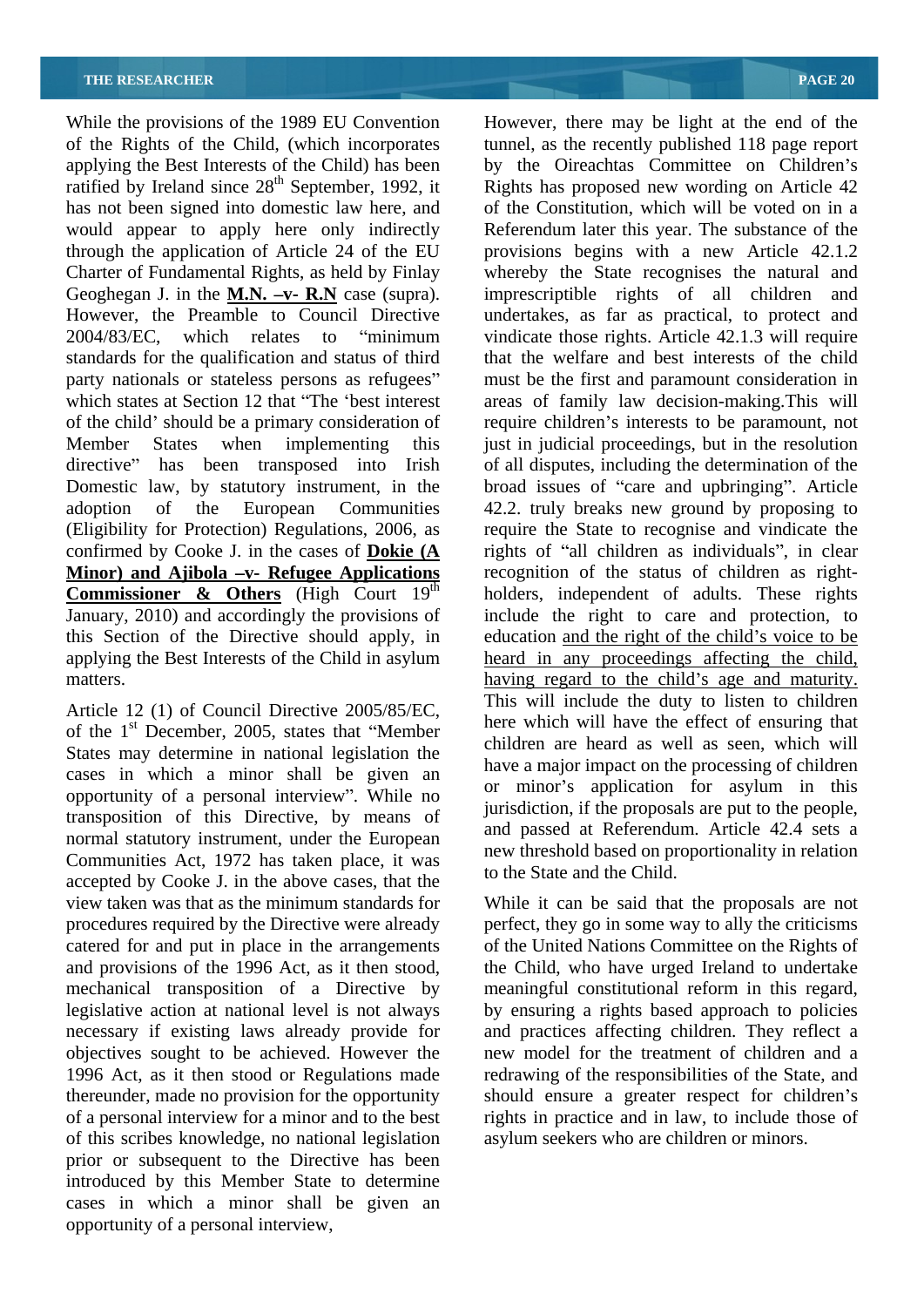

Democratic Republic of Congo DRC

The CAPN is a Congolese networking  $\tau_{\text{ho}}$  consequently under probability in DPC organisation working in partnership with local and international bodies to tackle poverty and to development within Congolese communities.

on trust and transparent procedures and best Uganda and DRC, serious violations of civic and practices, promoting and supporting formal and informal education and other social sectors in order to improve the standards living of Congolese people, encouraging exchange visits partnerships, empowering women and people with special needs and initiate actions of

DRC is currently in a crucial testing phase of its young democracy. Having finally emerged from the long dictatorship of Mobutu in the mid 1990s, Congo was plunged into 10 years of almost continuous war which drew in forces from nine<br>other African countries. After heckering a necessary other African countries. After brokering a peace deal through negotiations in Nairobi and Pretoria This briefing will highlight the following as areas in 2003, the transitional Government of President of particular importance to the establishment of Joseph Kabila successfully held national elections in 2006, the first in four decades. So far, however, the hope generated by these momentous events<br>because these security Sector Reform has not been fulfilled and the period since the security is allections has been characterised by a failure to **Figure** elections has been characterised by a failure to reach a final political solution with the remaining rebel groups in the East and continued armed conflict causing death and displacement of civilians and an alarming rate of sexual violence related to the conflict in the east. extreme levels of Gender Based Violence

*Pierrot Ngadi* turn derives real benefits for ordinary Congolese *Chairperson* citizens, rather than simply enriching the top *Congolese Anti-Poverty Network* leadership and fuelling conflict, is of the utmost Congo's vast mineral wealth, whilst having the potential to economically transform the country, has throughout its history been a source of conflict and misery for its people. Ensuring that the Congolese State receives a fair share of the revenue from mineral concessions controlled by multi-national companies and that this revenue in importance if DRC is to make real progress.

further economic, social and cultural the delicate beginning of the democratization Its work involves establishing a partnership based improvement in relations between Rwanda / The general Human Rights situation in DRC remains grave. Despite positive progress with historic and largely successful elections in 2006, process, numerous peace accords, and the current political rights persist.

between different groups to strengthen  $\frac{1}{2009}$ . More than 600 civilians have been killed development and providing human rights especially in conflict zones. Impunity has become education in communities.<br>
entrenched in society where there is little fear of **VALUES** consequences of crimes due to - among other The CAPN wants a society in which Congolese factors - the extremely weak national judicial people are welcome, respected and safe, and in system. Gender inequality and oppression of which they can achieve their full potential. women are deeply rooted in society, and are **Executive summary**<br> **Executive summary**<br> **Executive summary**<br> **Executive summary**<br> **Executive summary**<br> **Executive summary**<br> **Executive summary**<br> **Executive summary**<br> **Executive summary**<br> **Executive summary** There has been a marked increase in reported human rights violations perpetrated by armed groups and Government security forces during and 800,000 people have fled their homes during 2009. Sexual violence continues at alarming rate, sustained through discriminatory laws. The young numerous logistical and procedural challenges, and the seeming lack of urgency to progress fundamental aspects such as decentralisation, holding of local elections, and engagement of the populace.

peace and security and development in DRC;

- Conflict in the east
- Security Sector Reform
- Impunity and the state of the state of the state of the state of the state of the state of the state of the state of the state of the state of the state of the state of the state of the state of the state of the state of t
- Democratic Rights particularly the current decentralisation process and participation in the political process
- The position of women in society, and
- Mining industry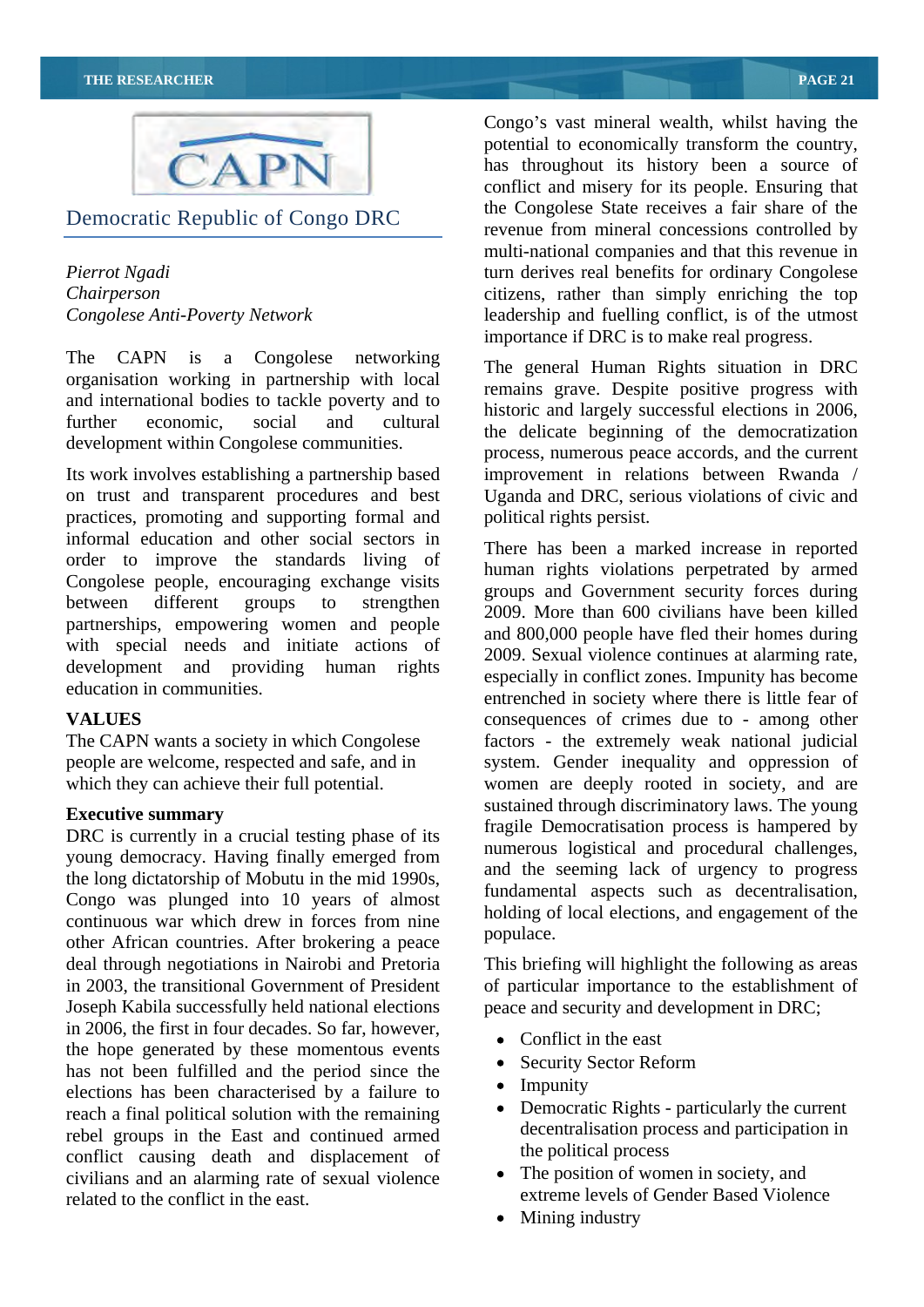The humanitarian situation remains critical in the remains high, with several incidents of robbery of Kivus and Orientale Province. Large-scale humanitarian workers reported in November population displacements, human rights violations including rapes, killings and lootings, impeded humanitarian access, and security • The Government should invest in a

immense suffering on civilians. Despite some focus on non-military strategies and gains in the fight against the Democratic Forces for the Liberation of Rwanda (FDLR) by forcing Ensure humanitarian access in areas of the rebels to abandon a number of the lucrative insecurity and the safety of humanitarian mining areas that help sustain their insurgency, at workers least 600 civilians have been killed and 800,000 Where areas have been secured of armed

The total number of internally displaced persons security is may<br>(IDPs) in the Democratic Republic of the Congo at further risk (IDPs) in the Democratic Republic of the Congo is currently estimated at 2.2 million<sup>62</sup> Of these, an estimated 1.7 million people remain displaced in measures to secure the disarmam<br>the Kivus with more than 400,000 persons maximum number of militia fighters. the Kivus, with more than 400,000 persons having fled their homes since the beginning of the military operations against FDLR in January

However, as of the first week of November, almost half of the population displaced from the territory of Masisi in North Kivu, have started to return to their native villages<sup>63</sup>. Day to day harassment of citizens by the National

where nearly 270,000 are estimated to have been displaced due to continued LRA attacks, a worrying trend has emerged whereby LRA attacks appeared to target displaced populations benefiting from humanitarian assistance. those crossing the border wave begins exually Furthermore, joint Ugandan-Congolese military operations against the LRA have succeeded only in dispersing the militants over a greater geographic area and increasing retributions

Humanitarian access is severely impeded due to clashes in South Kivu, humanitarian The FARDC has recently been accused of the organizations based in the Fizi Territory, have relocated their staff to Uvira, next to the border of Nyabiondo and Pinga in North Kivu<sup>64</sup>. with Burundi, due to worsened insecurity in the lincreased pressure by civil society and the area. discovery of a mass grave of 62 civilians,

**Conflict in the East** Insecurity in the Masisi Territory (North Kivu) 2009.

### **Recommendations**

- incidents against humanitarian workers persist.<br>
comprehensive, multipronged approach The military Operation Kimia II has inflicted towards disarming the FDLR with a greater The Government should invest in a comprehensive, multipronged approach focus on non-military strategies and emphasizing protection of civilians
	- workers and the state of the state of the state of the state of the state of the state of the state of the state of the state of the state of the state of the state of the state of the state of the state of the state of th
- people have fled their homes during 2009. forces, Government must ensure continued security is maintained and civilians are not put at further risk
	- . Of these, an Agree a concerted set of non-military DDRRR measures to secure the disarmament of a maximum number of militia fighters.
- 2009. government to encourage voluntary repatriation As military operations continue against the FDLR leadership, efforts by the DRC of FDLR combatants and their dependants should be strengthened and properly resourced

## **Security Sector Reform**

return to their native villages<sup>65</sup>.<br>In Haut and Bas Uélé in Privince Orientale,<br>In Haut and Bas Uélé in Privince Orientale,<br>Army and Police in DRC is the norm. Citizens Army and Police in DRC is the norm. Citizens endure relentless persecution by State security forces, including illegal extortion or taxes, arbitrary arrests and beatings  $-$  the extremes of such conduct was highlighted during the recent expulsions between Angola and DRC, where those crossing the border were beaten, sexually violated and robbed by State authorities.

against the local population. of National army, and other armed groups, Concurrently, at the other side of the country, mass killings, rape and displacement at the hands continues, particularly in the Kivu Provinces.

> deliberate killing of civilians between the towns 64 of Nyabiondo and Pinga in North Kivu<sup>64</sup>.<br>Increased pressure by civil society and the including women and children in Lukweti North

United Nations Organization Mission in the Democratic Republic of the Congo September 2009 <http://www.hrw.org/en/news/2009/11/02/eastern-dr-congo->

<sup>&</sup>lt;sup>63</sup> OCHA Humanitarian Action in the Democratic Republic of the Congo Weekly Report, 6 November 2009

 $\frac{62}{64}$  Twenty-ninth report of the Secretary-General on the  $\frac{64}{64}$  Human rights Watch November 2009 Eastern DR Congo: Surge in Army Atrocities

<surge-army-atrocities>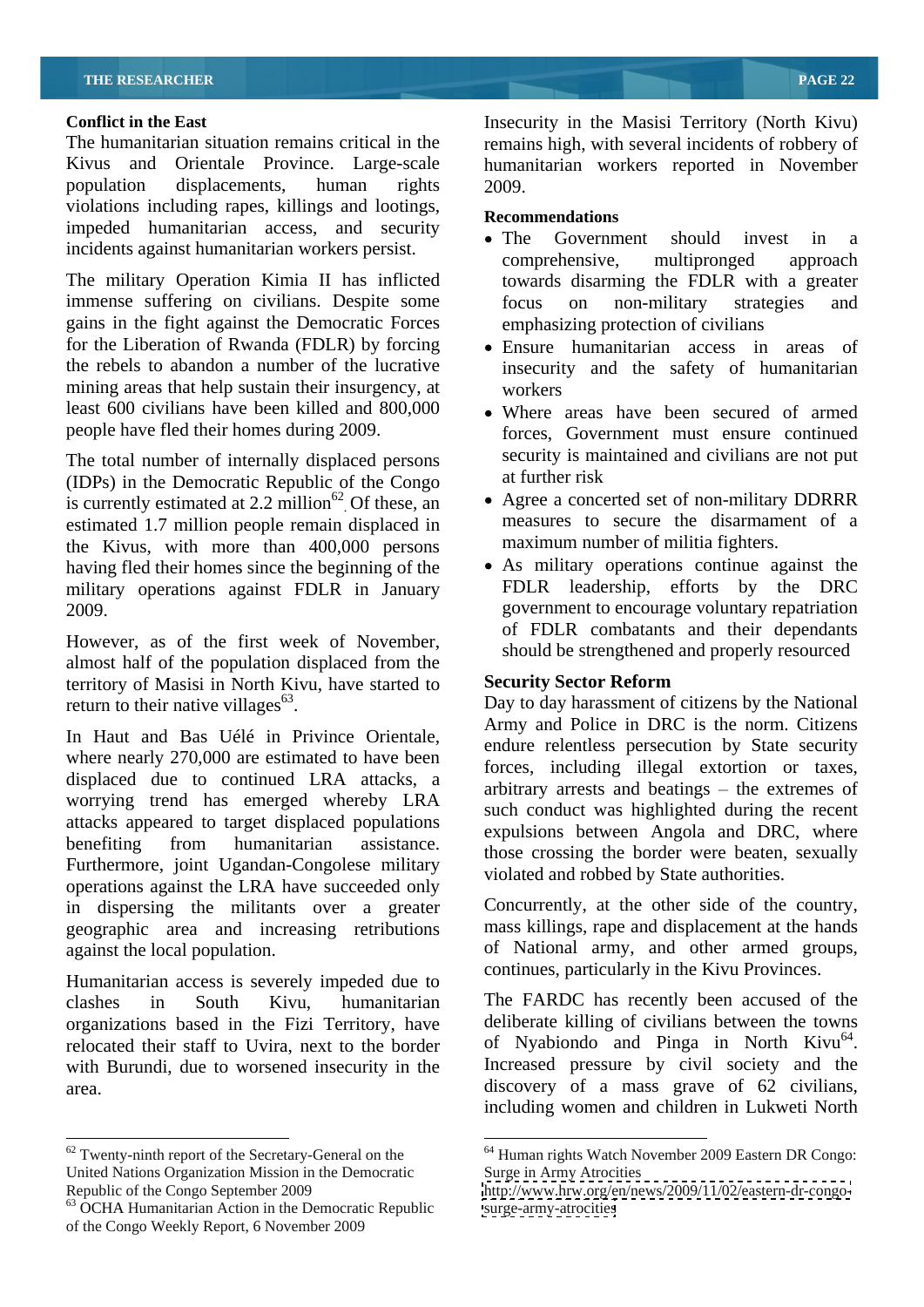Kivu in October 2009 has led to a decision by Recommendations MONUC to suspend support to certain units of  $\bullet$  Establish a credible, independent mechanism to the FARDC. monitor and report human rights violations

Some progress in Security Sector Reform has been achieved; the Council of Ministers agreed and submitted for approval to Parliament three draft laws relating to Army reform on the organization and functioning of the armed forces; the organization, composition, attribution and functioning of the High Defense Council; and the status of FARDC military personnel.

Regarding police reform, the main legal **Justice/Impunity** framework guiding the process was adopted by the Council of Ministers at the end of June 2009.

An issue of concern is the rapid integration of non-State armed groups into the National Army FARDC, which has proved highly problematic. The "integration" took place with little or no planning, limited outside support, and while military operations were taking place. Former enemies that just weeks earlier been engaged in heavy combat against one another, were rapidly joined together in a supposed cohesive unit.

Many Civil society groups and the Group of Experts on DRC<sup>65</sup> have expressed concerns over this integration procedure and reported evidence that a number of former CNDP military officers who are now in FARDC are operating parallel command structures, demonstrating the reporting crimes. Even in the few cases were weaknesses of the integration process, and the

Furthermore, Integration occurred without proper one of DRC's archaic prisons. monitoring or vetting, allowing known human rights violators to integrate into the National institutional vector must be accompanied by Army. For example, the Group of Experts reported that General Bosco Ntaganda, the former military chief of staff of CNDP who is on an arrest warrant for war crimes from the International Criminal Court, is acting as a de facto FARDC deputy commander for military operations in the Kivus.

## **Recommendations**

- 
- Establish an independent vetting mechanism to remove and exclude, with appropriate due process, members of the security forces responsible for serious human rights violations
- Review the integration process and carry out an evaluation of the status to date, with a focus on removal of known human rights abusers, and addressing parallel command structures

## **Justice/Impunity**

The advancement of justice in is a huge challenge in DRC, given the extremely weak national judicial system and the pervasive atmosphere of impunity for perpetrators of human rights abuses at all levels. Despite the numerous ceasefires and peace accords, active conflict continues in various parts of the East, and elsewhere, criminality and human rights abuses continue unabated despite the advent of so-called 'peace'.

<sup>65</sup> have expressed concerns over<br>
of political will to see the rule of law established. risks of potential disintegration. able to buy their freedom or simply escape from The Congolese justice system suffers an almost complete lack of capacity at all levels  $-$  from extremely poor physical infrastructure, to untrained or corrupt police and judiciary to a lack As such, impunity has become entrenched in society whereby belligerents operate without fear of consequences and victims see little point in convictions are secured, many perpetrators are one of DRC's archaic prisons.

> Institutional reform and reconstruction of the justice sector must be transitional measures to deal with the legacy of DRC's wars and the massive human rights abuses that resulted. This must be further complemented by adequate measures to prosecute large-scale perpetrators of human rights abuses through the International Criminal Court.

**Kabila.** On 31 July, the President lurther<br><sup>65</sup> Group of Experts on the Democratic Republic of the instructed the retirement of more than 1,000 civil Congo Letter dated 14 May 2009 from the Chairman of the servants from a range of Congolese GovernmentThere have, nevertheless, been some signs of progress. On 15 July 2009, Congolese authorities announced the dismissal and retirement of more than 150 judges and prosecutors as part of an anti-corruption drive announced by President Kabila. On 31 July, the President further

Security Council Committee addressed to the President of the Security Council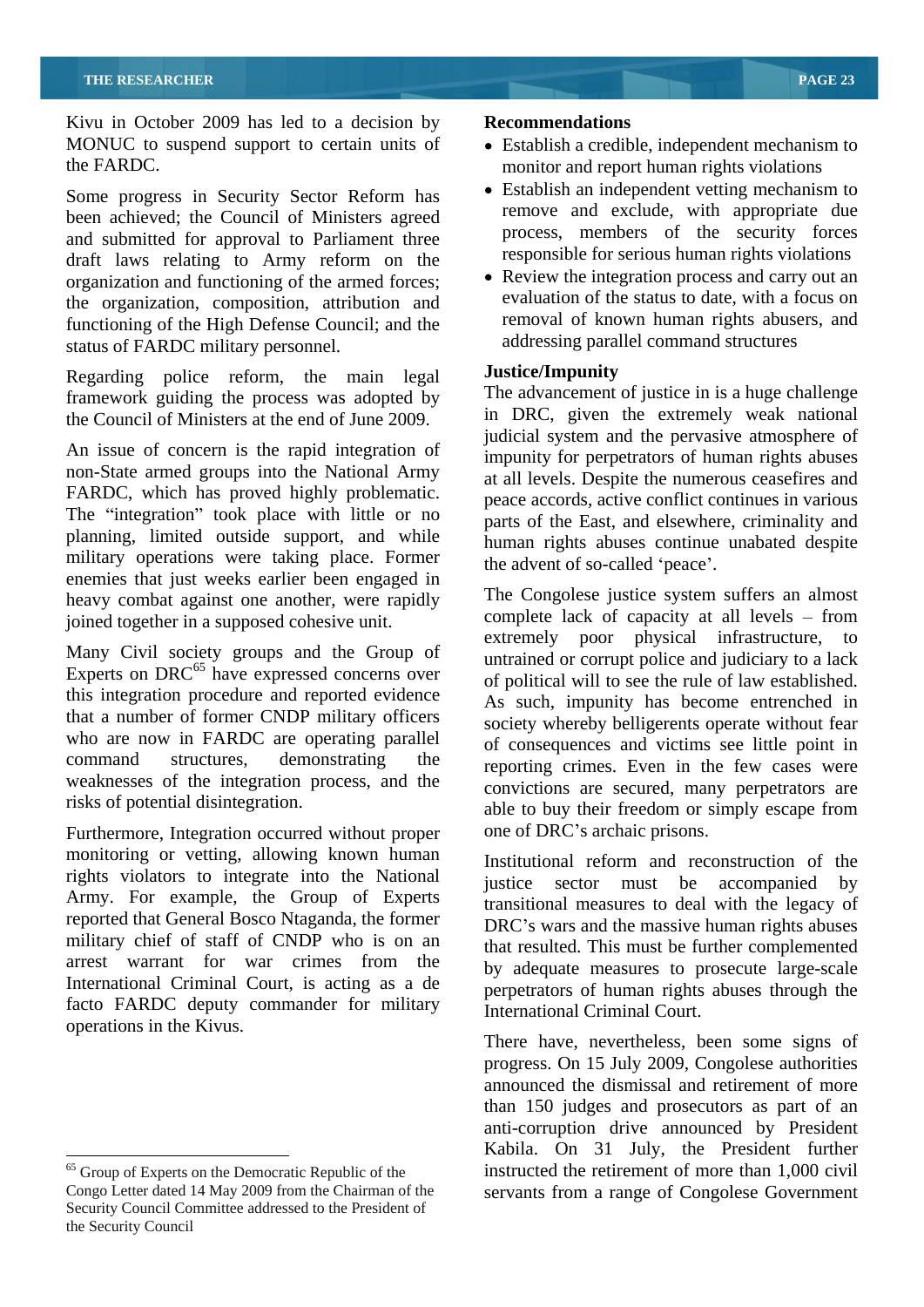Ministries, some of whom were alleged to be However neither the 26 new Provinces<sup>66</sup> nor the

Progress has been made in the area of military justice with 35 FARDC officers and soldiers, including two commanding officers, tried for crimes related to human rights violations in 2009 by the military operational court in North Kivu. In South Kivu, the military operational court tried 10 FARDC elements since it became operational

The enforcement of a zero-tolerance policy within FARDC with respect to discipline and human rights violations, including sexual and gender-based violence is yet to be seen an a grand

- justice system and establish an independent
- Ensure that the military courts respect fair trial standards, including the right to appeal, and to ensure that the commanders under whom On 31 July 2009, the Independent Electoral
- 

**Decentralisation** is a key provision of the new Congolese constitution adopted in 2006 and a fundamental step in the development of the Congolese State after more than a decade of war. The new Constitution establishes decentralisation as a new means of governance of local public affairs, whilst also protecting the unity of the Congolese State. Decentralisation is translated as the free administration and autonomy of the Provinces and the 'Decentralised Territorial Entities' (ETDs). The Constitution establishes that the power of the State will be exercised at three levels  $-$  the Central Government, the Provinces and the ETDs. Furthermore, the Constitution establishes that 40% of revenue generated can be retained at source in the Provinces and that this revenue is to be shared with the ETDs. This is a welcome departure from the decades of excessive and dictatorial central government control.

involved in corrupt practices. ETDs are as yet in place as a result of the absence on 12 July 2009. actively promoting the idea of a Constitutional nor the of the relevant legal framework, inadequate infrastructure on the ground and a lack of funding. Whilst several pieces of key legislation were passed by the National Assembly in 2008, several more remain, and the Constitutional provision that the new Provinces should be established by May 2010 is in danger of not being met. Consequently the Government are now amendment to give them more time.

scale with direct impact in isolated areas.<br>
scheduled for late 2008, then mid 2009 and now **Recommendations** early 2010, however no date has been specified Prioritize reform and rehabilitation of the and there are concerns it could slip further. The transitional justice mechanism the local elections cannot take place any later **Local elections** - with representatives to be elected to 26 new provinces as well as several hundred ETDs, local elections were originally Independent Electoral Commission has stated that than March 2010 if they are to avoid interfering with the 2011 National and Presidential elections.

violations are committed are also held to Commission (IEC) announced the postponement account of the voter registration update in the provinces Enforce ICC Arrest Warrant on Bosco beyond Kinshasa, which was due to start on 2 Ntaganda for War Crimes Charges August. The principal reason cited for the delay **Democratic Rights related** to the revision of the list of territorial entities, which had only been approved by provincial assemblies in four of the ten provinces by mid August. Delays in the disbursement of Congolese Government funds hampered the work of IEC. While some of the Government's total anticipated contribution towards the local elections of \$32 million was disbursed earlier in the year, an amount of \$8.6 million was still pending for the voter registration update.

<sup>&</sup>lt;sup>66</sup> Compared to the current 11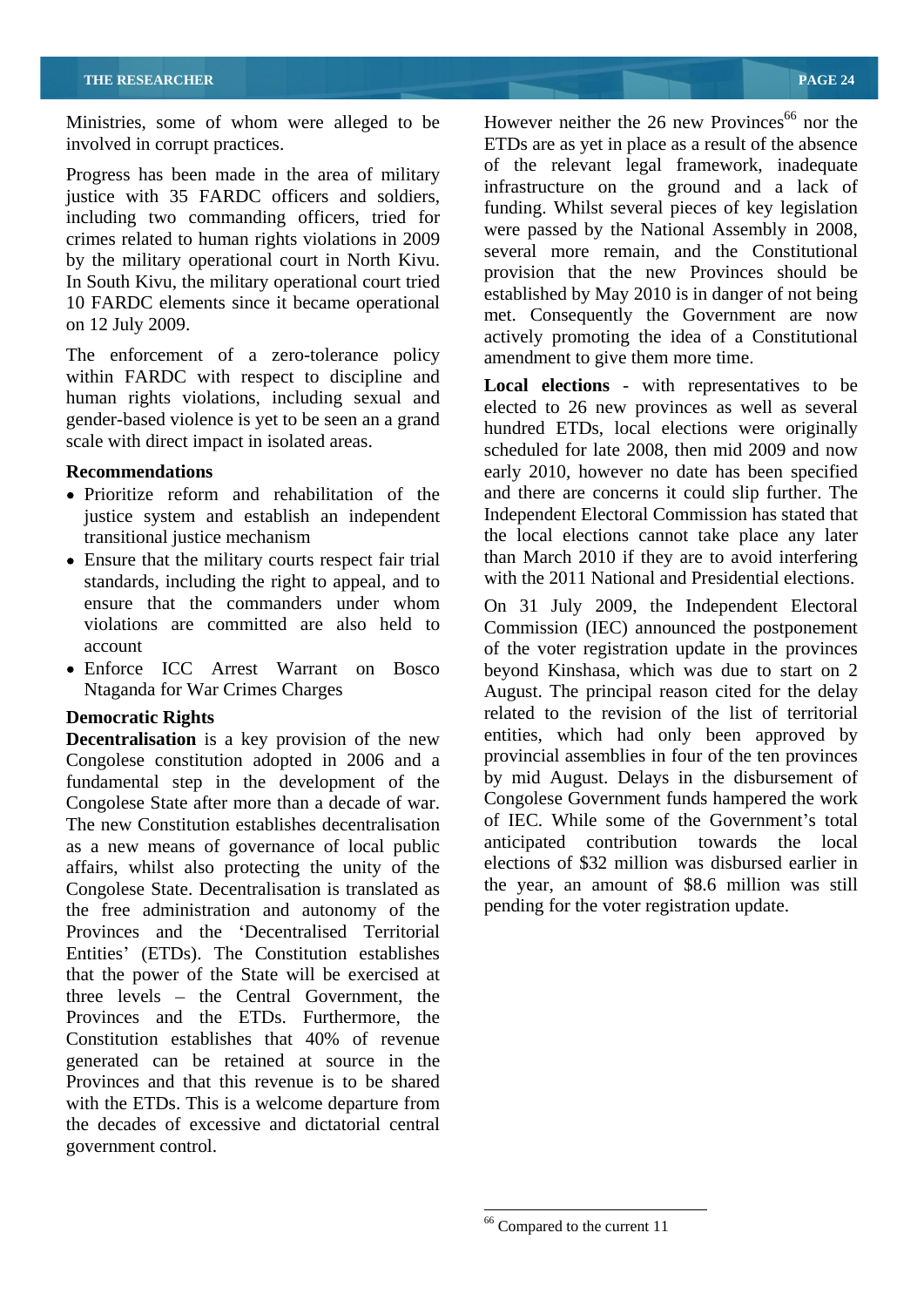**Political participation and restriction of political opposition** has been a contentious issue in DRC in recent years. In Bas Congo Province, in 2007 State agents acting under Presidential • Investigate and prosecute violations of the authority reportedly used excessive force against rights and crimes against human rights Bunda Dia Kongo (BDK), a politico-religious movement that advocates a return to African<br>Women's Human Rights authenticity, greater control of resources by the indigenous Bakongo people and Provincial autonomy within a Federal system. The movement gained substantial popularity in the years up to 2007 resulting in increasing tension between its followers and the State. In August 2006, the BDK allied themselves with This is particularly evident in the political sphere. Presidential rival Jean Pierre Bemba. This tension reached a climax in February 2007 when its leader Ne Muanda Nsemi lost the Bas-Congo

The resulting legal challenges and violent protests led to a severe government crackdown in early 2007 and again in March 2008 that, according to Human Rights Watch, resulted in the deaths and arbitrary executions of several hundred alleged BDK adherents at the hands of State security forces. United Nations investigators further corroborated this information, saying that there appeared to have been a deliberate effort to wipe The CEDAW Committee also recommended that

- outstanding legislation including the list and demarcation of the ETDs, without which the voter registration process cannot proceed.
- registration process by extending it nationwide
- Adequate financial resources for the local elections must be secured and disbursed.
- Ensure that the population, political actors, territorial authorities, civil society and religious confessions understand the technicalities and modalities of the transfer of powers and resources, and their engagement in the process
- on Civil and Political Rights whereby members

of the political opposition, media, and civil society are permitted to exercise their rights to free expression, association, and assembly

defenders and political opponents

## **Women s Human Rights**

As highlighted in the March 2009 joint report to the UN of seven thematic special procedures in DRC, gender inequality and oppression of women are deeply rooted in society, and are sustained through discriminatory laws.

vice-Gubernatorial election in a vote that is indicated that the proportion of seats held by widely believed to have been rigged. women in Parliament decreased from 12 per cent Despite a Constitutional provision68 guarantees equality in all institutions of the State, a 2008 United Nations Statistics Division source in 2005 to 8.4 per cent in 2008. The CEDAW69 committee also noted this situation in its concluding comments to DRC's 2006 report and recommended special measures, such as quotas and timeframes be put in place. Despite this, no action has been taken and women remain deeply under-represented in the Government, National and Provincial Assemblies.

out the movement. Over 200 BDK supporters and all necessary measures be taken without delay to others were killed and the BDK's meeting places put an end to all forms of violence against women were systematically destroyed<sup>67</sup>.  $\qquad \qquad$  and the impunity of perpetrators, including a law **Recommendations** on violence against women. In August 2006 a Congolese authorities must finalise all new law came into force, redefining rape to Government must complete the voter prostitution and forced marriage. While the law is The CEDAW Committee also recommended that include both sexes as well as all forms of penetration. The law also covers other forms of sexual violence: sexual slavery, mutilation, forced a welcome legal provision, justice systems and national structures and processes to ensure the implementation of this law are vital. The Presidents 'Zero tolerance' campaign against sexual violence in July 2009, is a further step towards addressing the issue of impunity, but results have yet to be seen on the ground.

Ensure adherence to the International Covenant have been well documented, yet incidents of rape The disturbing levels of sexual violence in DRC and sexual assault persist, especially in conflict

```
7-25 August 2006
```
 $67$  "We Will Crush You" The Restriction of Political  $68$  Article 14 of the 2006 Constitution SpaceIn the Democratic Republic of Congo <sup>69</sup> Convention on the Elimination of All Forms of Human Rights Watch December 2008

 $\frac{68}{68}$  Article 14 of the 2006 Constitution

Discrimination against Women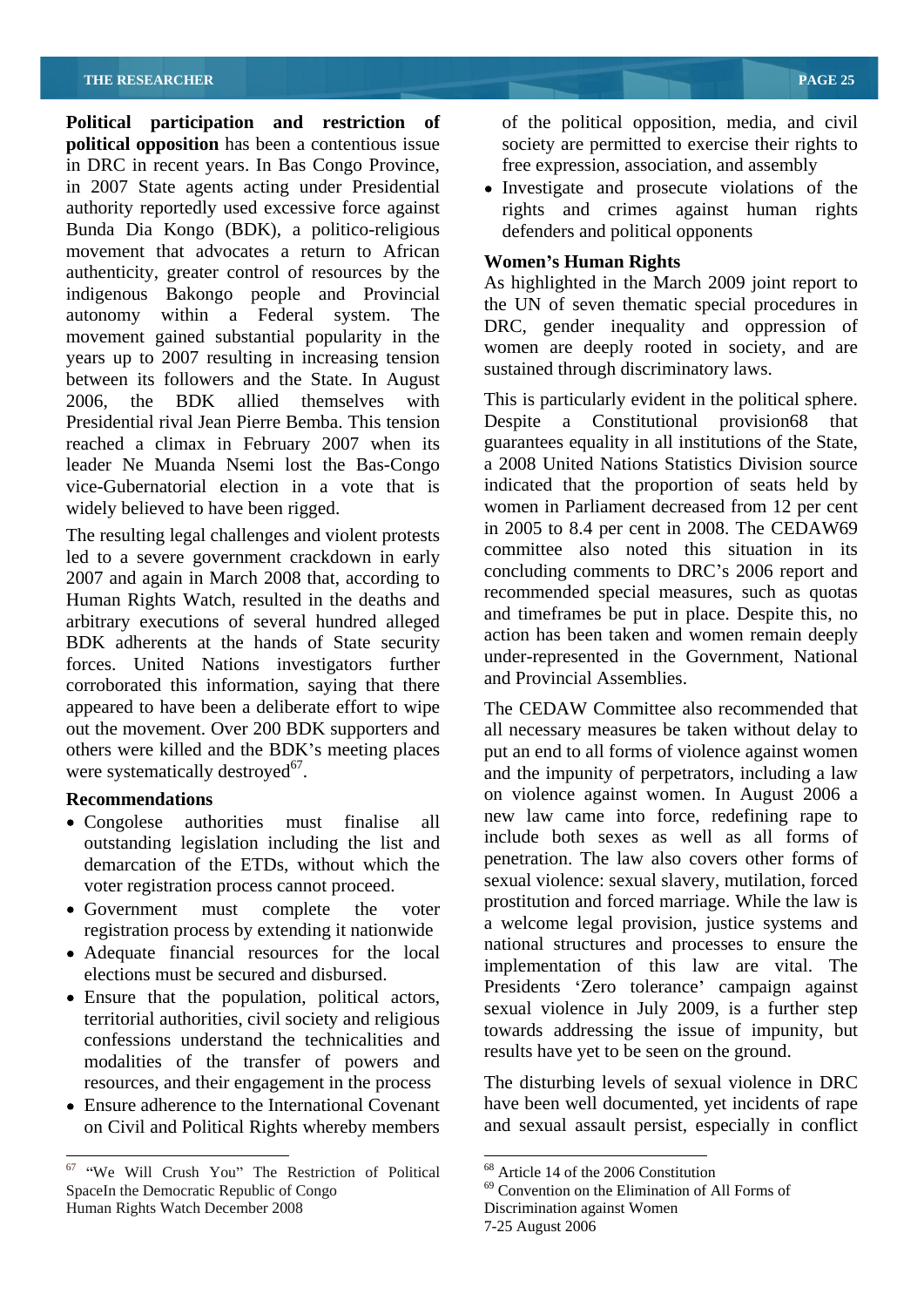areas. In 2008 alone, nearly 16,000 rapes were prohibits the Congolese people from benefitting reported in Congo. Since January 2009 attacks on civilians have increased, with both government soldiers and militia fighters accused of violent sexual crimes.<sup>70</sup>

In July President Kabila announced the enforcement of a zero-tolerance policy within FARDC with respect to discipline and human rights violations, including sexual and gender-<br>Recommendations based violence. Since July, several rape trials have been opened, one leading to the conviction

- Implement and monitor the application of the 2006 law on sexual violence
- Develop mechanisms to facilitate prosecutions<br>
of perpetrators of sexual violence in line with of perpetrators of sexual violence in line with UNSC Resolutions 1325, 1820, 1888 and 1889
- Legislate to enact Article 14 of the Constitution which requires parity in all Institutions of the State **State** State **State** State **State** State **State** State **State** State **State** State State State State State State State State State State State State State State State State State State State State State State State

## **Mining Industry**

Congo's vast wealth in natural resources represents both its greatest potential for development and, to date, its greatest curse. Having been fundamental to the recent conflict and the long years of corrupt dictatorship, finding a solution whereby the vast revenues result in concrete benefits to ordinary Congolese citizens is crucial to DRC's long-term viability as a state.

Reports have shown that all the main warring parties are heavily involved in the mineral trade in North and South Kivu<sup>71</sup>. This practice is not . This practice is not limited to rebel groups. Soldiers from the Congolese national army, and their commanders, are also deeply involved in mining in both provinces. The most blatant example of FARDC involvement in mining is Bisie, the largest cassiterite mine in the region<sup>72</sup>. cassiterite mine in the region<sup>12</sup>.<br>This illicit unregulated abuse of resources clearly

fuels the on-going military operations, thereby perpetuating associated human rights abuses, and from of the wealth of their country.

sexual crimes.<sup>70</sup> (EITI) but little concrete action has been taken The Congolese Government has signed up to the Extractives Industries Transparency Initiative and the process of awarding and reviewing mineral contracts is still opaque and devoid of popular consultation and input.

## **Recommendations**

of two high-level officers. improving transparency, ensuring links between **Recommendations** the mineral trade and armed groups is eradicated, The Government should undertake a thorough review of the mining legislation with a view to and the entire sector is reformed to the benefit of the citizens of DRC.



 $70$  Human Rights Watch September 2009 'Stopping Rape as a Weapon of War in Congo' a Weapon of War in Congo

 $71$  Group of Experts on the Democratic Republic of the Congo Letter dated 14 May 2009 from the Chairman of the Security Council Committee addressed to the President of

the Security Council <sup>72</sup> Global Witness Report: War and the Militarisation of mining in eastern Congo Report  $-21/07/2009$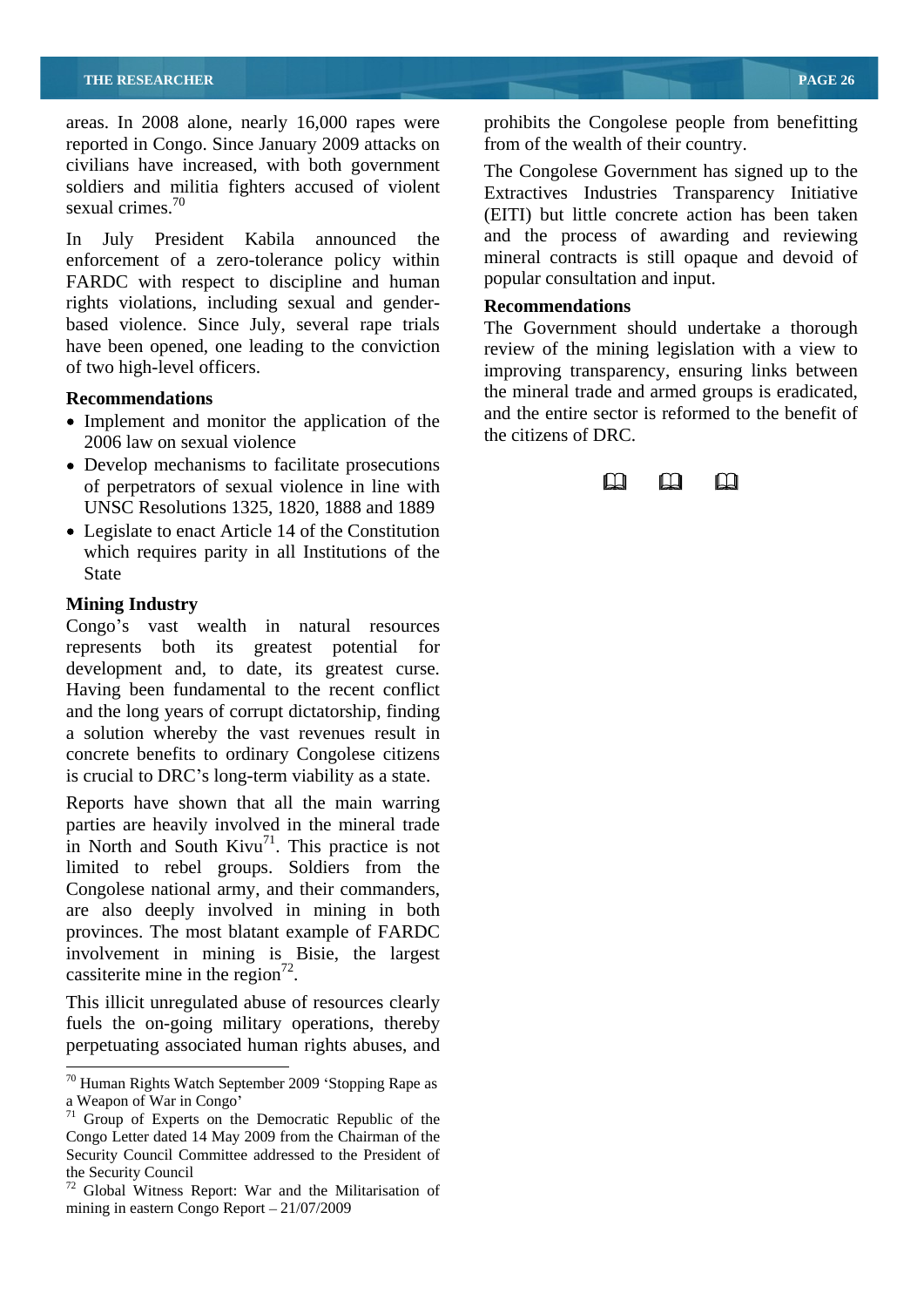## **Recent Developments in Refugee and**

## *B & Ors v MJELR & Anor.,* **Unreported, High Court, Cooke J., 14th of July 2009, [2009]**

The applicants were granted leave to apply for an notice<br>order of certiorari to quash the RAT's decision based order of certiorari to quash the RAT's decision affirming ORAC's recommendation that they be refused refugee status .Leave was granted on the basis of a single ground viz. that the Tribunal had erred and/or acted in breach of fair procedures in failing to consider and/or make an express reference to country of origin information submitted by the applicants in relation to Ghana.

The first named applicant claimed to have been born in Nigeria of Ghanaian parents. Before ORAC, her claim for refugee status was founded on her fear of persecution based on her personal history and events in Nigeria including prostitution, domestic abuse and threats of ritual sacrifice made against her eldest child one of the second named applicants. After the notice of  $\begin{bmatrix} \text{raw.} \\ \text{anneal bad been loaded with the Tribunal but} \end{bmatrix}$ appeal had been lodged with the Tribunal but prior to consideration of the appeal by the Tribunal member, in the course of further submissions a well founded fear of being persecuted in Ghana on the basis of membership of a series of particular social groups was raised for the first time. The first named applicant claimed fear of persecution if returned to Ghana based on her inability to survive there without reverting to prostitution. She claimed that she would be exploited by pimps, subjected to beatings and torture and feared that she would be unable to obtain effective protection from the Ghanaian authorities or society in general. The submission then referred to and quoted extensive country of origin information relating to the circumstances of social groups in Ghana.

## **Findings**

**Immigration Law Example 1** Figure **Example 1** Held by Cooke J. in refusing the application that *Mary Fagan, RDC.* the single ground for which leave was granted the single ground for which leave was granted **IEHC 332** material issue which requires to be adjudicated JUDICIAL REVIEW – CERTIORARI – FAIR upon in the appeal. In the instant case, prior to the PROCEDURES FAILURE TO CONSIDER COUNTRY matter coming before the Tribunal, the first OF ORIGIN INFORMATION - GHANA named applicant had expressed no fear of Facts **Facts Facts Persecution** in Ghana. Up to and including the Held by Cooke J. in refusing the application that had not been substantiated. The Tribunal member's duty to consider all of the evidence only applies to evidence which is relevant to a notice of appeal, the claim for refugee status was on past mistreatment in Nigeria. Accordingly, when the case came before the Tribunal there was no evidence upon which fear of a particular form of persecution in Ghana might have been substantiated. All the Tribunal had before it in relation to persecution in Ghana was a hypothetical case advanced in the legal submissions which did not require consideration of the country of origin information on Ghana. In the circumstances, there was no factual or evidential basis before the Tribunal which required it to examine and make a ruling on the country of origin information. Accordingly, the Tribunal's failure to consider the Ghanaian country information did not constitute an error of law.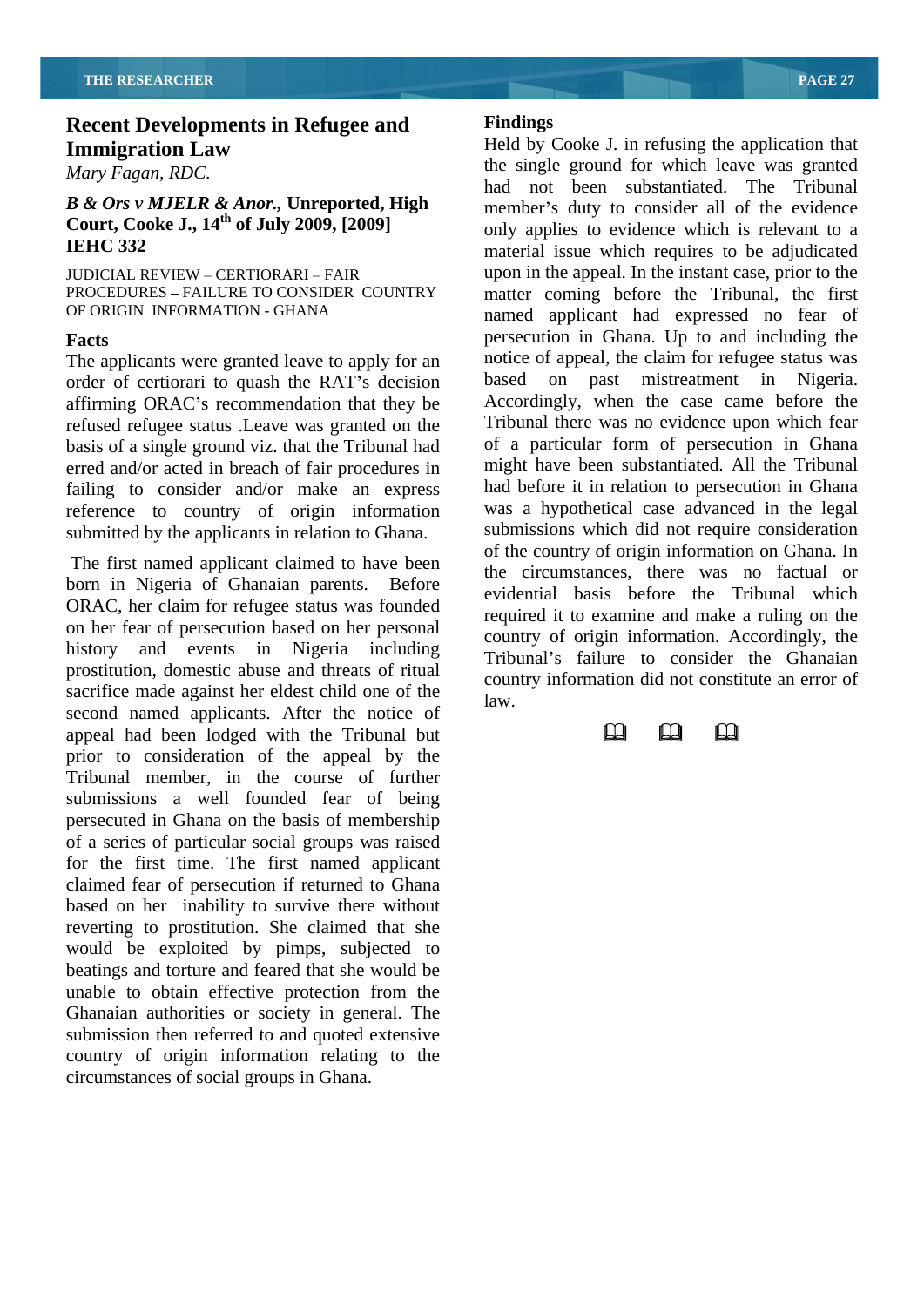JUDICIAL REVIEW - LEAVE - DEPORTATION<br>ORDER – IRISH CITIZEN CHILD – ERROR OF LAW -SUBSTANTIAL REASON REQUIRING DEPORTATION OF A PARENT OF AN IRISH CITIZEN CHILD IMMIGRATION CONTROL - PROPORTIONATE AND

The applicants, a mother and her three children Respondent's refusal to revoke a deportation order made against the mother in July 2006. Two They contended that the respondent (a) erred in law by applying the *Mahmood* "insurmountable" "reasonableness test", (b) failed to identify a deportation of the parent of an Irish citizen child by not identifying a reason specific to the facts of Convention rights involved and (c) failed to reach deportation. a reasonable and proportionate decision.

alone and eight months pregnant. On her arrival not pursue. The Irish citizen child was born a few weeks later and having obtained a passport for her, she took the child to the UK where they both resided until at least late 2006. During this period<br>Mahmood and the "reasonableness" est" in they travelled back and forth to Nigeria. She only admitted to living in the U.K. between 2003 and 2006 in May 2009 when the fact that she had left the country after the birth of the citizen child was uncovered. In 2004, unaware that the applicant mother had left the country, the respondent wrote to her at the address she had given informing her of his intention to deport her. No response was received .In July 2006 the respondent signed a deportation order and notification of the making of the order was sent to her last address in Ireland. According to the applicant mother she re-

*Emmanuela Igiba (a minor suing by her mother* December 2006. In October2008 an application *and next friend Philomena Igiba) & Ors v The* to revoke the deportation order and a leave to *Minister for Justice, Equality and Law Reform,* remain application on behalf of the two older *Unreported, High Court, Clark J., 2nd of* children were made. The respondent affirmed the *December 2009* deportation order against the mother and signed ORDER – IRISH CITIZEN CHILD – ERROR OF LAW - children. The applicants sought leave to judicially<br>INSURMOUNTABLE OBSTACLES TEST - review these decisions. At the hearing of the REASONABLENESS TEST – IDENTIFICATION OF A leave application the Court raised concerns about REASONABLE DECISION -BALANCING THE that this might be a material change of CONSTITUTIONAL AND CONVENTION RIGHTS OF circumstances, the respondent assented to THE CITIZEN CHILD consider a fresh application for revocation. The **Facts** new application which was an expansion of the sought leave to judicially review the on the welfare, wellbeing and education of the of the children and the mother were Nigerian 2006. Leaving the Irish citizen child behind in nationals. The youngest child was an Irish citizen. Ireland was not adverted to. The respondent re obstacles" test rather than the *Oguewke* establishing a family life in Nigeria and noted the sufficient "substantial reason" requiring the State's immigration laws. He identified the the case which outweighed the constitutional and deportation as a "substantial reason" requiring remain application on behalf of the two older children were made. The respondent affirmed the deportation orders in respect of the two older children. The applicants sought leave to judicially review these decisions. At the hearing of the the mother's intention to leave the citizen child in Ireland should she be deported. As it was agreed earlier submissions on the impact of deportation children contained for the first time an admission of the absence from the State between 2003 and examined the file. He found that there were no insurmountable obstacles to the applicants applicant mother's flagrant disregard for the State's interest in the control of immigration and the absence of a less restrictive process than deportation.

## **Findings**

The mother entered the State in March 2003 Held by Clark J. in refusing the leave sought that she made an application for asylum which she did grounds for contending that the respondent's the applicants had failed to establish substantial decision ought to be quashed.

> There is no substantive difference between the "insurmountable obstacles" test as distilled in *Mahmood* and the "reasonableness test" *Oguekwe .* Asking whether there are any insurmountable obstacles to the family returning with the deportee is essentially the same as asking whether it would be reasonable to expect family members to establish family life elsewhere. Accordingly, the respondent had not erred in law by applying the "insurmountable obstacles" test.

entered the State with her three children in reason". In the instant case, each of the Where a fact-specific analysis and a weighing of the competing interest is carried out, there is no obligation to identify an applicant  $-$  specific reason when identifying a sufficient "substantial" competing rights in their fact-specific context was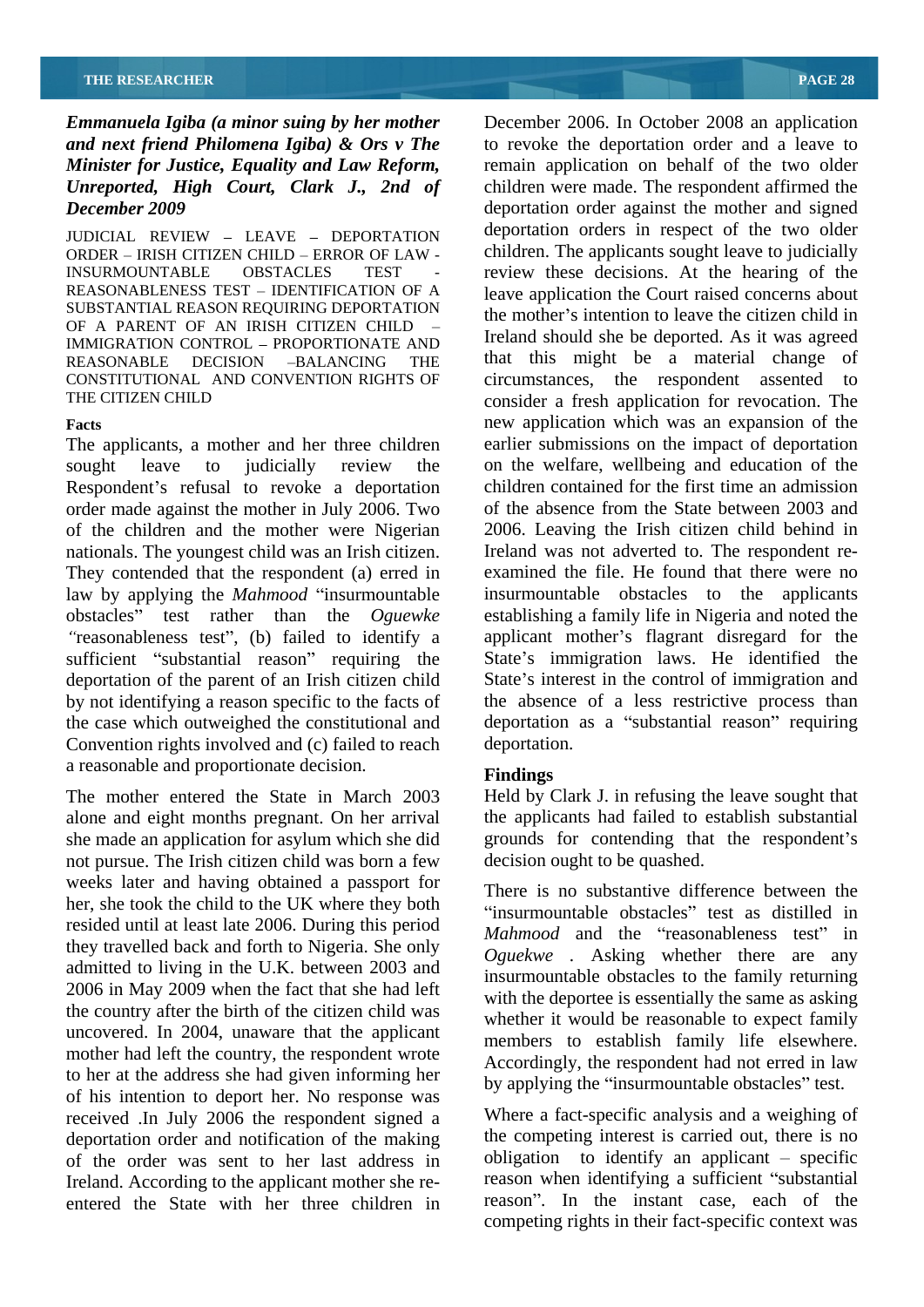considered and then balanced against the rights of **Cases Cited** the State. The respondent was clearly aware of *R ( Mahmood v Secretary of State for the Home* the consequences of the deportation on the *Department, )* [2001] 1 W.L.R. 840, *Oguekwe v* applicants. In the circumstances, it was open to The Minister for Justice Equality and Law him to identify general reasons of immigration control associated with the common good as a *The Minister for Justice Equality and Law* "substantial reason" requiring the deportation. The flagrant disregard of the immigration laws by *Justice Equality and Law Reform* (Unreported, the applicant mother which was remarked upon High Court, Feeney J., 11<sup>th</sup> of June 2009), *Asibor* by the respondent and her lack of candour in *v The Minister for Justice Equality and Law* relation to her immigration history contributed *Reform* [2009] I.E.H.C. 235, *Osunde v The* towards the respondent's identification of a Minister for Justice Equality and Law Reform applicants' interests. In the circumstances and October 2009), *R v Secretary of State for the* particularly having regard to the Supreme Court's decision in *A.O*. and *D.L*. *v The Minister for Justice Equality and Law Reform* as to what constitutes "substantial reason", the applicants failed to make a case in relation to ground (b).

The question of whether the decision was  $\Box$   $\Box$   $\Box$ proportionate and reasonable depended on the facts of the case. The constitutional and Convention rights of the applicants while weighty were not absolute and could be outweighed by matters associated with the common good. The respondent was required to conduct a fact specific assessment of the constitutional and Convention rights of the citizen child and the family, balance those rights against the interests of the State and make a decision which did not impact unnecessarily on those involved.

In this particular case the family would not be ruptured by deportation. Given that the applicants had only tenuous links to the State and had not established any firm roots or links to the community in Ireland there could be no serious interference with their private life insofar as it was linked to Ireland. Furthermore, there was no real or serious obstacles to the family establishing a family life in Nigeria. None of the child applicants have been in the State for any appreciable length of time rather they have lived outside the State for much of their lives and their father had never been present as a member of the family in Ireland. The applicant mother who had had deliberately flouted the immigration laws and the two oldest children had never been lawfully in the State. The respondent being aware of all the foregoing factors, his decision to deport was not disproportionate or unreasonable.

## **Cases Cited**

substantial reason" which would outweigh the  $\,$  (Unreported, High Court, Cooke J.,  $14^{\text{th}}$  of *Reform* [2008] 2 I.L.R.M. 481, *H.L.Y.(Yang) v Reform* [2009] IEHC 96, *Alli v The Minister for*  $\hat{t}$   $\hat{t}$ of *Home Department, ex parte Razgar* [2004] 2 A.C.368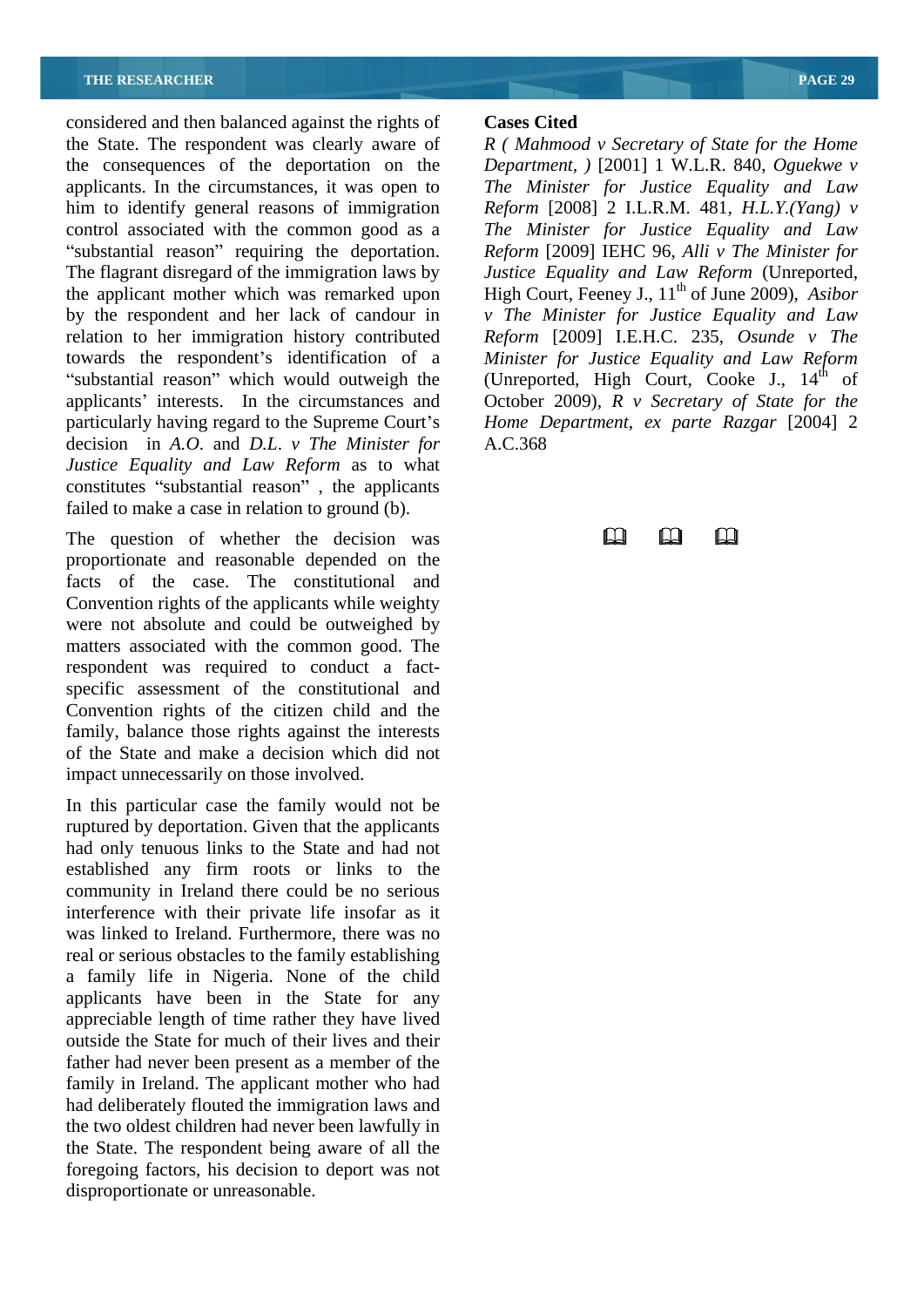## **Case Study: Domestic Violence**



*Does a claim made by a woman seeking refuge for domestic violence qualify for international*

1. Are women victims of 'domestic violence' eligible for Refugee Status on the grounds of membership of a particular social group? Are women, members of a particular social group of persons who share a common characteristic other than their risk of being persecuted? Are they

2. If women constitute the majority of the population in the world how can they constitute a

3. As Domestic Violence is Not State perpetrated private actors. violence; it is perpetrated by particular State responsibility individuals (non state actors); why would this amount to persecution and in what circumstances

Historically, the refugee definition has been interpreted through a framework of male experiences, which has meant that many claims of women have gone unrecognised In this regard, it should be noted that harmful practices in breach of international human rights law and standards

**and Access to Protection.**<br>
traditional, religious, or cultural grounds. In the (e.g.: Forced sterilization and abortion, FGM, rape) cannot be justified on the basis of historical, past decade, however, the analysis and understanding of sex and gender in the refugee context have advanced substantially in case law, in State Laws in various member States of The European Union and the Common Law world.<sup>74</sup>

## **The determination process**

*Elena Hernandez, RLS Solicitor* It is essential to have a full picture of the asylum- **Section I: Legal Problem** *protection?*  men is not helpful and in doing so, critical seeker's personality, background and personal experiences, as well as an analysis and up-to-date knowledge of the historic, geographic and culturally specific circumstances in the country of origin. Making generalisations about women or differences which may be relevant to a particular case, can be overlooked.

## **Domestic Violence and Asylum:**

## **Domestic violence as persecution**

perceived as a group by society? mutilation, **domestic violence** and trafficking are particular social group? of persecution, whether perpetrated by State or Rape and other forms of gender-related violence, such as dowry-related violence, female genital acts which inflict severe pain and suffering (both mental and physical) and have been used as forms private actors.

## **State responsibility**

would it qualify for protection? bligation to prevent, investigate, prosecute and **Background:**<br>
refusal to act is equivalent to the commission of **Definition of gender:** Gender refers to the the act itself in assessing culpability because, in relationship between women and men based on its failure to respond the state gives the abuser socially or culturally constructed and defined freedom to act with impunity: "[t]hese failures are identities, status, roles and responsibilities that acts of persecution, accomplished with the are assigned to one sex or another.<sup>73</sup> acquiescence, if not overt complicity, of the Commentators such as Goldberg have correctly pointed out that the state has an affirmative punish violations of human rights. The failure or state".<sup>75</sup> The argument that the state is complicit in the maintenance of intimate violence against women is one strategy for attaching liability to states for human rights abuses occurring in the private sphere. UNHCR's position on the issue of non-state agents of persecution is crystal clear from para. 65 of its Handbook. It states:

 <sup>73</sup> UNHCR Guidelines on International Protection: Gender- Related Persecution within the context of art 1.A of the <sup>75</sup> Goldberg, P. (1993) "Anyplace but home: asylum in the Status of Refugees. 7 May 2002. 26(3) Cornell International L.J. 565 – 604.

<sup>&</sup>lt;sup>74</sup> Crawley, H. (2001) "Refugees and Gender" (2001)

<sup>1951</sup> Convention and/or it 1967 Protocol relating to the United States for women fleeing intimate violence (1993) Jordans. RWLG.<br><sup>75</sup> Goldberg , P. (1993) "Anyplace but home: asylum in the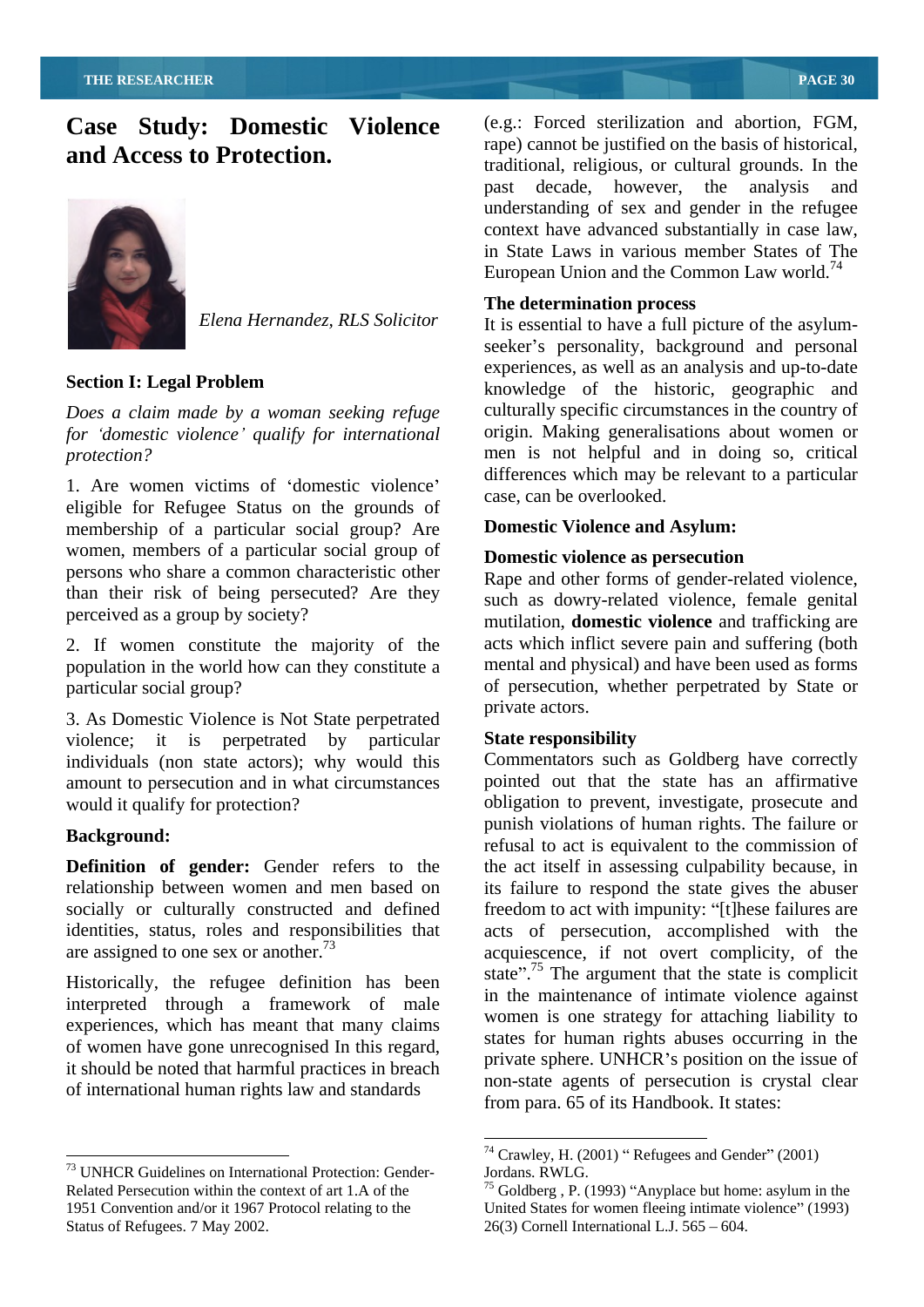Persecution is normally related to action by the refugee definition does not intrinsically exclude respect the standards established by the laws of discriminatory or other offensive acts are refugee law. committed by the local populace, they can be **Analysis: Religion** considered as persecution if they are knowingly tolerated by the authorities, or of the authorities refuse, or prove unable, to offer effective

From para. 65 it is clear that the UNHCR's view religion. For example, in certain societies, the is that if the authorities are unable to offer role ascribed to women may be attributable to the effective protection — irrespective of their requirements of the State or official religion. The willingness — persecution from agents other than state organs or organs linked to the state can lead perceive the failure of a woman to conform to this to recognition as a refugee (unless the temporary cole, as a failure to practice or to hold certain absence of protection is merely incidental). For example, Art. 26 of the International Covenant on unacceptable political opinion. This is Civil and Political Rights (ICCPR) provides that particularly true in societies where there is little all persons ... are entitled without any separation between religious and State discrimination to the equal protection of the law".<sup>76</sup>  $\text{law}^{2,76}$  and  $\text{law}^{2,76}$  are also the second second second second second second second second second second second second second second second second second second second second second second second second second s

form of discrimination by the State in failing to generally as a particular social group. However, extend protection to individuals against certain this argument has no basis in fact or reason, as the types of harm**. If the State, as a matter of policy** other grounds are not bound by this question of **or practice, does not accord certain rights or** size. There should equally be no requirement that **protection from serious abuse, then the** the particular social group be cohesive or that **discrimination in extending protection, which** members of it voluntarily associate, or that every **results in serious harm inflicted with impunity,**  member of the group is at risk of persecution. It is **could amount to persecution.** Particular cases of well-accepted that it should be possible to domestic violence for example are analysed in identify the group independently of the this context. **the example of the example of the example of the example of the example of the example of the example of the example of the example of the example of the example of the example of the example of the example** 

State tolerance of 'Domestic violence' which is a serious discriminatory act committed by private individuals, can also be considered persecution when the authorities refuse, or are unable to offer **Analysis: Political Opinion** effective protection. Considering that domestic violence is a private

Persecution, in practice, is often the result of acts of persons who are not controlled by any state authority. Some states dismiss most genderrelated claims on this reasoning. Therefore, even if considered a member of a particular social group, female asylum seekers may face obstacles to having their refugee status recognised if adjudicators maintain that state responsibility for persecution must be established. While the

authorities of a country. It may also emanate women's experiences, it has been argued that in from sections of the population that do not practice the public/private distinction leads to the country concerned.... Where serious what is done to them, is seen as irrelevant to situations in which much of what women do and refugee law.

## **Analysis: Religion**

protection." Funded the all consequence, she may have a went When a woman does not fulfil her assigned role or refuses to abide by the codes and is or might be punished as a consequence, she may have a wellauthorities or other actors of persecution may religious beliefs and also as holding an unacceptable political opinion. This is separation between religious and State institutions, laws and doctrines.

## **Analysis: Member of a particular social group**

**Failure of state protection** The size of the group has sometimes been used as Gender-related claims demand an analysis of any a basis for refusing to recognise 'women' identify the group independently of persecution, however, discrimination or persecution may be a relevant factor in determining the visibility of the group in a particular context.

## **Analysis: Political Opinion**

protect those women. Thence, this fact of<br>
protection can be considered an omission and a<br>
protection can be considered an omission and a act and it tends to serve an individual purpose, i.e. in general, a male looking to oppress the victim in a domestic environment; in most cases the State does not interfere or take responsibility for same, thus failing in their duty to protect the victim's basic Human Rights. Therefore, it could be argued that there is a policy implicit in this lack of action by the State to protect the victims; as it could be pointed out that the State is unwilling to protect those women. Hence, this lack of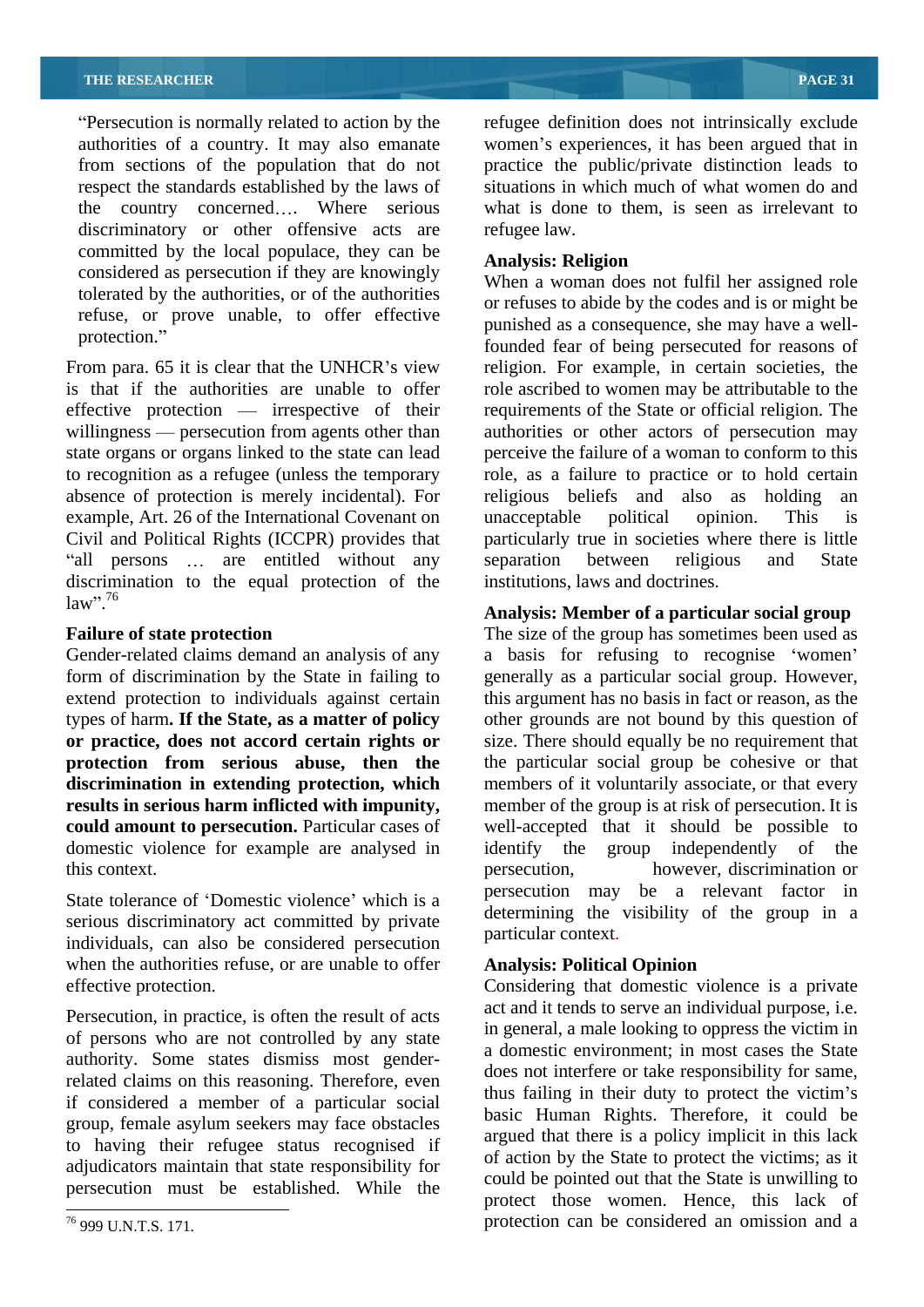political statement coming from the State in question, **All violence against women should be considered political violence** unless the State is willing to offer the appropriate protection.<sup>77</sup>

- 1. Yasmeen is a woman in her late 30's from a Middle Eastern country. She is a Muslim and belongs to an ethnic group. Yasmeen's father used to be an influential and respected man in his city. Her family possessed land and a business and her father was one of the leaders of the community. Yasmeen explains that her life changed after the Islamic Revolution when Islam started governing the lives of persons in that Middle Eastern country and women lost most of their civil and political rights. Honour and reputation became paramount for families.
- 2. When Yasmeen was 17 years old, one of the villagers called Muhammed started harassing her. He would run after her in the village, calling her name aloud and tried approaching her when she was alone. Yasmeen started having problems with her father as a result of this, as her honour and the family honour were at stake. One of Yasmeen's brothers requested Muhammed to stop. There was a fight and
- 3. One day Muhammed approached Yasmeen s father and requested to marry her. Yasmeen brother and a friend kidnapped Yasmeen by putting her in a car and taking her away from the village. Yasmeen became a 'runaway girl' and her family disowned her. She could not go back home. Muhammed took her to a house outside the village, and beat and raped her. She was kept in hiding for a while by her kidnappers, after which they took her to the house of one of Muhammed's family
- 4. Muhammed approached Yasmeen's father in order get permission to marry her. Yasmeen's

father told Muhammed that Yasmeen was not anymore his daughter. She found herself alone, dishonoured and disowned. Muhammed forced her to marry him.

- **Section II: The Facts Section II: The Facts S.** After they got married they went to live with **Yasmeen's case:** *Muhammed's family in the North region of Muhammed's family in the North region of* **case:**<br>
that Middle Eastern country. Since Yasmeen<br>
that Middle Eastern country. Since Yasmeen Muhammed's family in the North region of got married, she was severely beaten and sexually abused by her husband. She was also ill-treated by other family members who despised her. When Yasmeen got pregnant, one of Muhammed's aunts helped her to go to the hospital. Muhammed was furious when he learned that she had gone out of the house and beat her severely. She gave birth to a baby boy. The baby boy was taken away from her and raised by her husband's mother as she was considered not fit to breed him.
	- Muhammed swore revenge.<br>and mistreatment continued. Yasmeen refused. After a few weeks Muhammed, his Yasmeen could not go out alone and lived 6. After Yasmeen gave birth to her first child her family tried to approach her and offered help. However Muhammed refused any help and did not allow her to stay with her mother. When Yasmeen got pregnant a second time, she was allowed to spend some time with her family. After she gave birth to a baby girl, she went to go back to live with her husband and his family. Yasmeen's daughter was also taken by her husband's mother. The beatings and mistreatment continued. Yasmeen discovered that her husband was drinking alcohol and taking drugs on a regular basis. isolated from her husband's family.
		- 7. After a few years of marriage Yasmeen's family offered her husband to pay for an apartment where they could live on their own. Yasmeen's father would also pay for the expenses. Yasmeen's husband's addictions and debts took all the income, and kept on beating and abusing her.
- members. The same of the S. Yasmeen's family offered her husband the members. Oxford. 81-84. with her but she could not. Yasmeen reported opportunity to participate in the family business and send him to Singapore for 3 years. Yasmeen and her children went to live with her husband's family. They also mistreated her. She was expelled from the house. Yasmeen wanted to take her children to the authorities that she could not see her children. No action was taken.

 $77$  Guy Goodwin-Gill and Jane McAdam. (2007) "The Refugee in International Law" (2007) Third Edition.

<sup>\*</sup> All personal details contained in this case have been altered to protect the true identity of the people involved.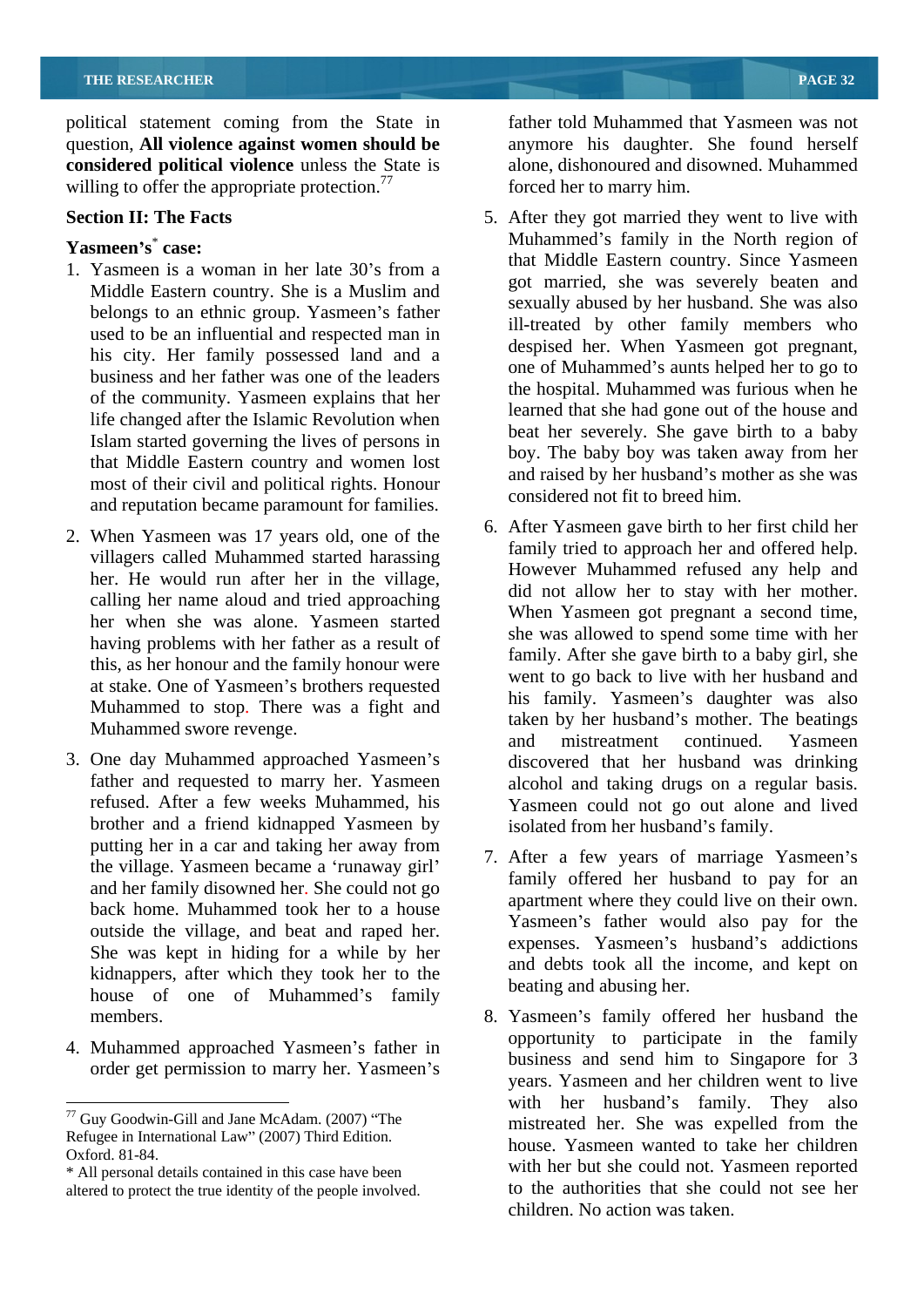- 9. Yasmeen moved with her parents to the capital city, where she then applied for a divorce. The divorce was not granted, as her
- 10. When her husband returned from Singapore, whether the above mentioned facts comply with he came looking for her. She did not want to art 1.A.2 of the Geneva Convention 1951 and the see him, but he told her that her children were in the car. When Yasmeen approached the car she was again kidnapped and taken to his family home. She was beaten by her husband
- 11.As Yasmeen's husband had no work, they where Yasmeen's husband worked as a
- 12.Once her husband was released they went to live with his family. Yasmeen's husband travelled to Syria very often. He expelled her from the house. After her husband expelled her from the house, Yasmeen applied for a divorce for the second time, as she had been disowned by him. The judges never answered Yasmeen's application. 2. Membership to a particular social group
- 13. Yasmeen went to live with her parents, where  $\frac{3. \text{ Religion}}{2. \text{ Country of}}$ . she attempted to kill herself several times. **2. Country of Origin Information and facts.** and she was not allowed to see her children
- 14. Yasmeen's husband was imprisoned again a few years later and Yasmeen applied for a learned that she had applied for the divorce, he proceedings. threatened that when he was released he
- 15. Yasmeen's brother, who was living abroad decided to take her to the European country where he was living. Yasmeen applied for asylum in the European country looking for
- 16.Yasmeen left her country without her husband's permission which is against the law in that Middle Eastern country. She fears the Middle Eastern country's authorities as a consequence.

## **Section III: Legal Approaches**

husband would not consent to such.<br>
refugee status should be granted, we must analyse In this case, in order to determine if Yasmeen's claim for asylum should be considered and if whether the above mentioned facts comply with art 1.A.2 of the Geneva Convention 1951 and the New York Protocol 1967 and if so, how.

## **1. Well founded fear of persecution on the following grounds:**

all the there.<br>
be related to one or more of the Convention returned to the capital city were Yasmeen's religion, nationality, membership of a particular father paid for accommodation and food for social group, or political opinion. The Convention them. After a while they went to live in Syria, ground must be a relevant contributing factor, smuggler in the carpet business. They returned dominant cause. In many gender-related claims, to their country and on their return her the difficult issue for a decision-maker may not husband was arrested and imprisoned due to be deciding upon the applicable ground, so much debts he owed. as the causal link: that the well-founded fear of The well-founded fear of being persecuted must grounds. That is, it must be "for reasons of" race, though it need not be shown to be the sole or being persecuted was for reasons of that ground. Attribution of the Convention ground to the claimant by the State or non-State actor of persecution is sufficient to establish the required causal connection. Yasmeen could claim persecution on any/all of the following grounds;

- 1. Political Opinion.
- 3. Religion.

Yasmeen's husband harassed her on the phone The analysis of COI from that country reveals the following

anymore. There is no State protection for victims of domestic violence.

divorce for the third time. When her husband<br>seeking to divorce or accessing divorce There is a systematic discrimination of women seeking to divorce or proceedings.

would kill her. There are Legal restrictions on women's freedom of movement and other civil and political rights in that country.

## **3. International Law and Jurisprudence**

protection. the grounds of sex is now well established in Although the principle of non discrimination on international law, gender was not included in article 1.A.2 as the basis for a well founded fear of persecution. The need for protection in this field has nevertheless being recognized. There are women seeking asylum from domestic violence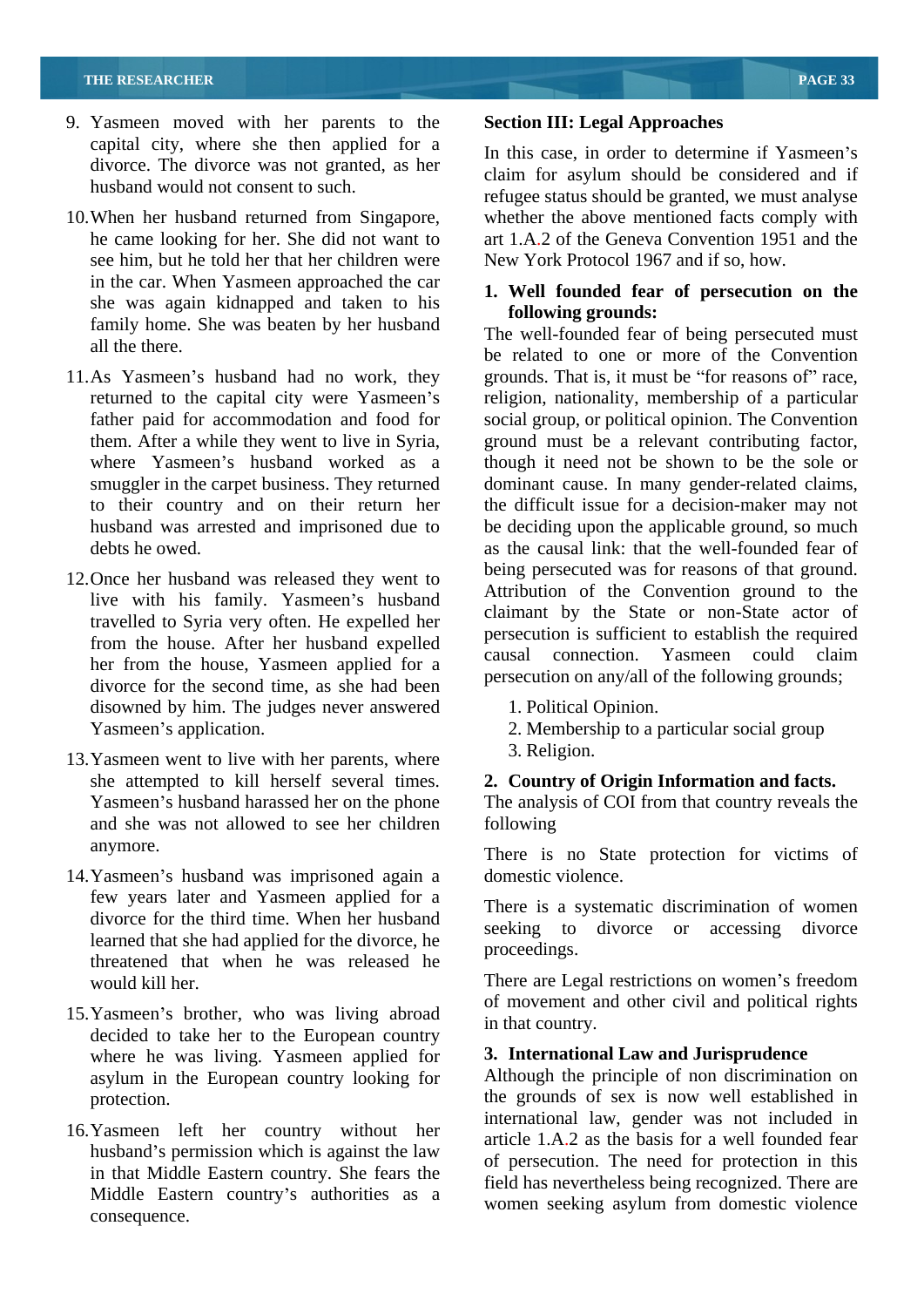as in the case outlined above. One of the major avoid the violence. She has requested the problems, for female victims of sexual violence, and in particular domestic violence, is that it is moral and religious codes of her society. The perceived as "domestic", meaning private and the act of an individual, and therefore not attributable to the State and/or other political structure. Intimate violence has proved a more problematic form of persecution for decision-makers to grasp, compared to female genital mutilation and other forms of sexual violence, which are gaining increasing acceptance as forms of persecution. Unfortunately, acts that occur in the private sphere are often perceived as being part and parcel of a relationship and this view presents Mamely<br>difficulties regarding the woman's relationship violence. difficulties regarding the woman's relationship with the State. This woman-and-State relationship

As mentioned before, domestic violence is a protect her. private act and it tends to serve an individual purpose, i.e. in general, a male looking to oppress the victim in a domestic environment; in most cases the State does not interfere or take responsibility for same, failing then in their duty to protect the victim's basic Human Rights. Again we should come back to the legal analysis of political opinion and it could be envisaged that there is a policy implicit in this lack of action by the fact itself as<br>the State to protect the victims: therefore one Human Rights.<sup>78</sup> the State to protect the victims; therefore one could argue that the State is unwilling to protect The 1991 UNHCR Guidelines on the those women. (committing a crime by omission) Internationally this lack of protection is **women in a number of countries who face** considered an omission and a political statement, **violence as severe as death for violating social all violence against women should be mores should be considered a membership of a considered political violence** unless the State is **particular social group for the purposes of** willing to offer the appropriate protection.

Another factor that should be taken into  $\text{CEDAW}^{80}$  states in Article 3 that "the State consideration will be the religious confession of should Guarantee of Basic Human Rights and the State and its connection with the law. fundamental freedoms". The lack of State Oftentimes, if a female victim of domestic protection for Yasmeen means that there is a violence seeks protection from the authorities, she breach in the guarantee of Basic Human Rights of is perceived by the State as defying the system by making her situation public. This is considered a Middle Eastern country, **The 1991 UNHCR** breach of the moral codes imposed to women in **guidelines urge recognition of sexual violence** such societies.

## **4. Conclusion and Legal Approaches**

3 possible legal approaches for Yasmeen s

Yasmeen is a victim of domestic violence. She has attempted to separate from her husband. She has attempted internal relocation as a way to protection of the authorities. She has defied the State has not offered protection.

She is therefore being persecuted on the following grounds:

- 1. **Political opinion**. Yasmeen has publicly shown her disagreement with the State policies towards domestic violence.
- 2. **Religion:** She has defied the moral and religious codes of her society.
- 3. **Membership to a particular social group**: Namely women who are victims of domestic violence.

becomes less clear and direct. origin and the State in this case is unwilling to She fears for her life, is outside of her country of protect her.

> Another legal approach could be the fact that the lack of state protection constitutes discrimination that can amount to persecution. Discrimination in this case will constitute a 'serious harm' within the meaning of persecution.

UNHCR Gender-related persecution guidelines 2002 state that this persecution can mean not only the fact itself as well as the serious violation of Human Rights.<sup>78</sup>

**The 1991 UNHCR Guidelines on the Protection of Refugee Women note that determining refugee status.<sup>79</sup>**

women subjected to domestic Violence in that

case/legal team Status of Refugees. 7 May 2002. 78 UNHCR Guidelines on International Protection: Gender- Related Persecution within the context of art 1.A of the 1951 Convention and/or it 1967 Protocol relating to the Status of Refugees. 7 May 2002.<br><sup>79</sup> Guidelines on the Protection of Refugee Women and in

particular para.54 (UNHCR, July 1991).

<sup>80</sup> Convention on the Elimination of all forms of discrimination against Women. 1979